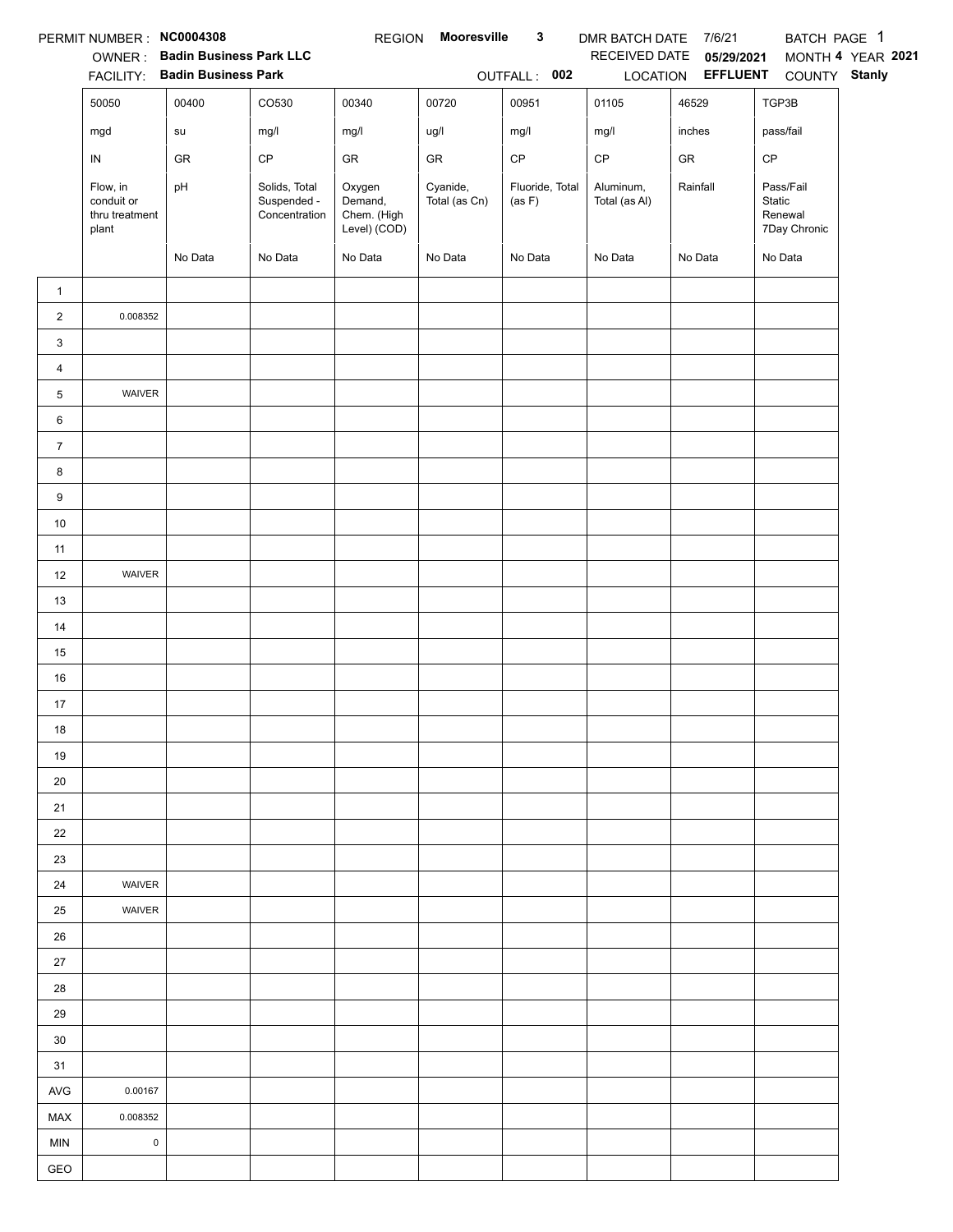|                | PERMIT NUMBER: NC0004308                          |                                |                                               | <b>REGION</b>                                    | Mooresville               | 3                         | DMR BATCH DATE 7/6/21      |                   | BATCH PAGE 2                                   |                   |
|----------------|---------------------------------------------------|--------------------------------|-----------------------------------------------|--------------------------------------------------|---------------------------|---------------------------|----------------------------|-------------------|------------------------------------------------|-------------------|
|                |                                                   | OWNER: Badin Business Park LLC |                                               |                                                  |                           |                           | RECEIVED DATE              | 05/29/2021        |                                                | MONTH 4 YEAR 2021 |
|                |                                                   | FACILITY: Badin Business Park  |                                               |                                                  |                           | OUTFALL: 004              |                            | LOCATION EFFLUENT | COUNTY Stanly                                  |                   |
|                | 50050                                             | 00400                          | CO530                                         | 00340                                            | 00720                     | 00951                     | 01105                      | 46529             | TGP3B                                          |                   |
|                | mgd                                               | su                             | mg/l                                          | mg/l                                             | ug/l                      | mg/l                      | mg/l                       | inches            | pass/fail                                      |                   |
|                | IN                                                | GR                             | $\mathsf{CP}$                                 | GR                                               | GR                        | $\mathsf{CP}$             | $\mathsf{CP}$              | ${\sf GR}$        | CP                                             |                   |
|                | Flow, in<br>conduit or<br>thru treatment<br>plant | pH                             | Solids, Total<br>Suspended -<br>Concentration | Oxygen<br>Demand,<br>Chem. (High<br>Level) (COD) | Cyanide,<br>Total (as Cn) | Fluoride, Total<br>(as F) | Aluminum,<br>Total (as Al) | Rainfall          | Pass/Fail<br>Static<br>Renewal<br>7Day Chronic |                   |
|                |                                                   | No Data                        | No Data                                       | No Data                                          | No Data                   | No Data                   | No Data                    | No Data           | No Data                                        |                   |
| $\mathbf{1}$   |                                                   |                                |                                               |                                                  |                           |                           |                            |                   |                                                |                   |
| $\overline{2}$ | 0.018                                             |                                |                                               |                                                  |                           |                           |                            |                   |                                                |                   |
| 3              |                                                   |                                |                                               |                                                  |                           |                           |                            |                   |                                                |                   |
| 4              |                                                   |                                |                                               |                                                  |                           |                           |                            |                   |                                                |                   |
| 5              | WAIVER                                            |                                |                                               |                                                  |                           |                           |                            |                   |                                                |                   |
| 6              |                                                   |                                |                                               |                                                  |                           |                           |                            |                   |                                                |                   |
| $\overline{7}$ |                                                   |                                |                                               |                                                  |                           |                           |                            |                   |                                                |                   |
| 8              |                                                   |                                |                                               |                                                  |                           |                           |                            |                   |                                                |                   |
| 9              |                                                   |                                |                                               |                                                  |                           |                           |                            |                   |                                                |                   |
| $10\,$         |                                                   |                                |                                               |                                                  |                           |                           |                            |                   |                                                |                   |
| 11             |                                                   |                                |                                               |                                                  |                           |                           |                            |                   |                                                |                   |
| 12             | WAIVER                                            |                                |                                               |                                                  |                           |                           |                            |                   |                                                |                   |
| 13             |                                                   |                                |                                               |                                                  |                           |                           |                            |                   |                                                |                   |
| 14             |                                                   |                                |                                               |                                                  |                           |                           |                            |                   |                                                |                   |
| 15             |                                                   |                                |                                               |                                                  |                           |                           |                            |                   |                                                |                   |
| 16             |                                                   |                                |                                               |                                                  |                           |                           |                            |                   |                                                |                   |
| 17             |                                                   |                                |                                               |                                                  |                           |                           |                            |                   |                                                |                   |
| 18             |                                                   |                                |                                               |                                                  |                           |                           |                            |                   |                                                |                   |
| 19             |                                                   |                                |                                               |                                                  |                           |                           |                            |                   |                                                |                   |
| 20             |                                                   |                                |                                               |                                                  |                           |                           |                            |                   |                                                |                   |
| 21             |                                                   |                                |                                               |                                                  |                           |                           |                            |                   |                                                |                   |
| 22             |                                                   |                                |                                               |                                                  |                           |                           |                            |                   |                                                |                   |
| 23             |                                                   |                                |                                               |                                                  |                           |                           |                            |                   |                                                |                   |
| 24             | WAIVER                                            |                                |                                               |                                                  |                           |                           |                            |                   |                                                |                   |
| 25             | 0.00288                                           |                                |                                               |                                                  |                           |                           |                            |                   |                                                |                   |
| 26             |                                                   |                                |                                               |                                                  |                           |                           |                            |                   |                                                |                   |
| $27\,$         |                                                   |                                |                                               |                                                  |                           |                           |                            |                   |                                                |                   |
| 28             |                                                   |                                |                                               |                                                  |                           |                           |                            |                   |                                                |                   |
| 29             |                                                   |                                |                                               |                                                  |                           |                           |                            |                   |                                                |                   |
| 30             |                                                   |                                |                                               |                                                  |                           |                           |                            |                   |                                                |                   |
| 31             |                                                   |                                |                                               |                                                  |                           |                           |                            |                   |                                                |                   |
| AVG            | 0.004176                                          |                                |                                               |                                                  |                           |                           |                            |                   |                                                |                   |
| <b>MAX</b>     | 0.018                                             |                                |                                               |                                                  |                           |                           |                            |                   |                                                |                   |
| <b>MIN</b>     | $\mathsf 0$                                       |                                |                                               |                                                  |                           |                           |                            |                   |                                                |                   |
| GEO            |                                                   |                                |                                               |                                                  |                           |                           |                            |                   |                                                |                   |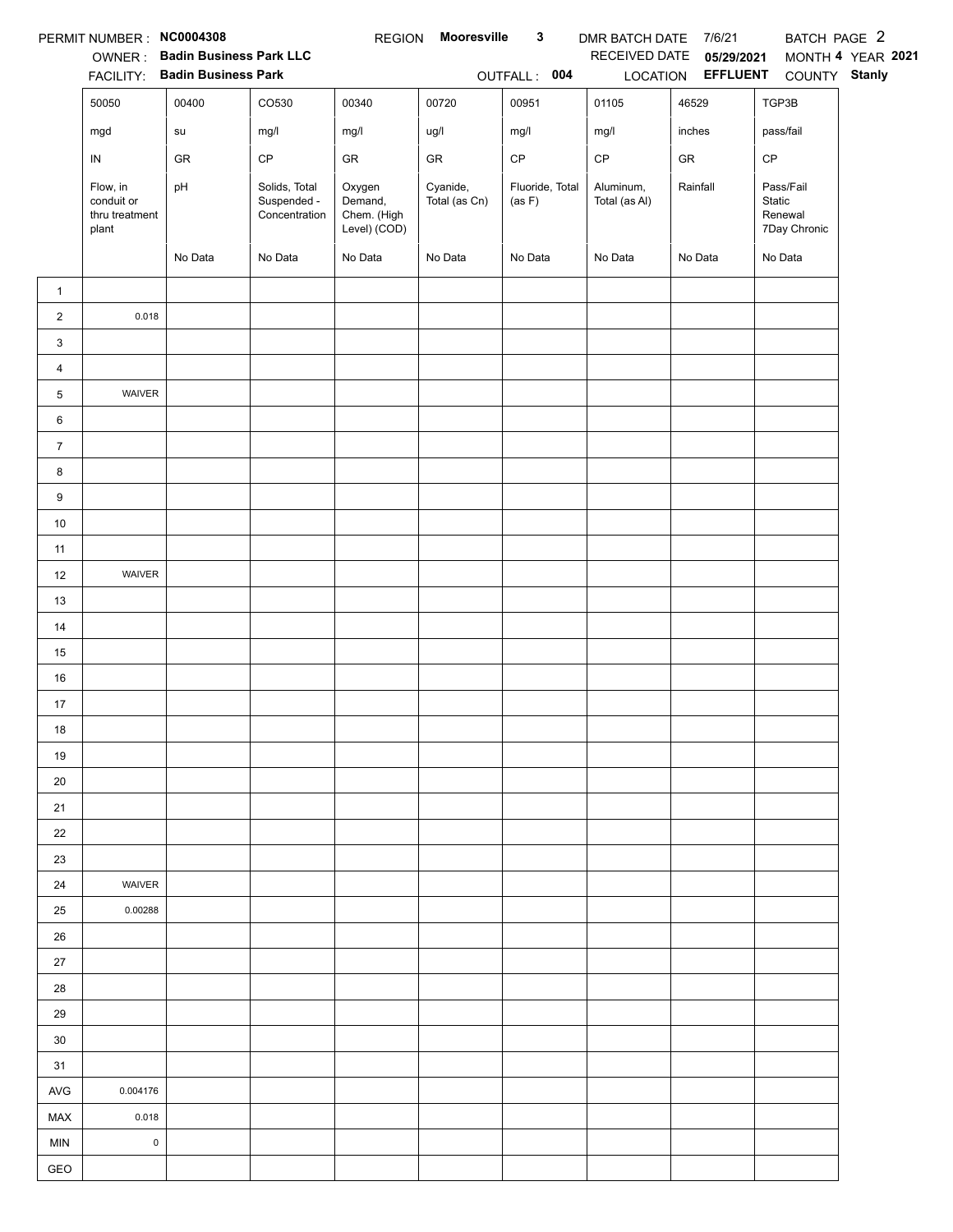|                | PERMIT NUMBER: NC0004308                 | OWNER: Badin Business Park LLC<br>FACILITY: Badin Business Park |       | <b>REGION</b>               | Mooresville                                   | $\mathbf{3}$<br>OUTFALL: 005 | DMR BATCH DATE 7/6/21<br>RECEIVED DATE | 05/29/2021<br>LOCATION <b>EFFLUENT</b> | BATCH PAGE 3<br>COUNTY Stanly     | MONTH 4 YEAR 2021 |
|----------------|------------------------------------------|-----------------------------------------------------------------|-------|-----------------------------|-----------------------------------------------|------------------------------|----------------------------------------|----------------------------------------|-----------------------------------|-------------------|
|                | 50050                                    | 00010                                                           | 00400 | 50060                       | CO530                                         | 00720                        | 00951                                  | 01105                                  | TGE6C                             |                   |
|                | mgd                                      | $\deg$ $\mathtt{c}$                                             | su    | ug/l                        | mg/l                                          | ug/l                         | mg/l                                   | ug/l                                   | pass/fail                         |                   |
|                | $\sf IN$                                 | ${\sf GR}$                                                      | GR    | GR                          | CP                                            | ${\sf GR}$                   | $\mathsf{CP}$                          | $\mathsf{CP}$                          | CP                                |                   |
|                | Flow, in<br>conduit or<br>thru treatment | Temperature,<br>Water Deg.<br>Centigrade                        | pH    | Chlorine, Total<br>Residual | Solids, Total<br>Suspended -<br>Concentration | Cyanide,<br>Total (as Cn)    | Fluoride, Total<br>(as F)              | Aluminum,<br>Total (as Al)             | Pass/Fail<br>Static 24hr<br>Acute |                   |
|                | plant                                    |                                                                 |       |                             |                                               |                              |                                        |                                        | Pimephales                        |                   |
|                |                                          | No Data                                                         |       |                             |                                               |                              |                                        |                                        |                                   |                   |
| $\mathbf{1}$   |                                          |                                                                 |       |                             |                                               |                              |                                        |                                        |                                   |                   |
| $\overline{c}$ | 0.134208                                 |                                                                 |       |                             |                                               |                              |                                        |                                        |                                   |                   |
| 3              |                                          |                                                                 |       |                             |                                               |                              |                                        |                                        |                                   |                   |
| 4              |                                          |                                                                 |       |                             |                                               |                              |                                        |                                        |                                   |                   |
| 5              | 0.1332                                   |                                                                 |       |                             |                                               |                              |                                        |                                        |                                   |                   |
| 6              | 0.108576                                 |                                                                 |       |                             |                                               |                              |                                        |                                        | $\mathbf{1}$                      |                   |
| $\overline{7}$ | 0.147312                                 |                                                                 |       | 29                          |                                               |                              |                                        |                                        |                                   |                   |
| 8              |                                          |                                                                 |       |                             |                                               |                              |                                        |                                        |                                   |                   |
| 9              |                                          |                                                                 |       |                             |                                               |                              |                                        |                                        |                                   |                   |
| $10\,$         |                                          |                                                                 |       |                             |                                               |                              |                                        |                                        |                                   |                   |
| 11             |                                          |                                                                 |       |                             |                                               |                              |                                        |                                        |                                   |                   |
| 12             | 0.121824                                 |                                                                 | 7.2   |                             |                                               |                              |                                        |                                        |                                   |                   |
| 13             | 0.114336                                 |                                                                 |       |                             |                                               |                              |                                        |                                        |                                   |                   |
| 14             | 0.105984                                 |                                                                 |       |                             | 2.5                                           | 9.6                          | 2.1                                    | $200$                                  |                                   |                   |
| 15             |                                          |                                                                 |       |                             |                                               |                              |                                        |                                        |                                   |                   |
| 16             |                                          |                                                                 |       |                             |                                               |                              |                                        |                                        |                                   |                   |
| 17             |                                          |                                                                 |       |                             |                                               |                              |                                        |                                        |                                   |                   |
| 18             |                                          |                                                                 |       |                             |                                               |                              |                                        |                                        |                                   |                   |
| 19             |                                          |                                                                 |       |                             |                                               |                              |                                        |                                        |                                   |                   |
| 20             |                                          |                                                                 |       |                             |                                               |                              |                                        |                                        |                                   |                   |
| 21             |                                          |                                                                 |       |                             |                                               |                              |                                        |                                        |                                   |                   |
| 22             |                                          |                                                                 |       |                             |                                               |                              |                                        |                                        |                                   |                   |
| 23             |                                          |                                                                 |       |                             |                                               |                              |                                        |                                        |                                   |                   |
| 24             | 0.146592                                 |                                                                 |       |                             |                                               |                              |                                        |                                        |                                   |                   |
| 25             | 0.061056                                 |                                                                 |       |                             |                                               | 6.8                          | 1.7                                    |                                        |                                   |                   |
| 26             |                                          |                                                                 |       |                             |                                               |                              |                                        |                                        |                                   |                   |
| 27             |                                          |                                                                 |       |                             |                                               |                              |                                        |                                        |                                   |                   |
| 28             |                                          |                                                                 |       |                             |                                               |                              |                                        |                                        |                                   |                   |
| 29             |                                          |                                                                 |       |                             |                                               |                              |                                        |                                        |                                   |                   |
| 30             |                                          |                                                                 |       |                             |                                               |                              |                                        |                                        |                                   |                   |
| 31             |                                          |                                                                 |       |                             |                                               |                              |                                        |                                        |                                   |                   |
| AVG            | 0.119232                                 |                                                                 |       | 29                          | 0                                             | 8.2                          | 1.9                                    | $\pmb{0}$                              |                                   |                   |
| <b>MAX</b>     | 0.147312                                 |                                                                 | 7.2   | 29                          | $\pmb{0}$                                     | 9.6                          | 2.1                                    | $\pmb{0}$                              |                                   |                   |
| <b>MIN</b>     | 0.061056                                 |                                                                 | 7.2   | 29                          | $\pmb{0}$                                     | $6.8\,$                      | 1.7                                    | $\pmb{0}$                              |                                   |                   |
| GEO            |                                          |                                                                 |       |                             |                                               |                              |                                        |                                        |                                   |                   |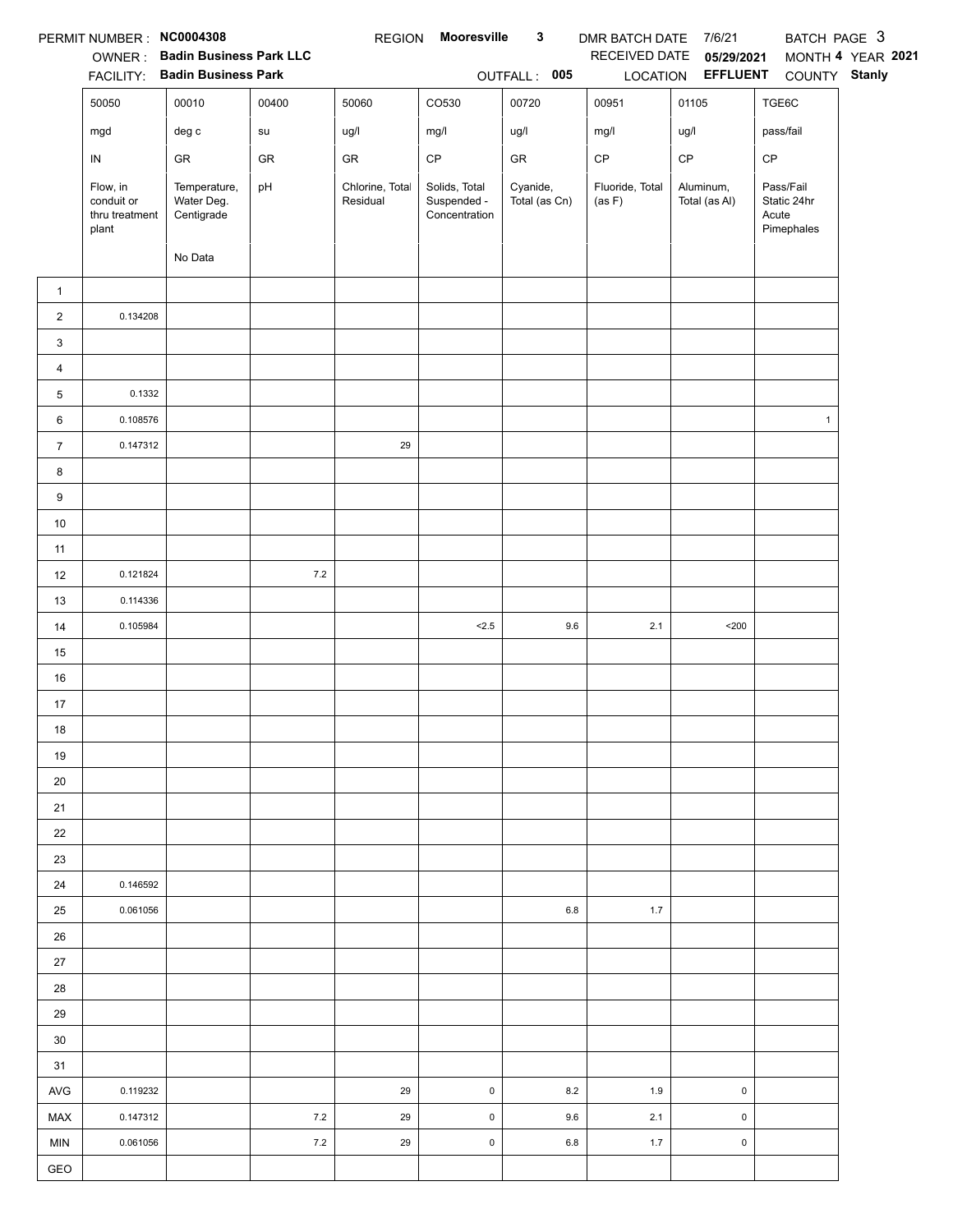|                | PERMIT NUMBER : NC0004308                         |                                        |                                               | <b>REGION</b>             | Mooresville               | $\mathbf{3}$               | DMR BATCH DATE 7/6/21 |                                   | BATCH PAGE 4                            |                   |
|----------------|---------------------------------------------------|----------------------------------------|-----------------------------------------------|---------------------------|---------------------------|----------------------------|-----------------------|-----------------------------------|-----------------------------------------|-------------------|
|                |                                                   | OWNER: Badin Business Park LLC         |                                               |                           |                           | Not Discharging            |                       | RECEIVED DATE 05/29/2021          |                                         | MONTH 4 YEAR 2021 |
|                | 50050                                             | FACILITY: Badin Business Park<br>00400 | CO530                                         | 00720                     | 00951                     | OUTFALL: 011<br>01105      | 39180                 | LOCATION <b>EFFLUENT</b><br>46529 | COUNTY Stanly<br>TAE6C                  |                   |
|                |                                                   |                                        |                                               |                           |                           |                            |                       |                                   |                                         |                   |
|                | mgd                                               | su                                     | mg/l                                          | ug/l                      | mg/l                      | mg/l                       | ug/l                  | inches                            | percent                                 |                   |
|                | ${\sf IN}$                                        | GR                                     | $\mathsf{CP}$                                 | GR                        | $\mathsf{CP}$             | $\mathsf{CP}$              | GR                    | GR                                | CP                                      |                   |
|                | Flow, in<br>conduit or<br>thru treatment<br>plant | pH                                     | Solids, Total<br>Suspended -<br>Concentration | Cyanide,<br>Total (as Cn) | Fluoride, Total<br>(as F) | Aluminum,<br>Total (as Al) | Trichloroethyl<br>ene | Rainfall                          | LC50 Static<br>24hr Acute<br>Pimephales |                   |
|                |                                                   | No Data                                | No Data                                       | No Data                   | No Data                   | No Data                    | No Data               | No Data                           | No Data                                 |                   |
| $\mathbf{1}$   |                                                   |                                        |                                               |                           |                           |                            |                       |                                   |                                         |                   |
| $\overline{2}$ | WAIVER                                            |                                        |                                               |                           |                           |                            |                       |                                   |                                         |                   |
| 3              |                                                   |                                        |                                               |                           |                           |                            |                       |                                   |                                         |                   |
| $\overline{4}$ |                                                   |                                        |                                               |                           |                           |                            |                       |                                   |                                         |                   |
| 5              | WAIVER                                            |                                        |                                               |                           |                           |                            |                       |                                   |                                         |                   |
| 6              |                                                   |                                        |                                               |                           |                           |                            |                       |                                   |                                         |                   |
| $\overline{7}$ |                                                   |                                        |                                               |                           |                           |                            |                       |                                   |                                         |                   |
| 8              |                                                   |                                        |                                               |                           |                           |                            |                       |                                   |                                         |                   |
| 9              |                                                   |                                        |                                               |                           |                           |                            |                       |                                   |                                         |                   |
| $10\,$         |                                                   |                                        |                                               |                           |                           |                            |                       |                                   |                                         |                   |
| 11             |                                                   |                                        |                                               |                           |                           |                            |                       |                                   |                                         |                   |
| 12             | WAIVER                                            |                                        |                                               |                           |                           |                            |                       |                                   |                                         |                   |
| 13             |                                                   |                                        |                                               |                           |                           |                            |                       |                                   |                                         |                   |
| 14             |                                                   |                                        |                                               |                           |                           |                            |                       |                                   |                                         |                   |
| 15             |                                                   |                                        |                                               |                           |                           |                            |                       |                                   |                                         |                   |
| 16             |                                                   |                                        |                                               |                           |                           |                            |                       |                                   |                                         |                   |
| 17             |                                                   |                                        |                                               |                           |                           |                            |                       |                                   |                                         |                   |
| 18             |                                                   |                                        |                                               |                           |                           |                            |                       |                                   |                                         |                   |
| 19             |                                                   |                                        |                                               |                           |                           |                            |                       |                                   |                                         |                   |
| 20             |                                                   |                                        |                                               |                           |                           |                            |                       |                                   |                                         |                   |
| 21             |                                                   |                                        |                                               |                           |                           |                            |                       |                                   |                                         |                   |
| 22             |                                                   |                                        |                                               |                           |                           |                            |                       |                                   |                                         |                   |
| 23             |                                                   |                                        |                                               |                           |                           |                            |                       |                                   |                                         |                   |
| 24             | WAIVER                                            |                                        |                                               |                           |                           |                            |                       |                                   |                                         |                   |
| 25             | WAIVER                                            |                                        |                                               |                           |                           |                            |                       |                                   |                                         |                   |
| 26             |                                                   |                                        |                                               |                           |                           |                            |                       |                                   |                                         |                   |
| 27             |                                                   |                                        |                                               |                           |                           |                            |                       |                                   |                                         |                   |
| 28             |                                                   |                                        |                                               |                           |                           |                            |                       |                                   |                                         |                   |
| 29             |                                                   |                                        |                                               |                           |                           |                            |                       |                                   |                                         |                   |
| 30             |                                                   |                                        |                                               |                           |                           |                            |                       |                                   |                                         |                   |
| 31             |                                                   |                                        |                                               |                           |                           |                            |                       |                                   |                                         |                   |
| <b>AVG</b>     | $\pmb{0}$                                         |                                        |                                               |                           |                           |                            |                       |                                   |                                         |                   |
| MAX            | $\mathsf{O}\xspace$                               |                                        |                                               |                           |                           |                            |                       |                                   |                                         |                   |
| <b>MIN</b>     | $\pmb{0}$                                         |                                        |                                               |                           |                           |                            |                       |                                   |                                         |                   |
| GEO            |                                                   |                                        |                                               |                           |                           |                            |                       |                                   |                                         |                   |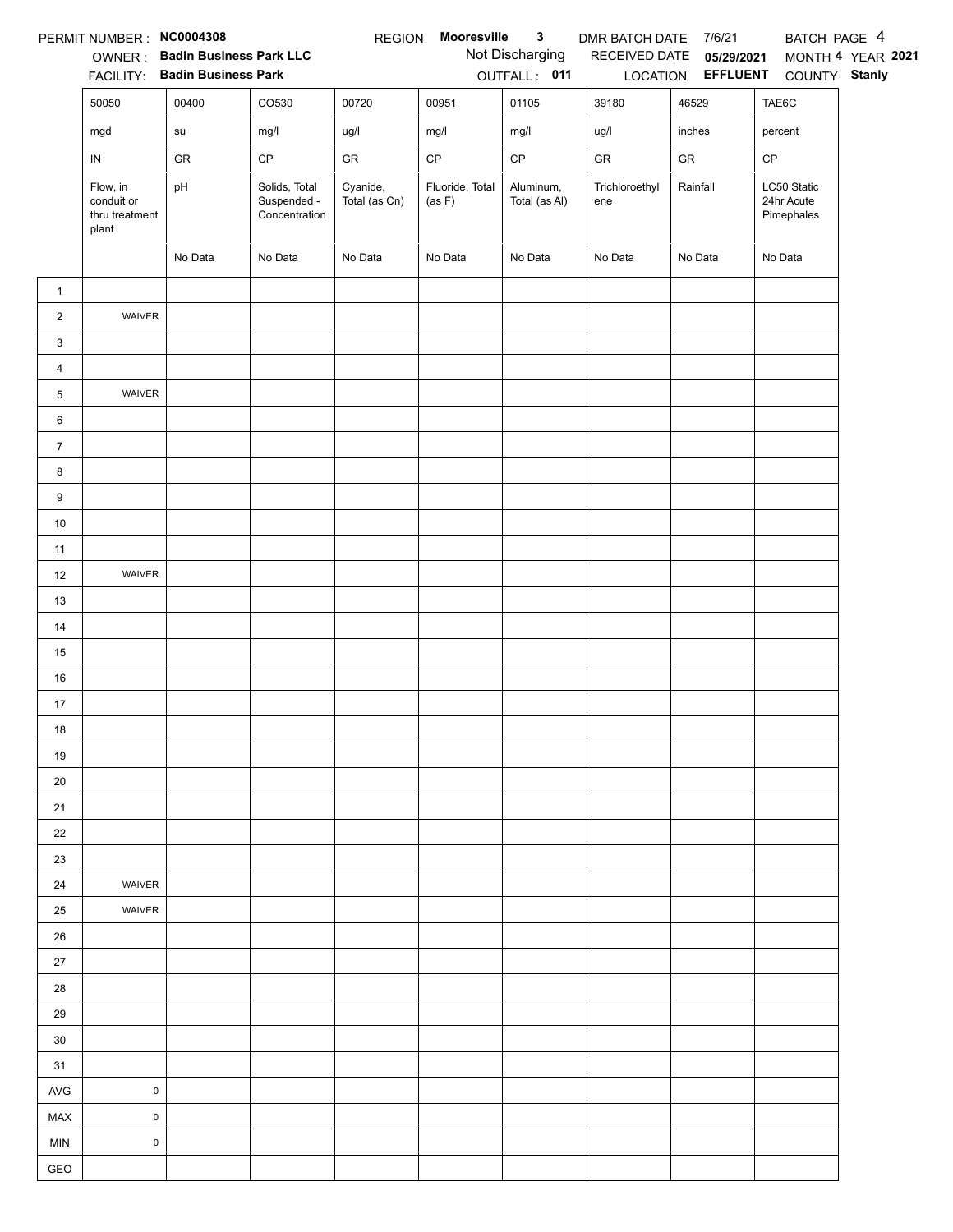|                | PERMIT NUMBER : NC0004308<br><b>FACILITY:</b>     | OWNER: Badin Business Park LLC<br><b>Badin Business Park</b> |                                               | <b>REGION</b>             | Mooresville               | $\mathbf{3}$<br>OUTFALL: 012 | DMR BATCH DATE 7/6/21 | RECEIVED DATE 05/29/2021<br>LOCATION EFFLUENT             | BATCH PAGE 5<br>MONTH 4 YEAR 2021<br>COUNTY Stanly |
|----------------|---------------------------------------------------|--------------------------------------------------------------|-----------------------------------------------|---------------------------|---------------------------|------------------------------|-----------------------|-----------------------------------------------------------|----------------------------------------------------|
|                | 50050                                             | 00400                                                        | CO530                                         | 00720                     | 00951                     | 01105                        | 39180                 | TGP3B                                                     |                                                    |
|                | mgd                                               | su                                                           | mg/l                                          | ug/l                      | mg/l                      | ug/l                         | ug/l                  | pass/fail                                                 |                                                    |
|                | IN                                                | GR                                                           | CP                                            | GR                        | $\mathsf{CP}$             | $\mathsf{CP}$                | GR                    | $\mathsf{CP}$                                             |                                                    |
|                | Flow, in<br>conduit or<br>thru treatment<br>plant | pH                                                           | Solids, Total<br>Suspended -<br>Concentration | Cyanide,<br>Total (as Cn) | Fluoride, Total<br>(as F) | Aluminum,<br>Total (as Al)   | Trichloroethyl<br>ene | Pass/Fail<br>Static<br>Renewal<br>7Day Chronic<br>No Data |                                                    |
| $\mathbf{1}$   |                                                   |                                                              |                                               |                           |                           |                              |                       |                                                           |                                                    |
| $\overline{c}$ | 0.003948                                          |                                                              |                                               |                           |                           |                              |                       |                                                           |                                                    |
| 3              |                                                   |                                                              |                                               |                           |                           |                              |                       |                                                           |                                                    |
| 4              |                                                   |                                                              |                                               |                           |                           |                              |                       |                                                           |                                                    |
| 5              | 0.000042                                          |                                                              |                                               |                           |                           |                              |                       |                                                           |                                                    |
| 6              | 0.000127                                          |                                                              |                                               |                           |                           |                              |                       |                                                           |                                                    |
| $\overline{7}$ | WAIVER                                            |                                                              |                                               |                           |                           |                              |                       |                                                           |                                                    |
| 8              | WAIVER                                            |                                                              |                                               |                           |                           |                              |                       |                                                           |                                                    |
| 9              |                                                   |                                                              |                                               |                           |                           |                              |                       |                                                           |                                                    |
| 10             |                                                   |                                                              |                                               |                           |                           |                              |                       |                                                           |                                                    |
| 11             |                                                   |                                                              |                                               |                           |                           |                              |                       |                                                           |                                                    |
| 12             | 0.000058                                          | $7.2\,$                                                      |                                               |                           |                           |                              |                       |                                                           |                                                    |
| 13             | 0.000024                                          |                                                              |                                               |                           |                           |                              |                       |                                                           |                                                    |
| 14             | 0.000123                                          |                                                              | < 2.5                                         | $9.4\,$                   | 0.72                      | $200$                        | <1                    |                                                           |                                                    |
| 15             |                                                   |                                                              |                                               |                           |                           |                              |                       |                                                           |                                                    |
| 16             |                                                   |                                                              |                                               |                           |                           |                              |                       |                                                           |                                                    |
| 17             |                                                   |                                                              |                                               |                           |                           |                              |                       |                                                           |                                                    |
| 18             |                                                   |                                                              |                                               |                           |                           |                              |                       |                                                           |                                                    |
| 19             |                                                   |                                                              |                                               |                           |                           |                              |                       |                                                           |                                                    |
| $20\,$         |                                                   |                                                              |                                               |                           |                           |                              |                       |                                                           |                                                    |
| 21             |                                                   |                                                              |                                               |                           |                           |                              |                       |                                                           |                                                    |
| 22             |                                                   |                                                              |                                               |                           |                           |                              |                       |                                                           |                                                    |
| 23             |                                                   |                                                              |                                               |                           |                           |                              |                       |                                                           |                                                    |
| 24             | WAIVER                                            |                                                              |                                               |                           |                           |                              |                       |                                                           |                                                    |
| 25             | 0.00001                                           |                                                              |                                               |                           |                           |                              |                       |                                                           |                                                    |
| 26             |                                                   |                                                              |                                               |                           |                           |                              |                       |                                                           |                                                    |
| 27             |                                                   |                                                              |                                               |                           |                           |                              |                       |                                                           |                                                    |
| 28             |                                                   |                                                              |                                               |                           |                           |                              |                       |                                                           |                                                    |
| 29             |                                                   |                                                              |                                               |                           |                           |                              |                       |                                                           |                                                    |
| 30             |                                                   |                                                              |                                               |                           |                           |                              |                       |                                                           |                                                    |
| 31             |                                                   |                                                              |                                               |                           |                           |                              |                       |                                                           |                                                    |
| AVG            | 0.000433                                          |                                                              | $\mathsf 0$                                   | 9.4                       | 0.72                      | $\mathsf 0$                  | $\pmb{0}$             |                                                           |                                                    |
| MAX            | 0.003948                                          | 7.2                                                          | $\pmb{0}$                                     | 9.4                       | 0.72                      | $\pmb{0}$<br>$\pmb{0}$       | $\mathsf 0$           |                                                           |                                                    |
| <b>MIN</b>     | $\mathsf{O}\xspace$                               | $7.2\,$                                                      | $\pmb{0}$                                     | 9.4                       | 0.72                      |                              | $\pmb{0}$             |                                                           |                                                    |
| GEO            |                                                   |                                                              |                                               |                           |                           |                              |                       |                                                           |                                                    |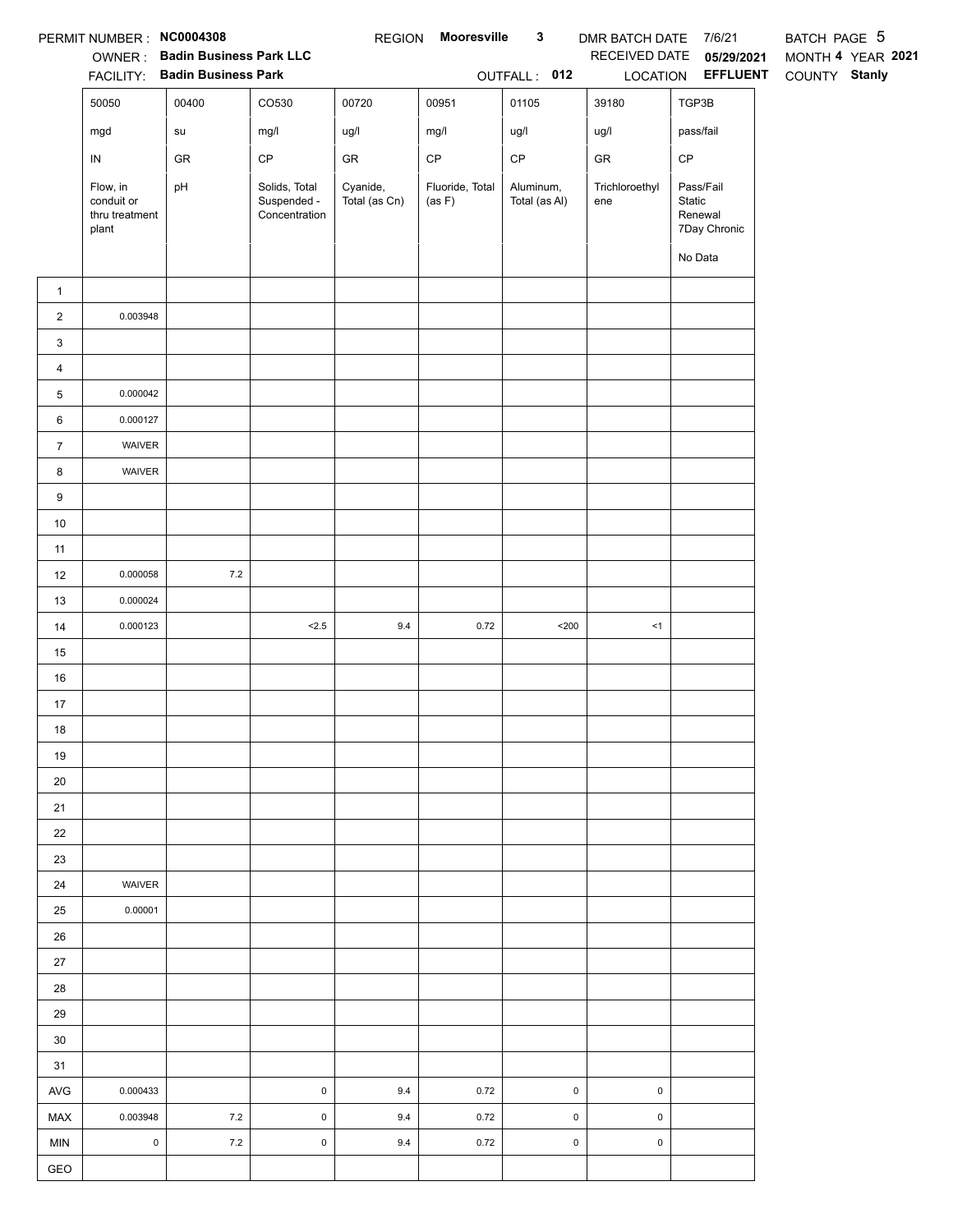|                | PERMIT NUMBER: NC0004308                          |                                          |       | <b>REGION</b>               | <b>Mooresville</b>                            | $\mathbf{3}$              | DMR BATCH DATE 7/6/21     |                            | BATCH PAGE 6                            |                   |
|----------------|---------------------------------------------------|------------------------------------------|-------|-----------------------------|-----------------------------------------------|---------------------------|---------------------------|----------------------------|-----------------------------------------|-------------------|
|                |                                                   | OWNER: Badin Business Park LLC           |       |                             |                                               |                           | RECEIVED DATE             | 05/29/2021                 |                                         | MONTH 4 YEAR 2021 |
|                |                                                   | FACILITY: Badin Business Park            |       |                             |                                               | OUTFALL: 013              |                           | LOCATION EFFLUENT          | COUNTY Stanly                           |                   |
|                | 50050                                             | 00010                                    | 00400 | 50060                       | CO530                                         | 00720                     | 00951                     | 01105                      | TAE6C                                   |                   |
|                | mgd                                               | deg c                                    | su    | ug/l                        | mg/l                                          | ug/l                      | mg/l                      | ug/l                       | percent                                 |                   |
|                | IN                                                | GR                                       | GR    | GR                          | $\mathsf{CP}$                                 | ${\sf GR}$                | $\mathsf{CP}$             | CP                         | CP                                      |                   |
|                | Flow, in<br>conduit or<br>thru treatment<br>plant | Temperature,<br>Water Deg.<br>Centigrade | pH    | Chlorine, Total<br>Residual | Solids, Total<br>Suspended -<br>Concentration | Cyanide,<br>Total (as Cn) | Fluoride, Total<br>(as F) | Aluminum,<br>Total (as Al) | LC50 Static<br>24hr Acute<br>Pimephales |                   |
|                |                                                   | No Data                                  |       | No Data                     |                                               |                           |                           |                            |                                         |                   |
| $\mathbf{1}$   |                                                   |                                          |       |                             |                                               |                           |                           |                            |                                         |                   |
| $\overline{2}$ | 0.277056                                          |                                          |       |                             |                                               |                           |                           |                            |                                         |                   |
| 3              |                                                   |                                          |       |                             |                                               |                           |                           |                            |                                         |                   |
| 4              |                                                   |                                          |       |                             |                                               |                           |                           |                            |                                         |                   |
| 5              | 0.023602                                          |                                          |       |                             |                                               |                           |                           |                            |                                         |                   |
| 6              | 0.0162                                            |                                          |       |                             |                                               |                           |                           |                            | >100                                    |                   |
| $\overline{7}$ |                                                   |                                          |       |                             |                                               |                           |                           |                            |                                         |                   |
| 8              |                                                   |                                          |       |                             |                                               |                           |                           |                            |                                         |                   |
| 9              |                                                   |                                          |       |                             |                                               |                           |                           |                            |                                         |                   |
| $10\,$         |                                                   |                                          |       |                             |                                               |                           |                           |                            |                                         |                   |
| 11             |                                                   |                                          |       |                             |                                               |                           |                           |                            |                                         |                   |
| 12             | 0.0162                                            |                                          | 8.1   |                             |                                               |                           |                           |                            |                                         |                   |
| 13             | 0.0162                                            |                                          |       |                             |                                               |                           |                           |                            |                                         |                   |
| 14             | 0.0162                                            |                                          |       |                             | < 2.5                                         | < 6                       | 0.19                      | $200$                      |                                         |                   |
| 15             |                                                   |                                          |       |                             |                                               |                           |                           |                            |                                         |                   |
| 16             |                                                   |                                          |       |                             |                                               |                           |                           |                            |                                         |                   |
| 17             |                                                   |                                          |       |                             |                                               |                           |                           |                            |                                         |                   |
| 18             |                                                   |                                          |       |                             |                                               |                           |                           |                            |                                         |                   |
| 19             |                                                   |                                          |       |                             |                                               |                           |                           |                            |                                         |                   |
| 20             |                                                   |                                          |       |                             |                                               |                           |                           |                            |                                         |                   |
| 21             |                                                   |                                          |       |                             |                                               |                           |                           |                            |                                         |                   |
| 22             |                                                   |                                          |       |                             |                                               |                           |                           |                            |                                         |                   |
| 23             |                                                   |                                          |       |                             |                                               |                           |                           |                            |                                         |                   |
| 24             | 0.012902                                          |                                          |       |                             |                                               |                           |                           |                            |                                         |                   |
| 25             | 0.009994                                          |                                          |       |                             |                                               |                           |                           |                            |                                         |                   |
| 26             |                                                   |                                          |       |                             |                                               |                           |                           |                            |                                         |                   |
| 27             |                                                   |                                          |       |                             |                                               |                           |                           |                            |                                         |                   |
| 28             |                                                   |                                          |       |                             |                                               |                           |                           |                            |                                         |                   |
| 29             |                                                   |                                          |       |                             |                                               |                           |                           |                            |                                         |                   |
| 30             |                                                   |                                          |       |                             |                                               |                           |                           |                            |                                         |                   |
| 31             |                                                   |                                          |       |                             |                                               |                           |                           |                            |                                         |                   |
| AVG            | 0.048544                                          |                                          |       |                             | $\pmb{0}$                                     | $\pmb{0}$                 | 0.19                      | $\pmb{0}$                  | 100                                     |                   |
| <b>MAX</b>     | 0.277056                                          |                                          | 8.1   |                             | $\pmb{0}$                                     | $\pmb{0}$                 | 0.19                      | $\pmb{0}$                  | 100                                     |                   |
| <b>MIN</b>     | 0.009994                                          |                                          | 8.1   |                             | $\pmb{0}$                                     | $\pmb{0}$                 | 0.19                      | $\pmb{0}$                  | 100                                     |                   |
| GEO            |                                                   |                                          |       |                             |                                               |                           |                           |                            |                                         |                   |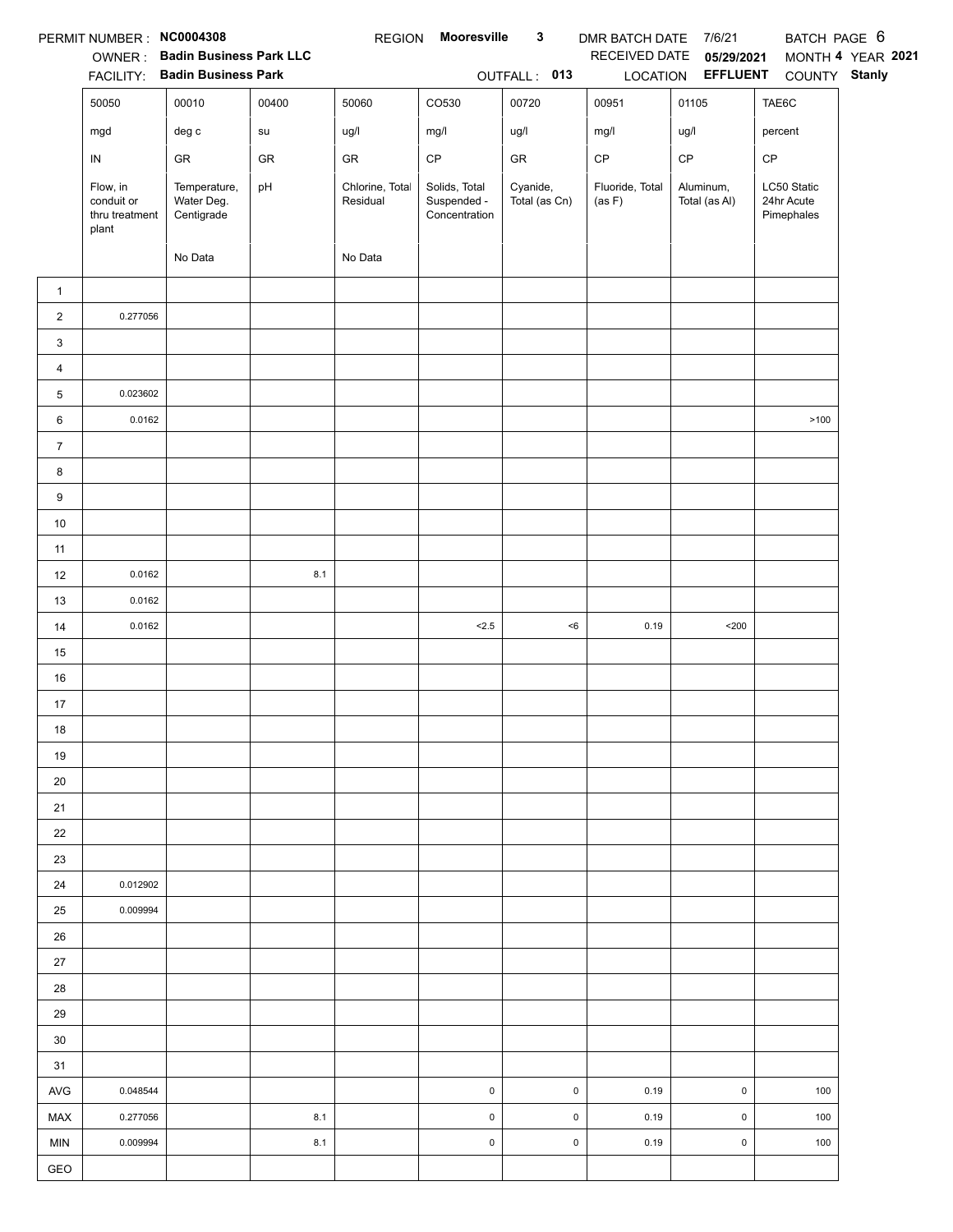|                | PERMIT NUMBER : NC0004308                         |                                |                                               | <b>REGION</b>                                    | Mooresville               | $\mathbf{3}$              | DMR BATCH DATE 7/6/21      |                   | BATCH PAGE 7                                   |                   |
|----------------|---------------------------------------------------|--------------------------------|-----------------------------------------------|--------------------------------------------------|---------------------------|---------------------------|----------------------------|-------------------|------------------------------------------------|-------------------|
|                |                                                   | OWNER: Badin Business Park LLC |                                               |                                                  |                           | Not Discharging           | RECEIVED DATE              | 05/29/2021        |                                                | MONTH 4 YEAR 2021 |
|                |                                                   | FACILITY: Badin Business Park  |                                               |                                                  |                           | OUTFALL: 017              |                            | LOCATION EFFLUENT | COUNTY Stanly                                  |                   |
|                | 50050                                             | 00400                          | CO530                                         | 00340                                            | 00720                     | 00951                     | 01105                      | 46529             | TGP3B                                          |                   |
|                | mgd                                               | su                             | mg/l                                          | mg/l                                             | ug/l                      | mg/l                      | mg/l                       | inches            | pass/fail                                      |                   |
|                | ${\sf IN}$                                        | GR                             | CP                                            | GR                                               | ${\sf GR}$                | $\mathsf{CP}$             | $\mathsf{CP}$              | ${\sf GR}$        | CP                                             |                   |
|                | Flow, in<br>conduit or<br>thru treatment<br>plant | pH                             | Solids, Total<br>Suspended -<br>Concentration | Oxygen<br>Demand,<br>Chem. (High<br>Level) (COD) | Cyanide,<br>Total (as Cn) | Fluoride, Total<br>(as F) | Aluminum,<br>Total (as Al) | Rainfall          | Pass/Fail<br>Static<br>Renewal<br>7Day Chronic |                   |
|                |                                                   | No Data                        | No Data                                       | No Data                                          | No Data                   | No Data                   | No Data                    | No Data           | No Data                                        |                   |
| $\mathbf{1}$   |                                                   |                                |                                               |                                                  |                           |                           |                            |                   |                                                |                   |
| $\overline{2}$ | WAIVER                                            |                                |                                               |                                                  |                           |                           |                            |                   |                                                |                   |
| 3              |                                                   |                                |                                               |                                                  |                           |                           |                            |                   |                                                |                   |
| 4              |                                                   |                                |                                               |                                                  |                           |                           |                            |                   |                                                |                   |
| 5              | WAIVER                                            |                                |                                               |                                                  |                           |                           |                            |                   |                                                |                   |
| 6              |                                                   |                                |                                               |                                                  |                           |                           |                            |                   |                                                |                   |
| $\overline{7}$ |                                                   |                                |                                               |                                                  |                           |                           |                            |                   |                                                |                   |
| 8              |                                                   |                                |                                               |                                                  |                           |                           |                            |                   |                                                |                   |
| 9              |                                                   |                                |                                               |                                                  |                           |                           |                            |                   |                                                |                   |
| $10\,$         |                                                   |                                |                                               |                                                  |                           |                           |                            |                   |                                                |                   |
| 11             |                                                   |                                |                                               |                                                  |                           |                           |                            |                   |                                                |                   |
| 12             | WAIVER                                            |                                |                                               |                                                  |                           |                           |                            |                   |                                                |                   |
| 13             |                                                   |                                |                                               |                                                  |                           |                           |                            |                   |                                                |                   |
| 14             |                                                   |                                |                                               |                                                  |                           |                           |                            |                   |                                                |                   |
| 15             |                                                   |                                |                                               |                                                  |                           |                           |                            |                   |                                                |                   |
| 16             |                                                   |                                |                                               |                                                  |                           |                           |                            |                   |                                                |                   |
| 17             |                                                   |                                |                                               |                                                  |                           |                           |                            |                   |                                                |                   |
| 18             |                                                   |                                |                                               |                                                  |                           |                           |                            |                   |                                                |                   |
| 19             |                                                   |                                |                                               |                                                  |                           |                           |                            |                   |                                                |                   |
| 20             |                                                   |                                |                                               |                                                  |                           |                           |                            |                   |                                                |                   |
| 21             |                                                   |                                |                                               |                                                  |                           |                           |                            |                   |                                                |                   |
| 22             |                                                   |                                |                                               |                                                  |                           |                           |                            |                   |                                                |                   |
| 23             |                                                   |                                |                                               |                                                  |                           |                           |                            |                   |                                                |                   |
| 24             | WAIVER                                            |                                |                                               |                                                  |                           |                           |                            |                   |                                                |                   |
| 25             | WAIVER                                            |                                |                                               |                                                  |                           |                           |                            |                   |                                                |                   |
| 26             |                                                   |                                |                                               |                                                  |                           |                           |                            |                   |                                                |                   |
| 27             |                                                   |                                |                                               |                                                  |                           |                           |                            |                   |                                                |                   |
| 28             |                                                   |                                |                                               |                                                  |                           |                           |                            |                   |                                                |                   |
| 29             |                                                   |                                |                                               |                                                  |                           |                           |                            |                   |                                                |                   |
| 30             |                                                   |                                |                                               |                                                  |                           |                           |                            |                   |                                                |                   |
| 31             |                                                   |                                |                                               |                                                  |                           |                           |                            |                   |                                                |                   |
| AVG            | $\pmb{0}$                                         |                                |                                               |                                                  |                           |                           |                            |                   |                                                |                   |
| MAX            | $\mathsf 0$                                       |                                |                                               |                                                  |                           |                           |                            |                   |                                                |                   |
| <b>MIN</b>     | $\mathsf{O}\xspace$                               |                                |                                               |                                                  |                           |                           |                            |                   |                                                |                   |
| GEO            |                                                   |                                |                                               |                                                  |                           |                           |                            |                   |                                                |                   |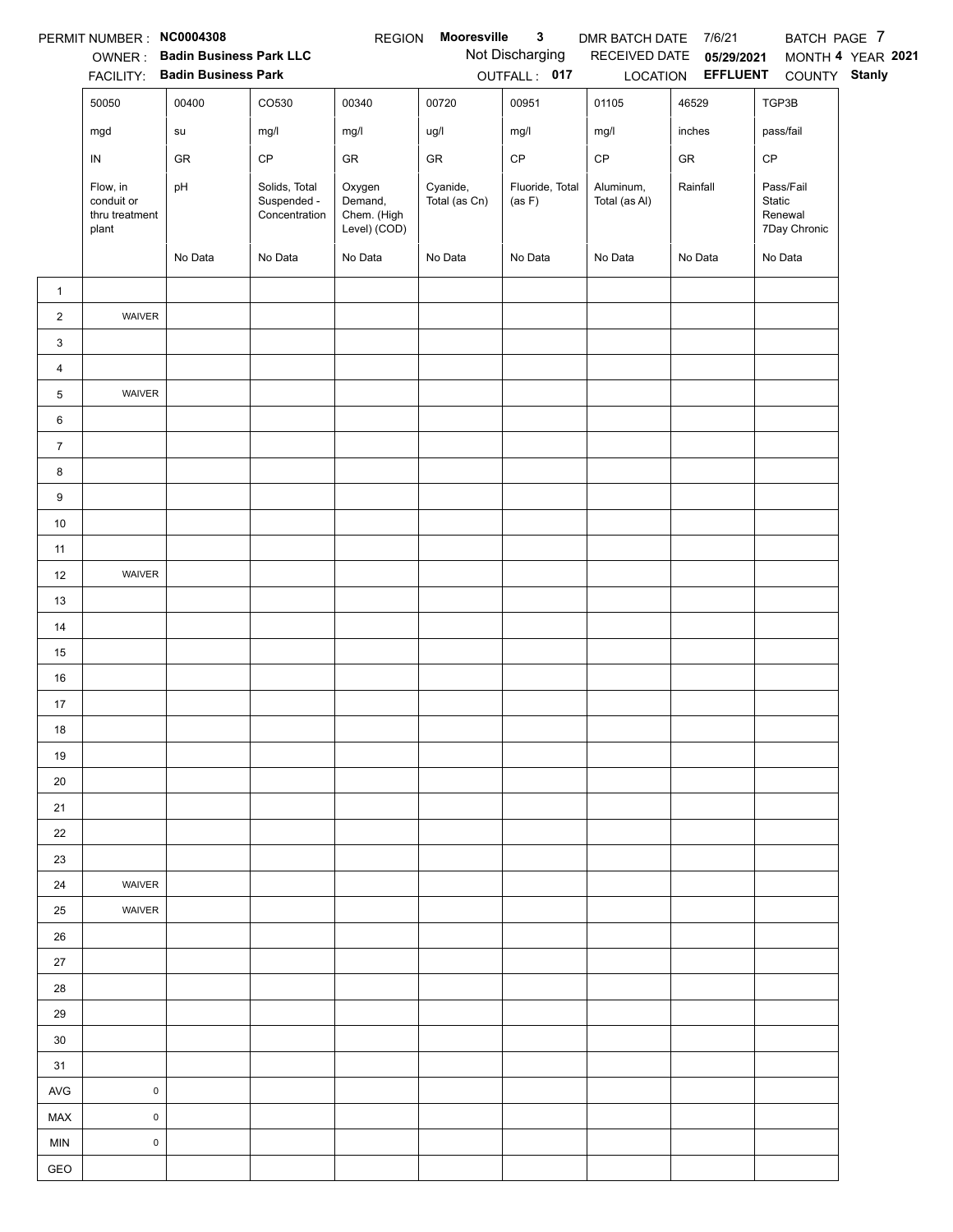|                | PERMIT NUMBER : NC0004308                         |                                        |                                               | <b>REGION</b>                                    | Mooresville               | $\mathbf{3}$              | DMR BATCH DATE             | 7/6/21                     | BATCH PAGE 8                                   |                   |
|----------------|---------------------------------------------------|----------------------------------------|-----------------------------------------------|--------------------------------------------------|---------------------------|---------------------------|----------------------------|----------------------------|------------------------------------------------|-------------------|
|                |                                                   | OWNER: Badin Business Park LLC         |                                               |                                                  |                           | Not Discharging           | RECEIVED DATE              | 05/29/2021                 |                                                | MONTH 4 YEAR 2021 |
|                | 50050                                             | FACILITY: Badin Business Park<br>00400 | CO530                                         | 00340                                            | 00720                     | OUTFALL: 018<br>00951     | 01105                      | LOCATION EFFLUENT<br>46529 | COUNTY Stanly<br>TGP3B                         |                   |
|                |                                                   |                                        |                                               |                                                  |                           |                           |                            |                            |                                                |                   |
|                | mgd                                               | su                                     | mg/l                                          | mg/l                                             | ug/l                      | mg/l                      | mg/l                       | inches                     | pass/fail                                      |                   |
|                | ${\sf IN}$                                        | GR                                     | CP                                            | GR                                               | ${\sf GR}$                | $\mathsf{CP}$             | $\mathsf{CP}$              | ${\sf GR}$                 | CP                                             |                   |
|                | Flow, in<br>conduit or<br>thru treatment<br>plant | pH                                     | Solids, Total<br>Suspended -<br>Concentration | Oxygen<br>Demand,<br>Chem. (High<br>Level) (COD) | Cyanide,<br>Total (as Cn) | Fluoride, Total<br>(as F) | Aluminum,<br>Total (as Al) | Rainfall                   | Pass/Fail<br>Static<br>Renewal<br>7Day Chronic |                   |
|                |                                                   | No Data                                | No Data                                       | No Data                                          | No Data                   | No Data                   | No Data                    | No Data                    | No Data                                        |                   |
| $\mathbf{1}$   |                                                   |                                        |                                               |                                                  |                           |                           |                            |                            |                                                |                   |
| $\overline{2}$ | WAIVER                                            |                                        |                                               |                                                  |                           |                           |                            |                            |                                                |                   |
| 3              |                                                   |                                        |                                               |                                                  |                           |                           |                            |                            |                                                |                   |
| 4              |                                                   |                                        |                                               |                                                  |                           |                           |                            |                            |                                                |                   |
| 5              | WAIVER                                            |                                        |                                               |                                                  |                           |                           |                            |                            |                                                |                   |
| 6              |                                                   |                                        |                                               |                                                  |                           |                           |                            |                            |                                                |                   |
| $\overline{7}$ |                                                   |                                        |                                               |                                                  |                           |                           |                            |                            |                                                |                   |
| 8              |                                                   |                                        |                                               |                                                  |                           |                           |                            |                            |                                                |                   |
| 9              |                                                   |                                        |                                               |                                                  |                           |                           |                            |                            |                                                |                   |
| $10\,$         |                                                   |                                        |                                               |                                                  |                           |                           |                            |                            |                                                |                   |
| 11             |                                                   |                                        |                                               |                                                  |                           |                           |                            |                            |                                                |                   |
| 12             | WAIVER                                            |                                        |                                               |                                                  |                           |                           |                            |                            |                                                |                   |
| 13             |                                                   |                                        |                                               |                                                  |                           |                           |                            |                            |                                                |                   |
| 14             |                                                   |                                        |                                               |                                                  |                           |                           |                            |                            |                                                |                   |
| 15             |                                                   |                                        |                                               |                                                  |                           |                           |                            |                            |                                                |                   |
| 16             |                                                   |                                        |                                               |                                                  |                           |                           |                            |                            |                                                |                   |
| 17             |                                                   |                                        |                                               |                                                  |                           |                           |                            |                            |                                                |                   |
| 18             |                                                   |                                        |                                               |                                                  |                           |                           |                            |                            |                                                |                   |
| 19             |                                                   |                                        |                                               |                                                  |                           |                           |                            |                            |                                                |                   |
| 20             |                                                   |                                        |                                               |                                                  |                           |                           |                            |                            |                                                |                   |
| 21             |                                                   |                                        |                                               |                                                  |                           |                           |                            |                            |                                                |                   |
| 22             |                                                   |                                        |                                               |                                                  |                           |                           |                            |                            |                                                |                   |
| 23             |                                                   |                                        |                                               |                                                  |                           |                           |                            |                            |                                                |                   |
| 24             | WAIVER                                            |                                        |                                               |                                                  |                           |                           |                            |                            |                                                |                   |
| 25             | WAIVER                                            |                                        |                                               |                                                  |                           |                           |                            |                            |                                                |                   |
| 26             |                                                   |                                        |                                               |                                                  |                           |                           |                            |                            |                                                |                   |
| 27             |                                                   |                                        |                                               |                                                  |                           |                           |                            |                            |                                                |                   |
| 28             |                                                   |                                        |                                               |                                                  |                           |                           |                            |                            |                                                |                   |
| 29             |                                                   |                                        |                                               |                                                  |                           |                           |                            |                            |                                                |                   |
| 30             |                                                   |                                        |                                               |                                                  |                           |                           |                            |                            |                                                |                   |
| 31             |                                                   |                                        |                                               |                                                  |                           |                           |                            |                            |                                                |                   |
| <b>AVG</b>     | $\pmb{0}$                                         |                                        |                                               |                                                  |                           |                           |                            |                            |                                                |                   |
| MAX            | $\mathsf 0$                                       |                                        |                                               |                                                  |                           |                           |                            |                            |                                                |                   |
| <b>MIN</b>     | $\mathsf{O}\xspace$                               |                                        |                                               |                                                  |                           |                           |                            |                            |                                                |                   |
| GEO            |                                                   |                                        |                                               |                                                  |                           |                           |                            |                            |                                                |                   |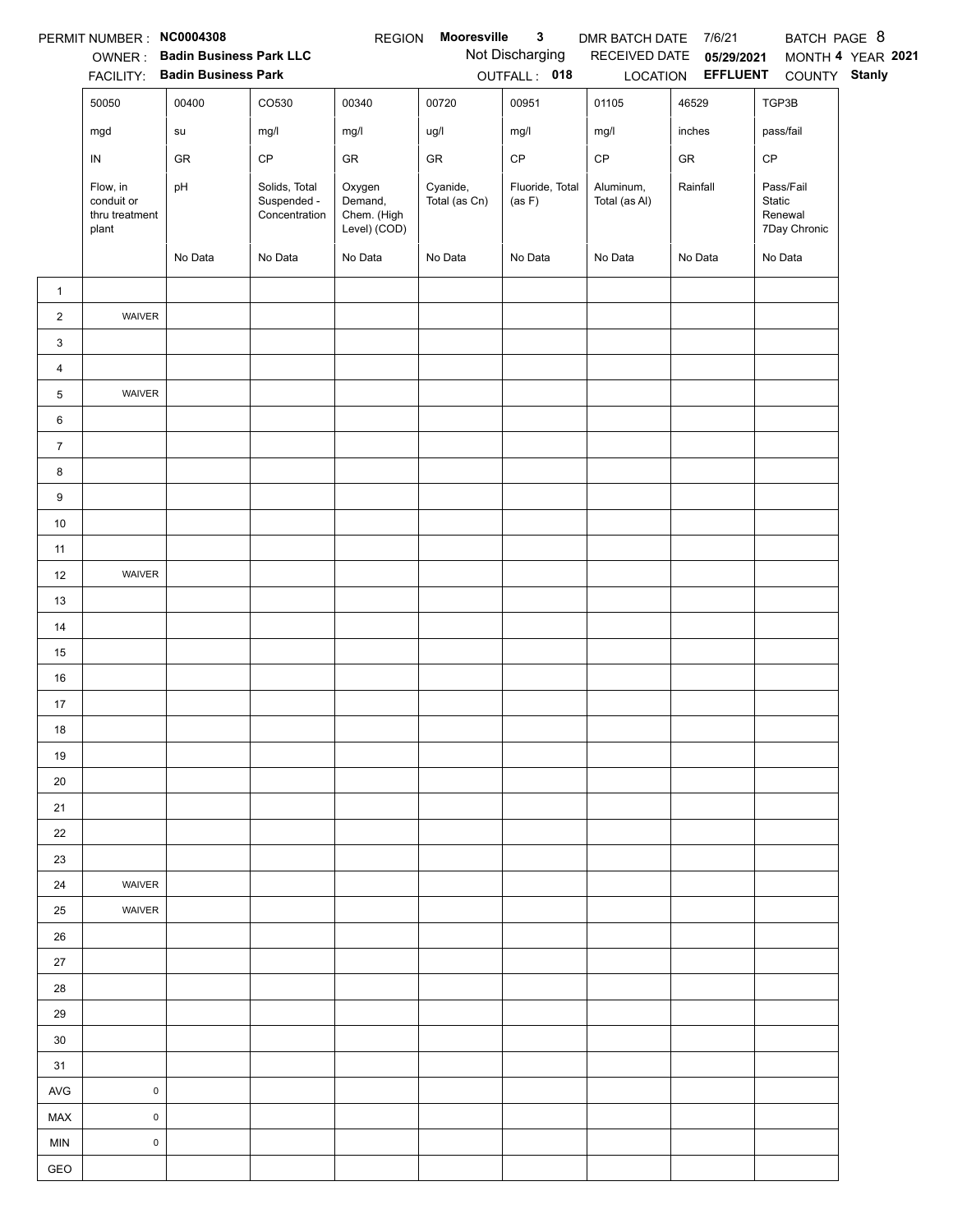|                | PERMIT NUMBER: NC0004308                          |                                |                                               | <b>REGION</b>                                    | Mooresville               | 3                         | DMR BATCH DATE 7/6/21      |                          | BATCH PAGE 9                            |                                                |
|----------------|---------------------------------------------------|--------------------------------|-----------------------------------------------|--------------------------------------------------|---------------------------|---------------------------|----------------------------|--------------------------|-----------------------------------------|------------------------------------------------|
|                | OWNER:                                            | <b>Badin Business Park LLC</b> |                                               |                                                  |                           | Not Discharging           | RECEIVED DATE              | 05/29/2021               |                                         | MONTH 4 YEAR 2021                              |
|                | <b>FACILITY:</b>                                  | <b>Badin Business Park</b>     |                                               |                                                  |                           | OUTFALL: 019              |                            | LOCATION <b>EFFLUENT</b> | COUNTY Stanly                           |                                                |
|                | 50050                                             | 00400                          | CO530                                         | 00340                                            | 00720                     | 00951                     | 01105                      | 46529                    | TAE6C                                   | TGP3B                                          |
|                | mgd                                               | su                             | mg/l                                          | mg/l                                             | ug/l                      | mg/l                      | mg/l                       | inches                   | percent                                 | pass/fail                                      |
|                | IN                                                | GR                             | CP                                            | GR                                               | GR                        | CP                        | CP                         | GR                       | GR                                      | $\mathsf{CP}$                                  |
|                | Flow, in<br>conduit or<br>thru treatment<br>plant | pH                             | Solids, Total<br>Suspended -<br>Concentration | Oxygen<br>Demand,<br>Chem. (High<br>Level) (COD) | Cyanide,<br>Total (as Cn) | Fluoride, Total<br>(as F) | Aluminum,<br>Total (as Al) | Rainfall                 | LC50 Static<br>24hr Acute<br>Pimephales | Pass/Fail<br>Static<br>Renewal<br>7Day Chronic |
|                |                                                   | No Data                        | No Data                                       | No Data                                          | No Data                   | No Data                   | No Data                    | No Data                  | No Data                                 | No Data                                        |
| $\mathbf{1}$   |                                                   |                                |                                               |                                                  |                           |                           |                            |                          |                                         |                                                |
| $\overline{2}$ | WAIVER                                            |                                |                                               |                                                  |                           |                           |                            |                          |                                         |                                                |
| 3              |                                                   |                                |                                               |                                                  |                           |                           |                            |                          |                                         |                                                |
| 4              |                                                   |                                |                                               |                                                  |                           |                           |                            |                          |                                         |                                                |
| 5              | WAIVER                                            |                                |                                               |                                                  |                           |                           |                            |                          |                                         |                                                |
| 6              |                                                   |                                |                                               |                                                  |                           |                           |                            |                          |                                         |                                                |
| $\overline{7}$ |                                                   |                                |                                               |                                                  |                           |                           |                            |                          |                                         |                                                |
| 8              |                                                   |                                |                                               |                                                  |                           |                           |                            |                          |                                         |                                                |
| 9              |                                                   |                                |                                               |                                                  |                           |                           |                            |                          |                                         |                                                |
| 10             |                                                   |                                |                                               |                                                  |                           |                           |                            |                          |                                         |                                                |
| 11             |                                                   |                                |                                               |                                                  |                           |                           |                            |                          |                                         |                                                |
| 12             | WAIVER                                            |                                |                                               |                                                  |                           |                           |                            |                          |                                         |                                                |
| 13             |                                                   |                                |                                               |                                                  |                           |                           |                            |                          |                                         |                                                |
| 14             |                                                   |                                |                                               |                                                  |                           |                           |                            |                          |                                         |                                                |
| 15             |                                                   |                                |                                               |                                                  |                           |                           |                            |                          |                                         |                                                |
| 16             |                                                   |                                |                                               |                                                  |                           |                           |                            |                          |                                         |                                                |
| 17             |                                                   |                                |                                               |                                                  |                           |                           |                            |                          |                                         |                                                |
| 18             |                                                   |                                |                                               |                                                  |                           |                           |                            |                          |                                         |                                                |
| 19             |                                                   |                                |                                               |                                                  |                           |                           |                            |                          |                                         |                                                |
| 20             |                                                   |                                |                                               |                                                  |                           |                           |                            |                          |                                         |                                                |
| 21             |                                                   |                                |                                               |                                                  |                           |                           |                            |                          |                                         |                                                |
| 22             |                                                   |                                |                                               |                                                  |                           |                           |                            |                          |                                         |                                                |
| 23             |                                                   |                                |                                               |                                                  |                           |                           |                            |                          |                                         |                                                |
| 24             | <b>WAIVER</b>                                     |                                |                                               |                                                  |                           |                           |                            |                          |                                         |                                                |
| 25             |                                                   |                                |                                               |                                                  |                           |                           |                            |                          |                                         |                                                |
| 26             |                                                   |                                |                                               |                                                  |                           |                           |                            |                          |                                         |                                                |
| 27             |                                                   |                                |                                               |                                                  |                           |                           |                            |                          |                                         |                                                |
| 28             |                                                   |                                |                                               |                                                  |                           |                           |                            |                          |                                         |                                                |
| 29             |                                                   |                                |                                               |                                                  |                           |                           |                            |                          |                                         |                                                |
| 30             |                                                   |                                |                                               |                                                  |                           |                           |                            |                          |                                         |                                                |
| 31             |                                                   |                                |                                               |                                                  |                           |                           |                            |                          |                                         |                                                |
| <b>AVG</b>     | $\pmb{0}$                                         |                                |                                               |                                                  |                           |                           |                            |                          |                                         |                                                |
| MAX            | $\mathsf 0$                                       |                                |                                               |                                                  |                           |                           |                            |                          |                                         |                                                |
| <b>MIN</b>     | $\pmb{0}$                                         |                                |                                               |                                                  |                           |                           |                            |                          |                                         |                                                |
| GEO            |                                                   |                                |                                               |                                                  |                           |                           |                            |                          |                                         |                                                |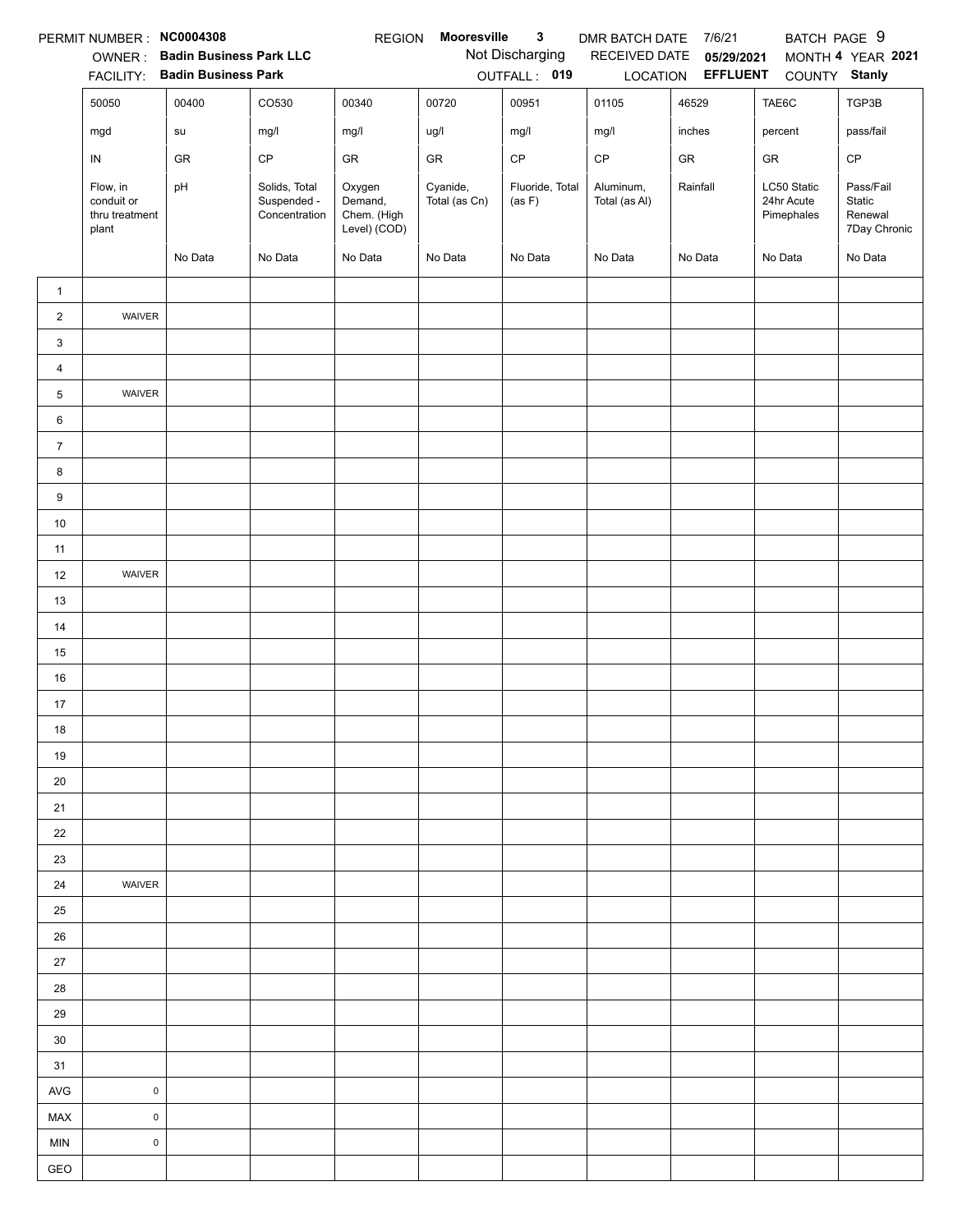| Not Discharging<br>OWNER: Badin Business Park LLC<br>RECEIVED DATE 05/29/2021<br>MONTH 4 YEAR 2021<br>FACILITY: Badin Business Park<br>LOCATION <b>EFFLUENT</b><br>OUTFALL: 020<br>COUNTY Stanly<br>00400<br>CO530<br>00340<br>00951<br>46529<br>TGP3B<br>50050<br>00720<br>01105<br>inches<br>mg/l<br>ug/l<br>mg/l<br>mg/l<br>pass/fail<br>mgd<br>su<br>mg/l<br>CP<br>$\mathsf{CP}$<br>$\mathsf{CP}$<br>CP<br>GR<br>GR<br>GR<br>GR<br>${\sf IN}$<br>Cyanide,<br>Solids, Total<br>Oxygen<br>Fluoride, Total<br>Aluminum,<br>Rainfall<br>Pass/Fail<br>Flow, in<br>pH<br>conduit or<br>Suspended -<br>Demand,<br>Total (as Cn)<br>Total (as Al)<br>Static<br>(as F)<br>Chem. (High<br>Renewal<br>thru treatment<br>Concentration<br>Level) (COD)<br>7Day Chronic<br>plant<br>No Data<br>No Data<br>No Data<br>No Data<br>No Data<br>No Data<br>No Data<br>No Data<br>$\mathbf{1}$<br>$\overline{2}$<br>WAIVER<br>3<br>$\overline{4}$<br>5<br>WAIVER<br>6<br>$\overline{7}$<br>8<br>9<br>$10\,$<br>11<br>WAIVER<br>12<br>13<br>14<br>15<br>16<br>17<br>18<br>19<br>20<br>21<br>22<br>23<br>24<br>WAIVER<br>25<br>WAIVER<br>26<br>27<br>28<br>29<br>30<br>31<br>$\pmb{0}$<br><b>AVG</b><br>MAX<br>$\mathsf{O}\xspace$<br>$\pmb{0}$<br><b>MIN</b><br>GEO | PERMIT NUMBER : NC0004308 |  | <b>REGION</b> | Mooresville | $\mathbf{3}$ | DMR BATCH DATE 7/6/21 |  | BATCH PAGE 10 |
|-----------------------------------------------------------------------------------------------------------------------------------------------------------------------------------------------------------------------------------------------------------------------------------------------------------------------------------------------------------------------------------------------------------------------------------------------------------------------------------------------------------------------------------------------------------------------------------------------------------------------------------------------------------------------------------------------------------------------------------------------------------------------------------------------------------------------------------------------------------------------------------------------------------------------------------------------------------------------------------------------------------------------------------------------------------------------------------------------------------------------------------------------------------------------------------------------------------------------------------------------------|---------------------------|--|---------------|-------------|--------------|-----------------------|--|---------------|
|                                                                                                                                                                                                                                                                                                                                                                                                                                                                                                                                                                                                                                                                                                                                                                                                                                                                                                                                                                                                                                                                                                                                                                                                                                                     |                           |  |               |             |              |                       |  |               |
|                                                                                                                                                                                                                                                                                                                                                                                                                                                                                                                                                                                                                                                                                                                                                                                                                                                                                                                                                                                                                                                                                                                                                                                                                                                     |                           |  |               |             |              |                       |  |               |
|                                                                                                                                                                                                                                                                                                                                                                                                                                                                                                                                                                                                                                                                                                                                                                                                                                                                                                                                                                                                                                                                                                                                                                                                                                                     |                           |  |               |             |              |                       |  |               |
|                                                                                                                                                                                                                                                                                                                                                                                                                                                                                                                                                                                                                                                                                                                                                                                                                                                                                                                                                                                                                                                                                                                                                                                                                                                     |                           |  |               |             |              |                       |  |               |
|                                                                                                                                                                                                                                                                                                                                                                                                                                                                                                                                                                                                                                                                                                                                                                                                                                                                                                                                                                                                                                                                                                                                                                                                                                                     |                           |  |               |             |              |                       |  |               |
|                                                                                                                                                                                                                                                                                                                                                                                                                                                                                                                                                                                                                                                                                                                                                                                                                                                                                                                                                                                                                                                                                                                                                                                                                                                     |                           |  |               |             |              |                       |  |               |
|                                                                                                                                                                                                                                                                                                                                                                                                                                                                                                                                                                                                                                                                                                                                                                                                                                                                                                                                                                                                                                                                                                                                                                                                                                                     |                           |  |               |             |              |                       |  |               |
|                                                                                                                                                                                                                                                                                                                                                                                                                                                                                                                                                                                                                                                                                                                                                                                                                                                                                                                                                                                                                                                                                                                                                                                                                                                     |                           |  |               |             |              |                       |  |               |
|                                                                                                                                                                                                                                                                                                                                                                                                                                                                                                                                                                                                                                                                                                                                                                                                                                                                                                                                                                                                                                                                                                                                                                                                                                                     |                           |  |               |             |              |                       |  |               |
|                                                                                                                                                                                                                                                                                                                                                                                                                                                                                                                                                                                                                                                                                                                                                                                                                                                                                                                                                                                                                                                                                                                                                                                                                                                     |                           |  |               |             |              |                       |  |               |
|                                                                                                                                                                                                                                                                                                                                                                                                                                                                                                                                                                                                                                                                                                                                                                                                                                                                                                                                                                                                                                                                                                                                                                                                                                                     |                           |  |               |             |              |                       |  |               |
|                                                                                                                                                                                                                                                                                                                                                                                                                                                                                                                                                                                                                                                                                                                                                                                                                                                                                                                                                                                                                                                                                                                                                                                                                                                     |                           |  |               |             |              |                       |  |               |
|                                                                                                                                                                                                                                                                                                                                                                                                                                                                                                                                                                                                                                                                                                                                                                                                                                                                                                                                                                                                                                                                                                                                                                                                                                                     |                           |  |               |             |              |                       |  |               |
|                                                                                                                                                                                                                                                                                                                                                                                                                                                                                                                                                                                                                                                                                                                                                                                                                                                                                                                                                                                                                                                                                                                                                                                                                                                     |                           |  |               |             |              |                       |  |               |
|                                                                                                                                                                                                                                                                                                                                                                                                                                                                                                                                                                                                                                                                                                                                                                                                                                                                                                                                                                                                                                                                                                                                                                                                                                                     |                           |  |               |             |              |                       |  |               |
|                                                                                                                                                                                                                                                                                                                                                                                                                                                                                                                                                                                                                                                                                                                                                                                                                                                                                                                                                                                                                                                                                                                                                                                                                                                     |                           |  |               |             |              |                       |  |               |
|                                                                                                                                                                                                                                                                                                                                                                                                                                                                                                                                                                                                                                                                                                                                                                                                                                                                                                                                                                                                                                                                                                                                                                                                                                                     |                           |  |               |             |              |                       |  |               |
|                                                                                                                                                                                                                                                                                                                                                                                                                                                                                                                                                                                                                                                                                                                                                                                                                                                                                                                                                                                                                                                                                                                                                                                                                                                     |                           |  |               |             |              |                       |  |               |
|                                                                                                                                                                                                                                                                                                                                                                                                                                                                                                                                                                                                                                                                                                                                                                                                                                                                                                                                                                                                                                                                                                                                                                                                                                                     |                           |  |               |             |              |                       |  |               |
|                                                                                                                                                                                                                                                                                                                                                                                                                                                                                                                                                                                                                                                                                                                                                                                                                                                                                                                                                                                                                                                                                                                                                                                                                                                     |                           |  |               |             |              |                       |  |               |
|                                                                                                                                                                                                                                                                                                                                                                                                                                                                                                                                                                                                                                                                                                                                                                                                                                                                                                                                                                                                                                                                                                                                                                                                                                                     |                           |  |               |             |              |                       |  |               |
|                                                                                                                                                                                                                                                                                                                                                                                                                                                                                                                                                                                                                                                                                                                                                                                                                                                                                                                                                                                                                                                                                                                                                                                                                                                     |                           |  |               |             |              |                       |  |               |
|                                                                                                                                                                                                                                                                                                                                                                                                                                                                                                                                                                                                                                                                                                                                                                                                                                                                                                                                                                                                                                                                                                                                                                                                                                                     |                           |  |               |             |              |                       |  |               |
|                                                                                                                                                                                                                                                                                                                                                                                                                                                                                                                                                                                                                                                                                                                                                                                                                                                                                                                                                                                                                                                                                                                                                                                                                                                     |                           |  |               |             |              |                       |  |               |
|                                                                                                                                                                                                                                                                                                                                                                                                                                                                                                                                                                                                                                                                                                                                                                                                                                                                                                                                                                                                                                                                                                                                                                                                                                                     |                           |  |               |             |              |                       |  |               |
|                                                                                                                                                                                                                                                                                                                                                                                                                                                                                                                                                                                                                                                                                                                                                                                                                                                                                                                                                                                                                                                                                                                                                                                                                                                     |                           |  |               |             |              |                       |  |               |
|                                                                                                                                                                                                                                                                                                                                                                                                                                                                                                                                                                                                                                                                                                                                                                                                                                                                                                                                                                                                                                                                                                                                                                                                                                                     |                           |  |               |             |              |                       |  |               |
|                                                                                                                                                                                                                                                                                                                                                                                                                                                                                                                                                                                                                                                                                                                                                                                                                                                                                                                                                                                                                                                                                                                                                                                                                                                     |                           |  |               |             |              |                       |  |               |
|                                                                                                                                                                                                                                                                                                                                                                                                                                                                                                                                                                                                                                                                                                                                                                                                                                                                                                                                                                                                                                                                                                                                                                                                                                                     |                           |  |               |             |              |                       |  |               |
|                                                                                                                                                                                                                                                                                                                                                                                                                                                                                                                                                                                                                                                                                                                                                                                                                                                                                                                                                                                                                                                                                                                                                                                                                                                     |                           |  |               |             |              |                       |  |               |
|                                                                                                                                                                                                                                                                                                                                                                                                                                                                                                                                                                                                                                                                                                                                                                                                                                                                                                                                                                                                                                                                                                                                                                                                                                                     |                           |  |               |             |              |                       |  |               |
|                                                                                                                                                                                                                                                                                                                                                                                                                                                                                                                                                                                                                                                                                                                                                                                                                                                                                                                                                                                                                                                                                                                                                                                                                                                     |                           |  |               |             |              |                       |  |               |
|                                                                                                                                                                                                                                                                                                                                                                                                                                                                                                                                                                                                                                                                                                                                                                                                                                                                                                                                                                                                                                                                                                                                                                                                                                                     |                           |  |               |             |              |                       |  |               |
|                                                                                                                                                                                                                                                                                                                                                                                                                                                                                                                                                                                                                                                                                                                                                                                                                                                                                                                                                                                                                                                                                                                                                                                                                                                     |                           |  |               |             |              |                       |  |               |
|                                                                                                                                                                                                                                                                                                                                                                                                                                                                                                                                                                                                                                                                                                                                                                                                                                                                                                                                                                                                                                                                                                                                                                                                                                                     |                           |  |               |             |              |                       |  |               |
|                                                                                                                                                                                                                                                                                                                                                                                                                                                                                                                                                                                                                                                                                                                                                                                                                                                                                                                                                                                                                                                                                                                                                                                                                                                     |                           |  |               |             |              |                       |  |               |
|                                                                                                                                                                                                                                                                                                                                                                                                                                                                                                                                                                                                                                                                                                                                                                                                                                                                                                                                                                                                                                                                                                                                                                                                                                                     |                           |  |               |             |              |                       |  |               |
|                                                                                                                                                                                                                                                                                                                                                                                                                                                                                                                                                                                                                                                                                                                                                                                                                                                                                                                                                                                                                                                                                                                                                                                                                                                     |                           |  |               |             |              |                       |  |               |
|                                                                                                                                                                                                                                                                                                                                                                                                                                                                                                                                                                                                                                                                                                                                                                                                                                                                                                                                                                                                                                                                                                                                                                                                                                                     |                           |  |               |             |              |                       |  |               |
|                                                                                                                                                                                                                                                                                                                                                                                                                                                                                                                                                                                                                                                                                                                                                                                                                                                                                                                                                                                                                                                                                                                                                                                                                                                     |                           |  |               |             |              |                       |  |               |
|                                                                                                                                                                                                                                                                                                                                                                                                                                                                                                                                                                                                                                                                                                                                                                                                                                                                                                                                                                                                                                                                                                                                                                                                                                                     |                           |  |               |             |              |                       |  |               |
|                                                                                                                                                                                                                                                                                                                                                                                                                                                                                                                                                                                                                                                                                                                                                                                                                                                                                                                                                                                                                                                                                                                                                                                                                                                     |                           |  |               |             |              |                       |  |               |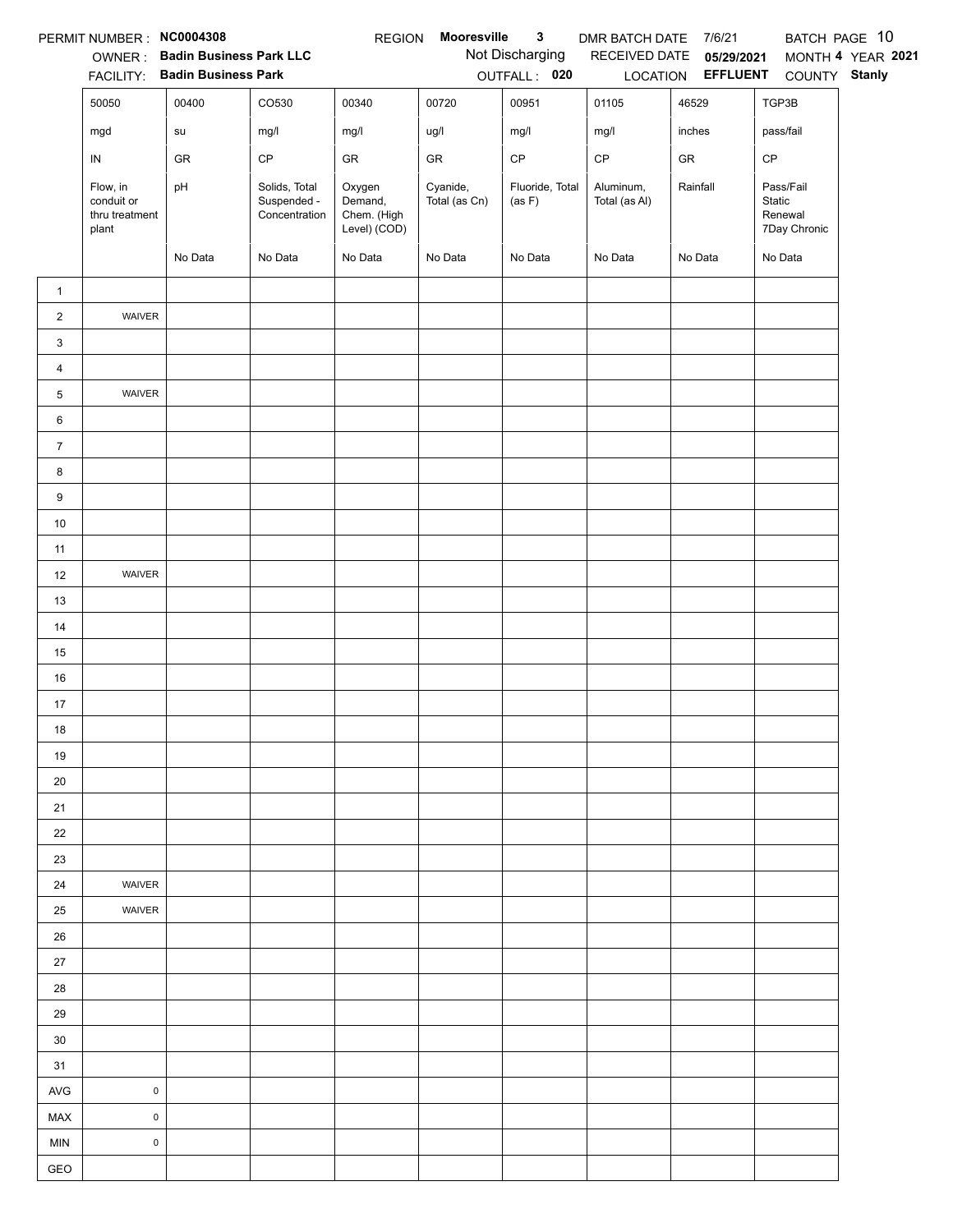|                | PERMIT NUMBER : NC0004308                         |                                                                 |                                               | <b>REGION</b>                                    | Mooresville               | $\mathbf{3}$                    | DMR BATCH DATE 7/6/21      |                                                      | BATCH PAGE 11                                  |                   |
|----------------|---------------------------------------------------|-----------------------------------------------------------------|-----------------------------------------------|--------------------------------------------------|---------------------------|---------------------------------|----------------------------|------------------------------------------------------|------------------------------------------------|-------------------|
|                |                                                   | OWNER: Badin Business Park LLC<br>FACILITY: Badin Business Park |                                               |                                                  |                           | Not Discharging<br>OUTFALL: 022 |                            | RECEIVED DATE 05/29/2021<br>LOCATION <b>EFFLUENT</b> | COUNTY Stanly                                  | MONTH 4 YEAR 2021 |
|                | 50050                                             | 00400                                                           | CO530                                         | 00340                                            | 00720                     | 00951                           | 01105                      | 46529                                                | TGP3B                                          |                   |
|                | mgd                                               | su                                                              | mg/l                                          | mg/l                                             | ug/l                      | mg/l                            | mg/l                       | inches                                               | pass/fail                                      |                   |
|                | ${\sf IN}$                                        | GR                                                              | CP                                            | GR                                               | GR                        | $\mathsf{CP}$                   | $\mathsf{CP}$              | GR                                                   | CP                                             |                   |
|                | Flow, in<br>conduit or<br>thru treatment<br>plant | pH                                                              | Solids, Total<br>Suspended -<br>Concentration | Oxygen<br>Demand,<br>Chem. (High<br>Level) (COD) | Cyanide,<br>Total (as Cn) | Fluoride, Total<br>(as F)       | Aluminum,<br>Total (as Al) | Rainfall                                             | Pass/Fail<br>Static<br>Renewal<br>7Day Chronic |                   |
|                |                                                   | No Data                                                         | No Data                                       | No Data                                          | No Data                   | No Data                         | No Data                    | No Data                                              | No Data                                        |                   |
| $\mathbf{1}$   |                                                   |                                                                 |                                               |                                                  |                           |                                 |                            |                                                      |                                                |                   |
| $\overline{2}$ | WAIVER                                            |                                                                 |                                               |                                                  |                           |                                 |                            |                                                      |                                                |                   |
| 3              |                                                   |                                                                 |                                               |                                                  |                           |                                 |                            |                                                      |                                                |                   |
| $\overline{4}$ |                                                   |                                                                 |                                               |                                                  |                           |                                 |                            |                                                      |                                                |                   |
| 5              | WAIVER                                            |                                                                 |                                               |                                                  |                           |                                 |                            |                                                      |                                                |                   |
| 6              |                                                   |                                                                 |                                               |                                                  |                           |                                 |                            |                                                      |                                                |                   |
| $\overline{7}$ |                                                   |                                                                 |                                               |                                                  |                           |                                 |                            |                                                      |                                                |                   |
| 8              |                                                   |                                                                 |                                               |                                                  |                           |                                 |                            |                                                      |                                                |                   |
| 9              |                                                   |                                                                 |                                               |                                                  |                           |                                 |                            |                                                      |                                                |                   |
| $10\,$         |                                                   |                                                                 |                                               |                                                  |                           |                                 |                            |                                                      |                                                |                   |
| 11             |                                                   |                                                                 |                                               |                                                  |                           |                                 |                            |                                                      |                                                |                   |
| 12             | WAIVER                                            |                                                                 |                                               |                                                  |                           |                                 |                            |                                                      |                                                |                   |
| 13             |                                                   |                                                                 |                                               |                                                  |                           |                                 |                            |                                                      |                                                |                   |
| 14             |                                                   |                                                                 |                                               |                                                  |                           |                                 |                            |                                                      |                                                |                   |
| 15             |                                                   |                                                                 |                                               |                                                  |                           |                                 |                            |                                                      |                                                |                   |
| 16             |                                                   |                                                                 |                                               |                                                  |                           |                                 |                            |                                                      |                                                |                   |
| 17             |                                                   |                                                                 |                                               |                                                  |                           |                                 |                            |                                                      |                                                |                   |
| 18             |                                                   |                                                                 |                                               |                                                  |                           |                                 |                            |                                                      |                                                |                   |
| 19<br>20       |                                                   |                                                                 |                                               |                                                  |                           |                                 |                            |                                                      |                                                |                   |
| 21             |                                                   |                                                                 |                                               |                                                  |                           |                                 |                            |                                                      |                                                |                   |
| 22             |                                                   |                                                                 |                                               |                                                  |                           |                                 |                            |                                                      |                                                |                   |
| 23             |                                                   |                                                                 |                                               |                                                  |                           |                                 |                            |                                                      |                                                |                   |
| 24             | WAIVER                                            |                                                                 |                                               |                                                  |                           |                                 |                            |                                                      |                                                |                   |
| 25             | WAIVER                                            |                                                                 |                                               |                                                  |                           |                                 |                            |                                                      |                                                |                   |
| 26             |                                                   |                                                                 |                                               |                                                  |                           |                                 |                            |                                                      |                                                |                   |
| 27             |                                                   |                                                                 |                                               |                                                  |                           |                                 |                            |                                                      |                                                |                   |
| 28             |                                                   |                                                                 |                                               |                                                  |                           |                                 |                            |                                                      |                                                |                   |
| 29             |                                                   |                                                                 |                                               |                                                  |                           |                                 |                            |                                                      |                                                |                   |
| 30             |                                                   |                                                                 |                                               |                                                  |                           |                                 |                            |                                                      |                                                |                   |
| 31             |                                                   |                                                                 |                                               |                                                  |                           |                                 |                            |                                                      |                                                |                   |
| <b>AVG</b>     | $\pmb{0}$                                         |                                                                 |                                               |                                                  |                           |                                 |                            |                                                      |                                                |                   |
| MAX            | $\mathsf{O}\xspace$                               |                                                                 |                                               |                                                  |                           |                                 |                            |                                                      |                                                |                   |
| <b>MIN</b>     | $\pmb{0}$                                         |                                                                 |                                               |                                                  |                           |                                 |                            |                                                      |                                                |                   |
| GEO            |                                                   |                                                                 |                                               |                                                  |                           |                                 |                            |                                                      |                                                |                   |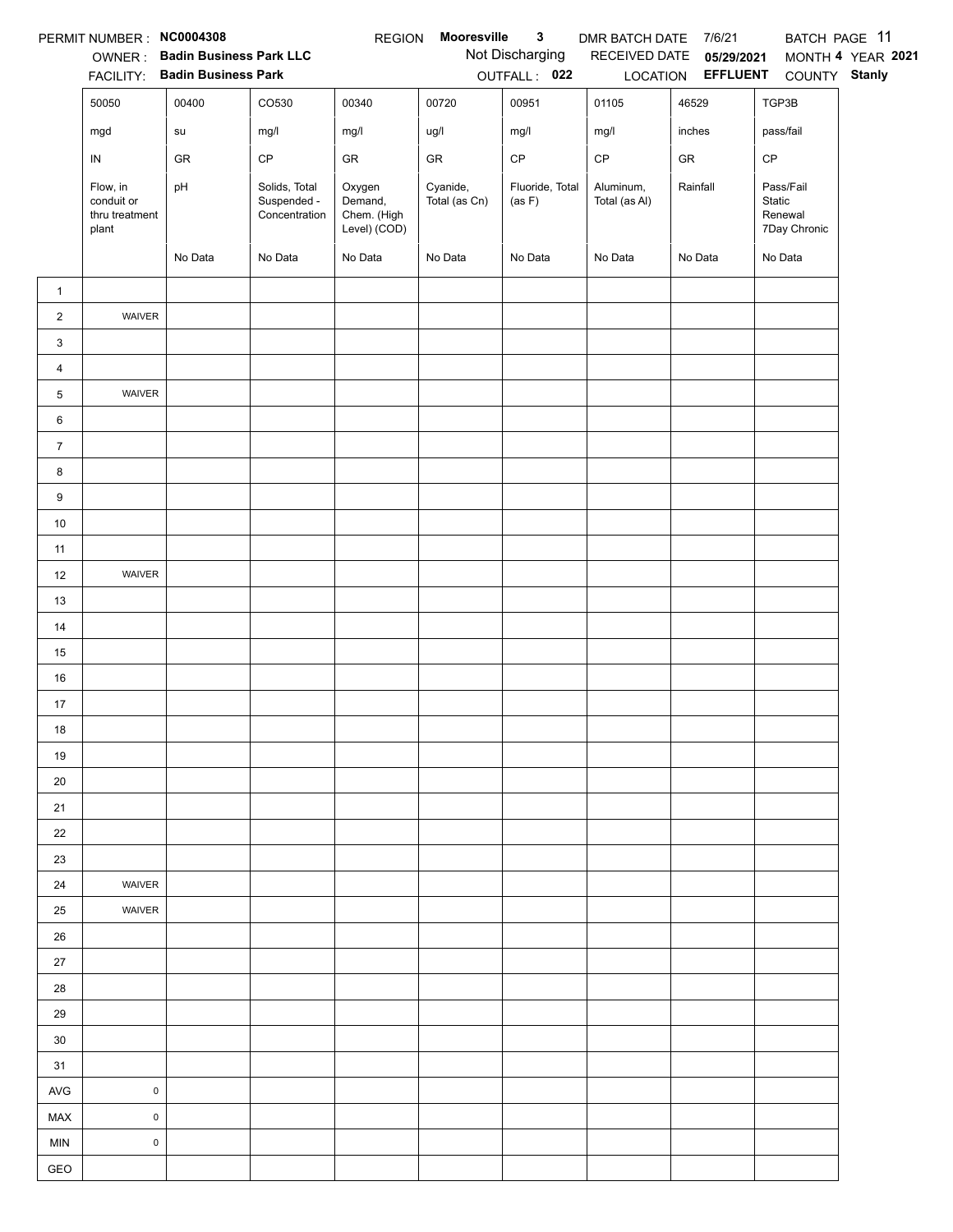|                  | PERMIT NUMBER : NC0004308             |                                                                 |                           |                       | REGION Mooresville | $\mathbf{3}$ | DMR BATCH DATE 7/6/21    |                                 | BATCH PAGE 12     |  |
|------------------|---------------------------------------|-----------------------------------------------------------------|---------------------------|-----------------------|--------------------|--------------|--------------------------|---------------------------------|-------------------|--|
|                  |                                       | OWNER: Badin Business Park LLC<br>FACILITY: Badin Business Park |                           |                       |                    |              | RECEIVED DATE 05/29/2021 |                                 | MONTH 4 YEAR 2021 |  |
|                  |                                       |                                                                 |                           |                       | OUTFALL: MZ1       |              |                          | LOCATION DOWNSTRE COUNTY Stanly |                   |  |
|                  | 00400                                 | 00720                                                           | 00951                     | 39180                 |                    |              |                          |                                 |                   |  |
|                  | $\operatorname{\mathsf{su}}\nolimits$ | ug/l                                                            | mg/l                      | ug/l                  |                    |              |                          |                                 |                   |  |
|                  | ${\sf GR}$                            | ${\sf GR}$                                                      | ${\sf GR}$                | ${\sf GR}$            |                    |              |                          |                                 |                   |  |
|                  | pH                                    | Cyanide,<br>Total (as Cn)                                       | Fluoride, Total<br>(as F) | Trichloroethyl<br>ene |                    |              |                          |                                 |                   |  |
|                  |                                       |                                                                 |                           |                       |                    |              |                          |                                 |                   |  |
|                  |                                       |                                                                 |                           |                       |                    |              |                          |                                 |                   |  |
|                  |                                       |                                                                 |                           |                       |                    |              |                          |                                 |                   |  |
| $\mathbf{1}$     |                                       |                                                                 |                           |                       |                    |              |                          |                                 |                   |  |
| $\overline{2}$   |                                       |                                                                 |                           |                       |                    |              |                          |                                 |                   |  |
| $\mathbf{3}$     |                                       |                                                                 |                           |                       |                    |              |                          |                                 |                   |  |
| $\overline{4}$   |                                       |                                                                 |                           |                       |                    |              |                          |                                 |                   |  |
| $\,$ 5 $\,$      |                                       |                                                                 |                           |                       |                    |              |                          |                                 |                   |  |
| $\,6$            |                                       |                                                                 |                           |                       |                    |              |                          |                                 |                   |  |
| $\overline{7}$   |                                       |                                                                 |                           |                       |                    |              |                          |                                 |                   |  |
| 8                |                                       |                                                                 |                           |                       |                    |              |                          |                                 |                   |  |
| $\boldsymbol{9}$ |                                       |                                                                 |                           |                       |                    |              |                          |                                 |                   |  |
| 10               |                                       |                                                                 |                           |                       |                    |              |                          |                                 |                   |  |
| 11               |                                       |                                                                 |                           |                       |                    |              |                          |                                 |                   |  |
| 12               |                                       |                                                                 |                           |                       |                    |              |                          |                                 |                   |  |
| 13               |                                       |                                                                 |                           |                       |                    |              |                          |                                 |                   |  |
| 14               | $7.3$                                 | $<\!6$                                                          | 50.1                      | $\leq$ 1              |                    |              |                          |                                 |                   |  |
| 15<br>16         |                                       |                                                                 |                           |                       |                    |              |                          |                                 |                   |  |
| $17$             |                                       |                                                                 |                           |                       |                    |              |                          |                                 |                   |  |
| 18               |                                       |                                                                 |                           |                       |                    |              |                          |                                 |                   |  |
| 19               |                                       |                                                                 |                           |                       |                    |              |                          |                                 |                   |  |
| $20\,$           |                                       |                                                                 |                           |                       |                    |              |                          |                                 |                   |  |
| 21               |                                       |                                                                 |                           |                       |                    |              |                          |                                 |                   |  |
| $22\,$           |                                       |                                                                 |                           |                       |                    |              |                          |                                 |                   |  |
| 23               |                                       |                                                                 |                           |                       |                    |              |                          |                                 |                   |  |
| 24               |                                       |                                                                 |                           |                       |                    |              |                          |                                 |                   |  |
| $25\,$           |                                       |                                                                 |                           |                       |                    |              |                          |                                 |                   |  |
| 26               |                                       |                                                                 |                           |                       |                    |              |                          |                                 |                   |  |
| 27               |                                       |                                                                 |                           |                       |                    |              |                          |                                 |                   |  |
| 28               |                                       |                                                                 |                           |                       |                    |              |                          |                                 |                   |  |
| 29               |                                       |                                                                 |                           |                       |                    |              |                          |                                 |                   |  |
| $30\,$           |                                       |                                                                 |                           |                       |                    |              |                          |                                 |                   |  |
| 31               |                                       |                                                                 |                           |                       |                    |              |                          |                                 |                   |  |
| AVG              |                                       | $\mathbf 0$                                                     | $\mathbf 0$               | $\pmb{0}$             |                    |              |                          |                                 |                   |  |
| MAX              | $7.3$                                 | $\pmb{0}$                                                       | $\mathsf 0$               | $\mathsf 0$           |                    |              |                          |                                 |                   |  |
| MIN              | $7.3$                                 | $\mathbf 0$                                                     | $\mathsf 0$               | $\mathsf 0$           |                    |              |                          |                                 |                   |  |
| GEO              |                                       |                                                                 |                           |                       |                    |              |                          |                                 |                   |  |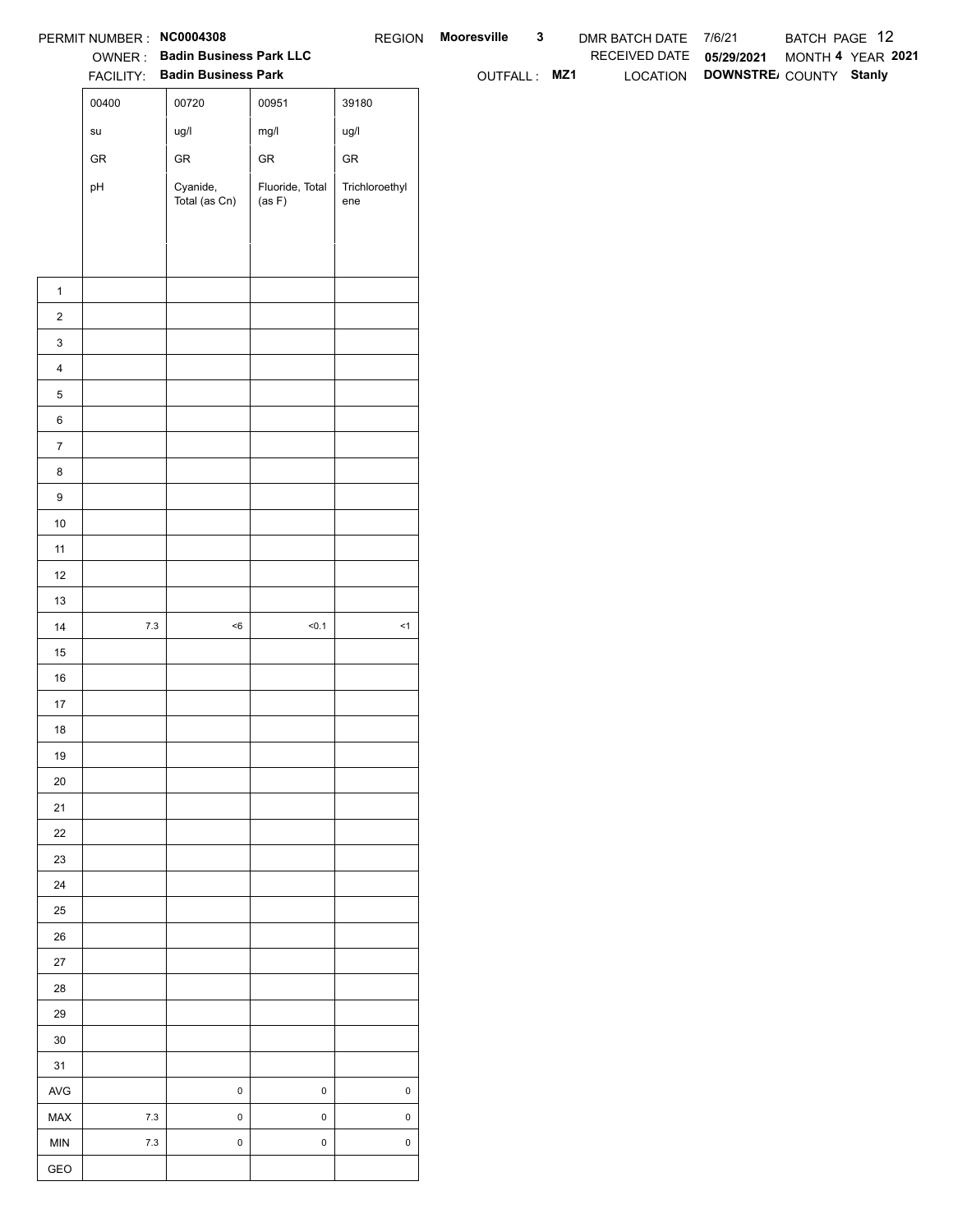|                  | PERMIT NUMBER : NC0004308             |                                                                 |                           |                       | REGION Mooresville | $\mathbf{3}$ | DMR BATCH DATE 7/6/21    |                                 | BATCH PAGE 13 |                   |
|------------------|---------------------------------------|-----------------------------------------------------------------|---------------------------|-----------------------|--------------------|--------------|--------------------------|---------------------------------|---------------|-------------------|
|                  |                                       | OWNER: Badin Business Park LLC<br>FACILITY: Badin Business Park |                           |                       |                    |              | RECEIVED DATE 05/29/2021 |                                 |               | MONTH 4 YEAR 2021 |
|                  |                                       |                                                                 |                           |                       | OUTFALL: MZ2       |              |                          | LOCATION DOWNSTRE COUNTY Stanly |               |                   |
|                  | 00400                                 | 00720                                                           | 00951                     | 39180                 |                    |              |                          |                                 |               |                   |
|                  | $\operatorname{\mathsf{su}}\nolimits$ | ug/l                                                            | mg/l                      | ug/l                  |                    |              |                          |                                 |               |                   |
|                  | ${\sf GR}$                            | ${\sf GR}$                                                      | ${\sf GR}$                | ${\sf GR}$            |                    |              |                          |                                 |               |                   |
|                  | pH                                    | Cyanide,<br>Total (as Cn)                                       | Fluoride, Total<br>(as F) | Trichloroethyl<br>ene |                    |              |                          |                                 |               |                   |
|                  |                                       |                                                                 |                           |                       |                    |              |                          |                                 |               |                   |
|                  |                                       |                                                                 |                           |                       |                    |              |                          |                                 |               |                   |
|                  |                                       |                                                                 |                           |                       |                    |              |                          |                                 |               |                   |
| $\mathbf{1}$     |                                       |                                                                 |                           |                       |                    |              |                          |                                 |               |                   |
| $\overline{2}$   |                                       |                                                                 |                           |                       |                    |              |                          |                                 |               |                   |
| $\mathbf{3}$     |                                       |                                                                 |                           |                       |                    |              |                          |                                 |               |                   |
| $\overline{4}$   |                                       |                                                                 |                           |                       |                    |              |                          |                                 |               |                   |
| $\,$ 5 $\,$      |                                       |                                                                 |                           |                       |                    |              |                          |                                 |               |                   |
| $\,6$            |                                       |                                                                 |                           |                       |                    |              |                          |                                 |               |                   |
| $\overline{7}$   |                                       |                                                                 |                           |                       |                    |              |                          |                                 |               |                   |
| 8                |                                       |                                                                 |                           |                       |                    |              |                          |                                 |               |                   |
| $\boldsymbol{9}$ |                                       |                                                                 |                           |                       |                    |              |                          |                                 |               |                   |
| 10               |                                       |                                                                 |                           |                       |                    |              |                          |                                 |               |                   |
| 11               |                                       |                                                                 |                           |                       |                    |              |                          |                                 |               |                   |
| 12               |                                       |                                                                 |                           |                       |                    |              |                          |                                 |               |                   |
| 13               |                                       |                                                                 |                           |                       |                    |              |                          |                                 |               |                   |
| 14               | $7.6\,$                               | $<\!6$                                                          | 50.1                      | $\leq$ 1              |                    |              |                          |                                 |               |                   |
| 15               |                                       |                                                                 |                           |                       |                    |              |                          |                                 |               |                   |
| 16               |                                       |                                                                 |                           |                       |                    |              |                          |                                 |               |                   |
| $17$             |                                       |                                                                 |                           |                       |                    |              |                          |                                 |               |                   |
| 18               |                                       |                                                                 |                           |                       |                    |              |                          |                                 |               |                   |
| 19               |                                       |                                                                 |                           |                       |                    |              |                          |                                 |               |                   |
| $20\,$           |                                       |                                                                 |                           |                       |                    |              |                          |                                 |               |                   |
| 21               |                                       |                                                                 |                           |                       |                    |              |                          |                                 |               |                   |
| $22\,$<br>23     |                                       |                                                                 |                           |                       |                    |              |                          |                                 |               |                   |
| 24               |                                       |                                                                 |                           |                       |                    |              |                          |                                 |               |                   |
| $25\,$           |                                       |                                                                 |                           |                       |                    |              |                          |                                 |               |                   |
| 26               |                                       |                                                                 |                           |                       |                    |              |                          |                                 |               |                   |
| 27               |                                       |                                                                 |                           |                       |                    |              |                          |                                 |               |                   |
| 28               |                                       |                                                                 |                           |                       |                    |              |                          |                                 |               |                   |
| 29               |                                       |                                                                 |                           |                       |                    |              |                          |                                 |               |                   |
| $30\,$           |                                       |                                                                 |                           |                       |                    |              |                          |                                 |               |                   |
| 31               |                                       |                                                                 |                           |                       |                    |              |                          |                                 |               |                   |
| AVG              |                                       | $\mathbf 0$                                                     | $\mathsf 0$               | $\pmb{0}$             |                    |              |                          |                                 |               |                   |
| MAX              | $7.6\,$                               | $\pmb{0}$                                                       | $\mathsf 0$               | $\mathsf 0$           |                    |              |                          |                                 |               |                   |
| MIN              |                                       |                                                                 |                           |                       |                    |              |                          |                                 |               |                   |
|                  | $7.6\,$                               | $\mathbf 0$                                                     | $\mathsf 0$               | $\mathsf 0$           |                    |              |                          |                                 |               |                   |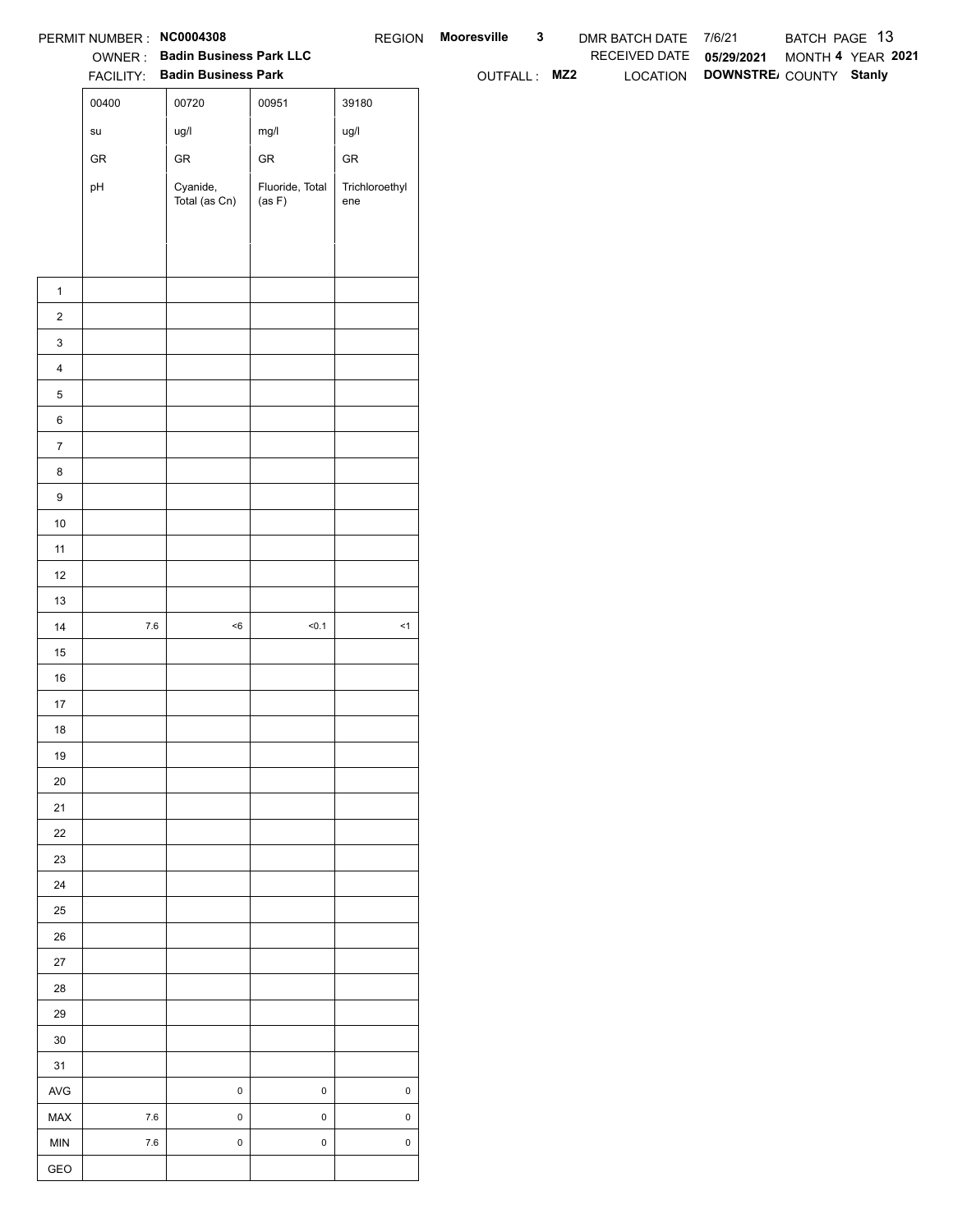|                  | PERMIT NUMBER : NC0004308             |                                                                 |                           |                       | REGION Mooresville | $\mathbf{3}$ | DMR BATCH DATE 7/6/21    |                                 | BATCH PAGE 14 |                   |
|------------------|---------------------------------------|-----------------------------------------------------------------|---------------------------|-----------------------|--------------------|--------------|--------------------------|---------------------------------|---------------|-------------------|
|                  |                                       | OWNER: Badin Business Park LLC<br>FACILITY: Badin Business Park |                           |                       |                    |              | RECEIVED DATE 05/29/2021 | LOCATION DOWNSTRE COUNTY Stanly |               | MONTH 4 YEAR 2021 |
|                  |                                       |                                                                 |                           |                       | OUTFALL: MZ3       |              |                          |                                 |               |                   |
|                  | 00400                                 | 00720                                                           | 00951                     | 39180                 |                    |              |                          |                                 |               |                   |
|                  | $\operatorname{\mathsf{su}}\nolimits$ | ug/l                                                            | mg/l                      | ug/l                  |                    |              |                          |                                 |               |                   |
|                  | ${\sf GR}$                            | ${\sf GR}$                                                      | ${\sf GR}$                | ${\sf GR}$            |                    |              |                          |                                 |               |                   |
|                  | pH                                    | Cyanide,<br>Total (as Cn)                                       | Fluoride, Total<br>(as F) | Trichloroethyl<br>ene |                    |              |                          |                                 |               |                   |
|                  |                                       |                                                                 |                           |                       |                    |              |                          |                                 |               |                   |
|                  |                                       |                                                                 |                           |                       |                    |              |                          |                                 |               |                   |
|                  |                                       |                                                                 |                           |                       |                    |              |                          |                                 |               |                   |
| $\mathbf{1}$     |                                       |                                                                 |                           |                       |                    |              |                          |                                 |               |                   |
| $\overline{2}$   |                                       |                                                                 |                           |                       |                    |              |                          |                                 |               |                   |
| $\mathbf{3}$     |                                       |                                                                 |                           |                       |                    |              |                          |                                 |               |                   |
| $\overline{4}$   |                                       |                                                                 |                           |                       |                    |              |                          |                                 |               |                   |
| $\,$ 5 $\,$      |                                       |                                                                 |                           |                       |                    |              |                          |                                 |               |                   |
| $\,6$            |                                       |                                                                 |                           |                       |                    |              |                          |                                 |               |                   |
| $\overline{7}$   |                                       |                                                                 |                           |                       |                    |              |                          |                                 |               |                   |
| 8                |                                       |                                                                 |                           |                       |                    |              |                          |                                 |               |                   |
| $\boldsymbol{9}$ |                                       |                                                                 |                           |                       |                    |              |                          |                                 |               |                   |
| 10               |                                       |                                                                 |                           |                       |                    |              |                          |                                 |               |                   |
| 11               |                                       |                                                                 |                           |                       |                    |              |                          |                                 |               |                   |
| 12<br>13         |                                       |                                                                 |                           |                       |                    |              |                          |                                 |               |                   |
| 14               | $7.4$                                 | $<\!6$                                                          | 50.1                      | $\leq$ 1              |                    |              |                          |                                 |               |                   |
| 15               |                                       |                                                                 |                           |                       |                    |              |                          |                                 |               |                   |
| 16               |                                       |                                                                 |                           |                       |                    |              |                          |                                 |               |                   |
| $17$             |                                       |                                                                 |                           |                       |                    |              |                          |                                 |               |                   |
| 18               |                                       |                                                                 |                           |                       |                    |              |                          |                                 |               |                   |
| 19               |                                       |                                                                 |                           |                       |                    |              |                          |                                 |               |                   |
| $20\,$           |                                       |                                                                 |                           |                       |                    |              |                          |                                 |               |                   |
| 21               |                                       |                                                                 |                           |                       |                    |              |                          |                                 |               |                   |
| $22\,$           |                                       |                                                                 |                           |                       |                    |              |                          |                                 |               |                   |
| 23               |                                       |                                                                 |                           |                       |                    |              |                          |                                 |               |                   |
| 24               |                                       |                                                                 |                           |                       |                    |              |                          |                                 |               |                   |
| $25\,$           |                                       |                                                                 |                           |                       |                    |              |                          |                                 |               |                   |
| 26               |                                       |                                                                 |                           |                       |                    |              |                          |                                 |               |                   |
| 27               |                                       |                                                                 |                           |                       |                    |              |                          |                                 |               |                   |
| 28               |                                       |                                                                 |                           |                       |                    |              |                          |                                 |               |                   |
| 29               |                                       |                                                                 |                           |                       |                    |              |                          |                                 |               |                   |
| $30\,$           |                                       |                                                                 |                           |                       |                    |              |                          |                                 |               |                   |
| 31               |                                       |                                                                 |                           |                       |                    |              |                          |                                 |               |                   |
| AVG              |                                       | $\pmb{0}$                                                       | $\pmb{0}$                 | $\pmb{0}$             |                    |              |                          |                                 |               |                   |
| MAX              | $7.4$                                 | $\pmb{0}$                                                       | $\mathsf 0$               | $\mathsf 0$           |                    |              |                          |                                 |               |                   |
| MIN              | $7.4$                                 | $\mathbf 0$                                                     | $\mathsf 0$               | $\mathsf 0$           |                    |              |                          |                                 |               |                   |
| GEO              |                                       |                                                                 |                           |                       |                    |              |                          |                                 |               |                   |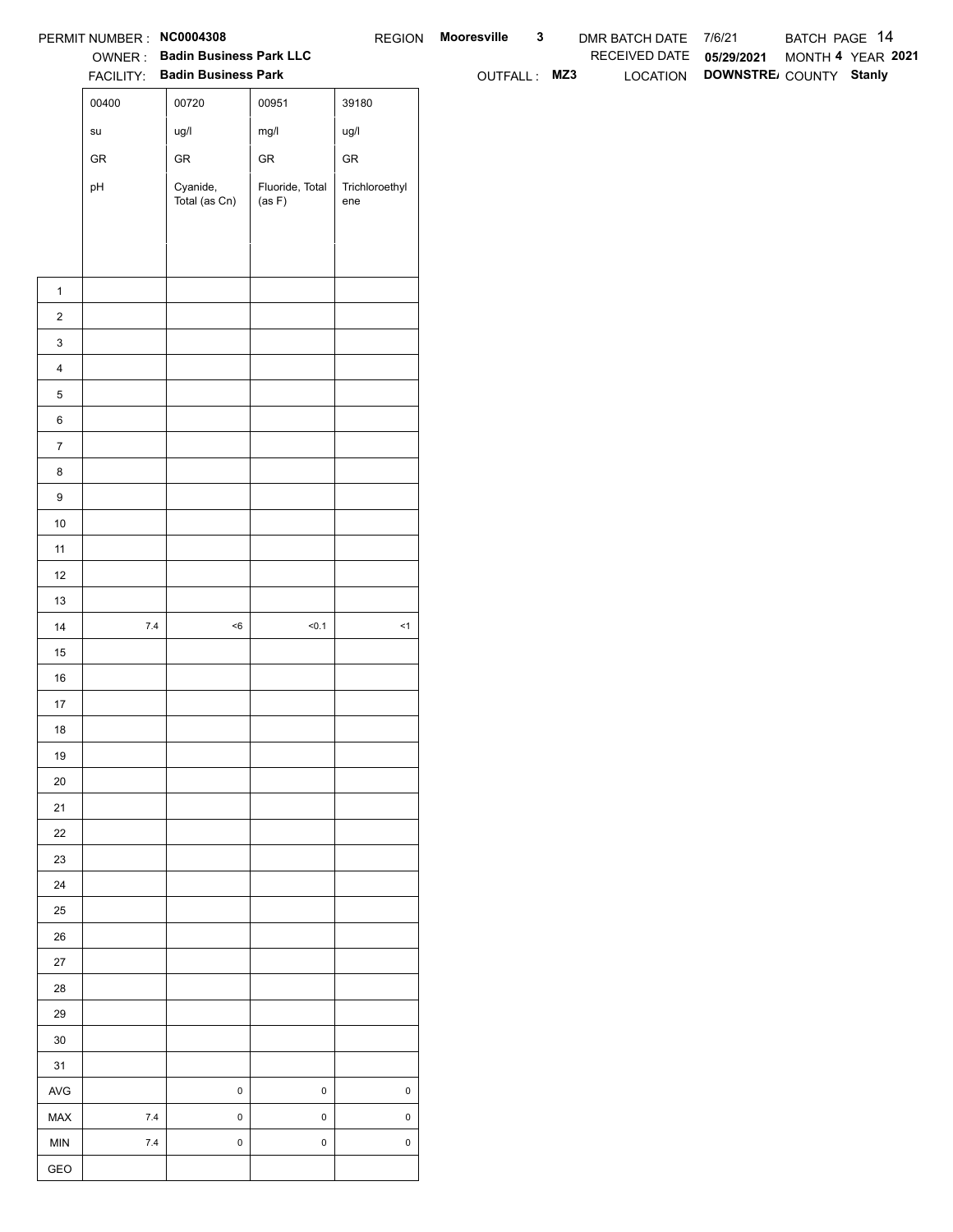|                | PERMIT NUMBER : NC0004308                         |                                |                                               | <b>REGION</b>                                    | Mooresville               | $\mathbf{3}$              | DMR BATCH DATE 7/6/21      |                   |                                                | BATCH PAGE 15     |
|----------------|---------------------------------------------------|--------------------------------|-----------------------------------------------|--------------------------------------------------|---------------------------|---------------------------|----------------------------|-------------------|------------------------------------------------|-------------------|
|                |                                                   | OWNER: Badin Business Park LLC |                                               |                                                  |                           |                           | RECEIVED DATE              | 07/01/2021        |                                                | MONTH 5 YEAR 2021 |
|                |                                                   | FACILITY: Badin Business Park  |                                               |                                                  |                           | OUTFALL: 002              |                            | LOCATION EFFLUENT | COUNTY Stanly                                  |                   |
|                | 50050                                             | 00400                          | CO530                                         | 00340                                            | 00720                     | 00951                     | 01105                      | 46529             | TGP3B                                          |                   |
|                | mgd                                               | su                             | mg/l                                          | mg/l                                             | ug/l                      | mg/l                      | mg/l                       | inches            | pass/fail                                      |                   |
|                | IN                                                | GR                             | $\mathsf{CP}$                                 | ${\sf GR}$                                       | GR                        | $\mathsf{CP}$             | $\mathsf{CP}$              | ${\sf GR}$        | CP                                             |                   |
|                | Flow, in<br>conduit or<br>thru treatment<br>plant | pH                             | Solids, Total<br>Suspended -<br>Concentration | Oxygen<br>Demand,<br>Chem. (High<br>Level) (COD) | Cyanide,<br>Total (as Cn) | Fluoride, Total<br>(as F) | Aluminum,<br>Total (as Al) | Rainfall          | Pass/Fail<br>Static<br>Renewal<br>7Day Chronic |                   |
|                |                                                   | No Data                        | No Data                                       | No Data                                          | No Data                   | No Data                   | No Data                    | No Data           | No Data                                        |                   |
| $\mathbf{1}$   |                                                   |                                |                                               |                                                  |                           |                           |                            |                   |                                                |                   |
| $\overline{2}$ |                                                   |                                |                                               |                                                  |                           |                           |                            |                   |                                                |                   |
| 3              | 0.129024                                          |                                |                                               |                                                  |                           |                           |                            |                   |                                                |                   |
| $\overline{4}$ |                                                   |                                |                                               |                                                  |                           |                           |                            |                   |                                                |                   |
| 5              |                                                   |                                |                                               |                                                  |                           |                           |                            |                   |                                                |                   |
| 6              |                                                   |                                |                                               |                                                  |                           |                           |                            |                   |                                                |                   |
| $\overline{7}$ |                                                   |                                |                                               |                                                  |                           |                           |                            |                   |                                                |                   |
| 8              |                                                   |                                |                                               |                                                  |                           |                           |                            |                   |                                                |                   |
| 9              |                                                   |                                |                                               |                                                  |                           |                           |                            |                   |                                                |                   |
| $10\,$         |                                                   |                                |                                               |                                                  |                           |                           |                            |                   |                                                |                   |
| 11             |                                                   |                                |                                               |                                                  |                           |                           |                            |                   |                                                |                   |
| 12             |                                                   |                                |                                               |                                                  |                           |                           |                            |                   |                                                |                   |
| 13             |                                                   |                                |                                               |                                                  |                           |                           |                            |                   |                                                |                   |
| 14             | WAIVER                                            |                                |                                               |                                                  |                           |                           |                            |                   |                                                |                   |
| 15             |                                                   |                                |                                               |                                                  |                           |                           |                            |                   |                                                |                   |
| 16             |                                                   |                                |                                               |                                                  |                           |                           |                            |                   |                                                |                   |
| 17             |                                                   |                                |                                               |                                                  |                           |                           |                            |                   |                                                |                   |
| 18             |                                                   |                                |                                               |                                                  |                           |                           |                            |                   |                                                |                   |
| 19             |                                                   |                                |                                               |                                                  |                           |                           |                            |                   |                                                |                   |
| 20             | WAIVER                                            |                                |                                               |                                                  |                           |                           |                            |                   |                                                |                   |
| 21             |                                                   |                                |                                               |                                                  |                           |                           |                            |                   |                                                |                   |
| 22             |                                                   |                                |                                               |                                                  |                           |                           |                            |                   |                                                |                   |
| 23             |                                                   |                                |                                               |                                                  |                           |                           |                            |                   |                                                |                   |
| 24             |                                                   |                                |                                               |                                                  |                           |                           |                            |                   |                                                |                   |
| 25             |                                                   |                                |                                               |                                                  |                           |                           |                            |                   |                                                |                   |
| 26             | <b>WAIVER</b>                                     |                                |                                               |                                                  |                           |                           |                            |                   |                                                |                   |
| $27\,$         |                                                   |                                |                                               |                                                  |                           |                           |                            |                   |                                                |                   |
| 28             |                                                   |                                |                                               |                                                  |                           |                           |                            |                   |                                                |                   |
| 29             |                                                   |                                |                                               |                                                  |                           |                           |                            |                   |                                                |                   |
| 30             |                                                   |                                |                                               |                                                  |                           |                           |                            |                   |                                                |                   |
| 31             |                                                   |                                |                                               |                                                  |                           |                           |                            |                   |                                                |                   |
| AVG            | 0.032256                                          |                                |                                               |                                                  |                           |                           |                            |                   |                                                |                   |
| <b>MAX</b>     | 0.129024                                          |                                |                                               |                                                  |                           |                           |                            |                   |                                                |                   |
| <b>MIN</b>     | $\pmb{0}$                                         |                                |                                               |                                                  |                           |                           |                            |                   |                                                |                   |
| GEO            |                                                   |                                |                                               |                                                  |                           |                           |                            |                   |                                                |                   |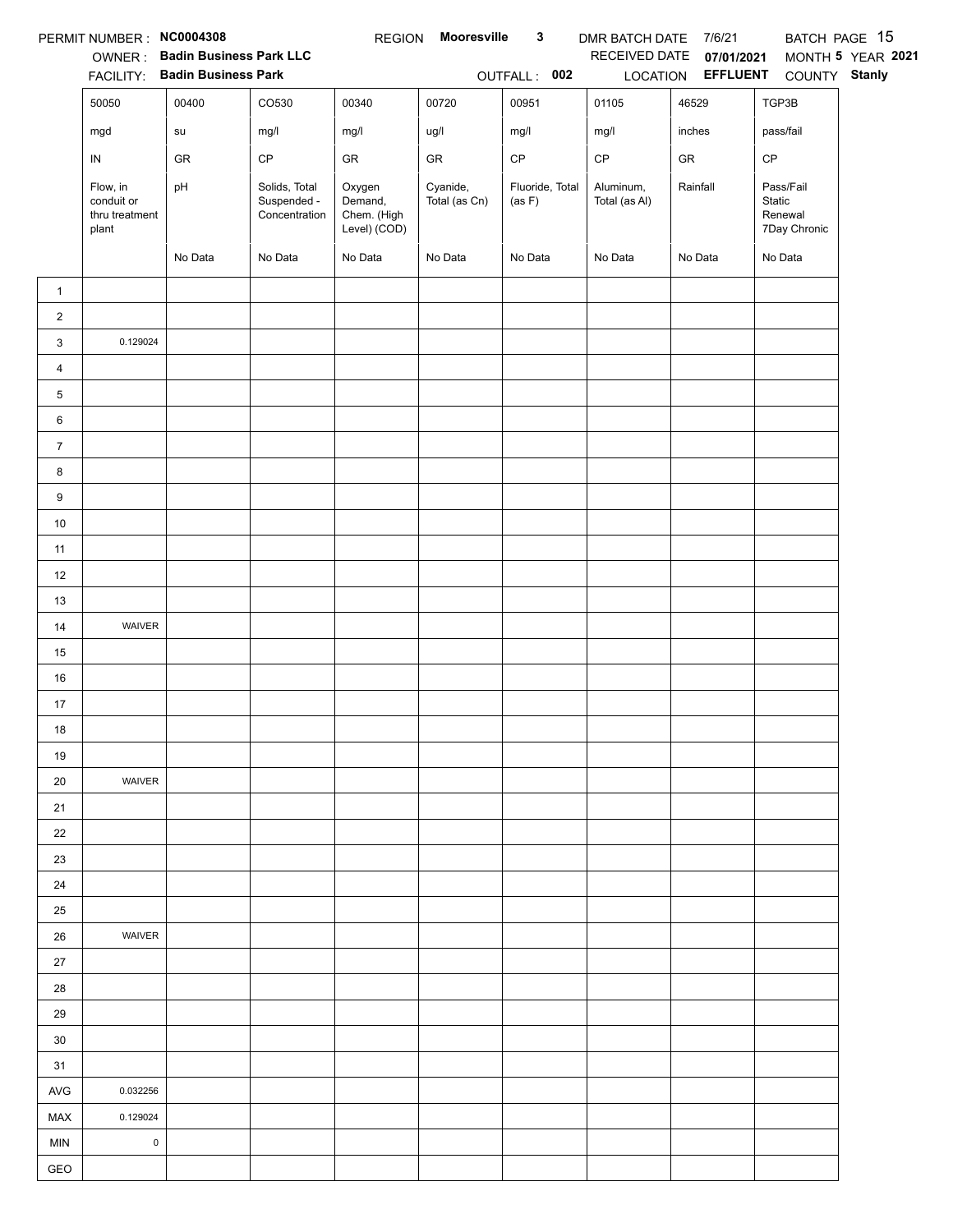|                | PERMIT NUMBER : NC0004308                         |                                |                                               | <b>REGION</b>                                    | Mooresville               | $\mathbf{3}$              | DMR BATCH DATE 7/6/21      |                          |                                                | BATCH PAGE 16     |
|----------------|---------------------------------------------------|--------------------------------|-----------------------------------------------|--------------------------------------------------|---------------------------|---------------------------|----------------------------|--------------------------|------------------------------------------------|-------------------|
|                |                                                   | OWNER: Badin Business Park LLC |                                               |                                                  |                           |                           |                            | RECEIVED DATE 07/01/2021 |                                                | MONTH 5 YEAR 2021 |
|                |                                                   | FACILITY: Badin Business Park  |                                               |                                                  |                           | OUTFALL: 004              |                            |                          | LOCATION EFFLUENT COUNTY Stanly                |                   |
|                | 50050                                             | 00400                          | CO530                                         | 00340                                            | 00720                     | 00951                     | 01105                      | 46529                    | TGP3B                                          |                   |
|                | mgd                                               | su                             | mg/l                                          | mg/l                                             | ug/l                      | mg/l                      | mg/l                       | inches                   | pass/fail                                      |                   |
|                | IN                                                | GR                             | $\mathsf{CP}$                                 | ${\sf GR}$                                       | ${\sf GR}$                | $\mathsf{CP}$             | $\mathsf{CP}$              | ${\sf GR}$               | CP                                             |                   |
|                | Flow, in<br>conduit or<br>thru treatment<br>plant | pH                             | Solids, Total<br>Suspended -<br>Concentration | Oxygen<br>Demand,<br>Chem. (High<br>Level) (COD) | Cyanide,<br>Total (as Cn) | Fluoride, Total<br>(as F) | Aluminum,<br>Total (as Al) | Rainfall                 | Pass/Fail<br>Static<br>Renewal<br>7Day Chronic |                   |
|                |                                                   | No Data                        | No Data                                       | No Data                                          | No Data                   | No Data                   | No Data                    | No Data                  | No Data                                        |                   |
| $\mathbf{1}$   |                                                   |                                |                                               |                                                  |                           |                           |                            |                          |                                                |                   |
| $\overline{a}$ |                                                   |                                |                                               |                                                  |                           |                           |                            |                          |                                                |                   |
| 3              | 0.27216                                           |                                |                                               |                                                  |                           |                           |                            |                          |                                                |                   |
| $\overline{4}$ |                                                   |                                |                                               |                                                  |                           |                           |                            |                          |                                                |                   |
| 5              |                                                   |                                |                                               |                                                  |                           |                           |                            |                          |                                                |                   |
| 6              |                                                   |                                |                                               |                                                  |                           |                           |                            |                          |                                                |                   |
| $\overline{7}$ |                                                   |                                |                                               |                                                  |                           |                           |                            |                          |                                                |                   |
| 8              |                                                   |                                |                                               |                                                  |                           |                           |                            |                          |                                                |                   |
| 9              |                                                   |                                |                                               |                                                  |                           |                           |                            |                          |                                                |                   |
| $10\,$         |                                                   |                                |                                               |                                                  |                           |                           |                            |                          |                                                |                   |
| 11             |                                                   |                                |                                               |                                                  |                           |                           |                            |                          |                                                |                   |
| 12             |                                                   |                                |                                               |                                                  |                           |                           |                            |                          |                                                |                   |
| 13             |                                                   |                                |                                               |                                                  |                           |                           |                            |                          |                                                |                   |
| $14$           | WAIVER                                            |                                |                                               |                                                  |                           |                           |                            |                          |                                                |                   |
| 15             |                                                   |                                |                                               |                                                  |                           |                           |                            |                          |                                                |                   |
| $16\,$         |                                                   |                                |                                               |                                                  |                           |                           |                            |                          |                                                |                   |
| 17             |                                                   |                                |                                               |                                                  |                           |                           |                            |                          |                                                |                   |
| 18             |                                                   |                                |                                               |                                                  |                           |                           |                            |                          |                                                |                   |
| 19             |                                                   |                                |                                               |                                                  |                           |                           |                            |                          |                                                |                   |
| 20             | WAIVER                                            |                                |                                               |                                                  |                           |                           |                            |                          |                                                |                   |
| 21             |                                                   |                                |                                               |                                                  |                           |                           |                            |                          |                                                |                   |
| 22             |                                                   |                                |                                               |                                                  |                           |                           |                            |                          |                                                |                   |
| 23             |                                                   |                                |                                               |                                                  |                           |                           |                            |                          |                                                |                   |
| 24             |                                                   |                                |                                               |                                                  |                           |                           |                            |                          |                                                |                   |
| 25             |                                                   |                                |                                               |                                                  |                           |                           |                            |                          |                                                |                   |
| 26             | WAIVER                                            |                                |                                               |                                                  |                           |                           |                            |                          |                                                |                   |
| $27\,$         |                                                   |                                |                                               |                                                  |                           |                           |                            |                          |                                                |                   |
| 28             |                                                   |                                |                                               |                                                  |                           |                           |                            |                          |                                                |                   |
| 29             |                                                   |                                |                                               |                                                  |                           |                           |                            |                          |                                                |                   |
| 30             |                                                   |                                |                                               |                                                  |                           |                           |                            |                          |                                                |                   |
| 31             |                                                   |                                |                                               |                                                  |                           |                           |                            |                          |                                                |                   |
| $\mathsf{AVG}$ | 0.06804                                           |                                |                                               |                                                  |                           |                           |                            |                          |                                                |                   |
| MAX            | 0.27216                                           |                                |                                               |                                                  |                           |                           |                            |                          |                                                |                   |
| <b>MIN</b>     | $\pmb{0}$                                         |                                |                                               |                                                  |                           |                           |                            |                          |                                                |                   |
| GEO            |                                                   |                                |                                               |                                                  |                           |                           |                            |                          |                                                |                   |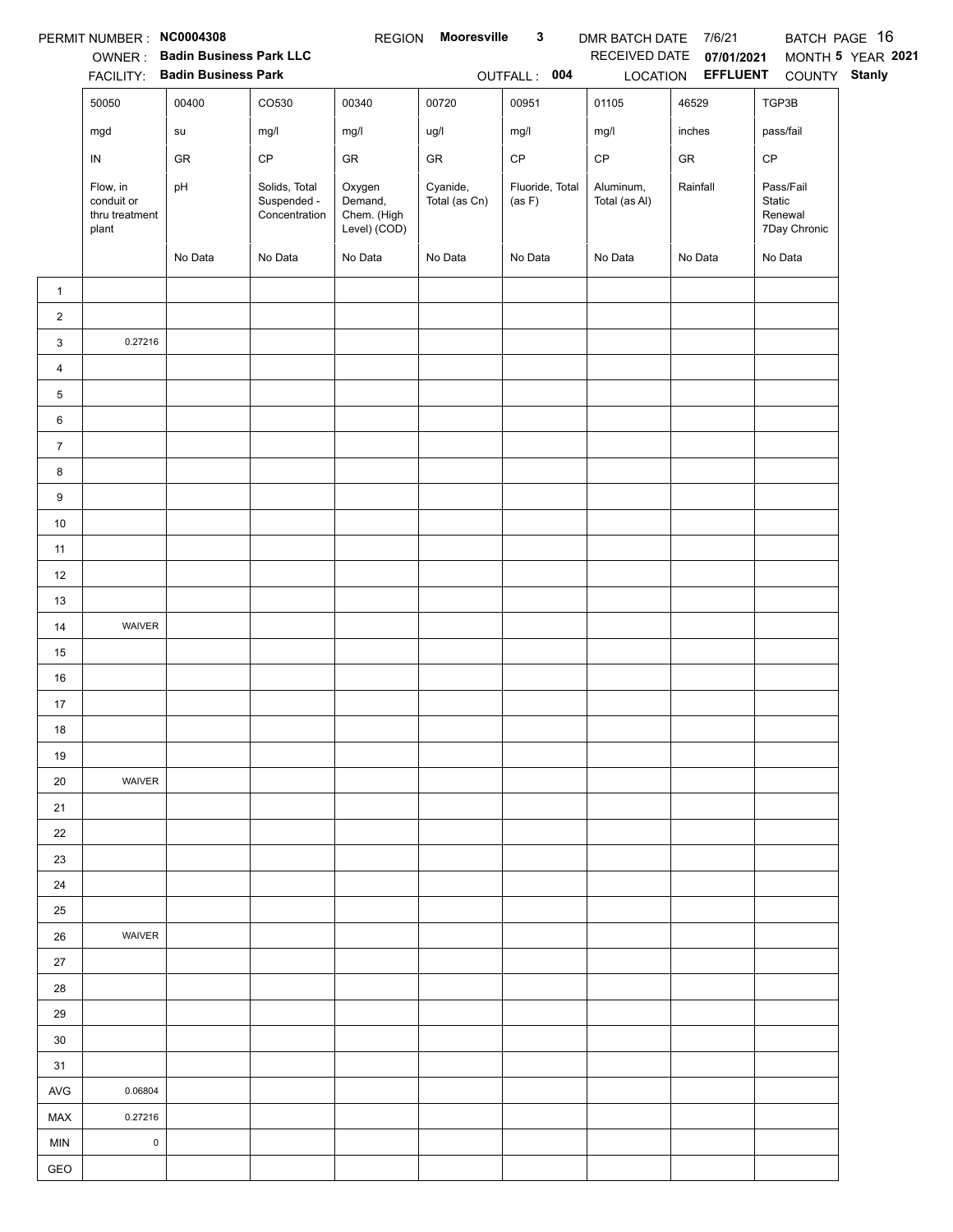|                | PERMIT NUMBER : NC0004308                         |                                                                 |            | <b>REGION</b>               | <b>Mooresville</b>                            | $\mathbf{3}$              | DMR BATCH DATE 7/6/21     |                                 |                                                 | BATCH PAGE 17     |
|----------------|---------------------------------------------------|-----------------------------------------------------------------|------------|-----------------------------|-----------------------------------------------|---------------------------|---------------------------|---------------------------------|-------------------------------------------------|-------------------|
|                |                                                   | OWNER: Badin Business Park LLC<br>FACILITY: Badin Business Park |            |                             |                                               |                           | RECEIVED DATE             | 07/01/2021<br>LOCATION EFFLUENT |                                                 | MONTH 5 YEAR 2021 |
|                |                                                   |                                                                 |            |                             |                                               | OUTFALL: 005              |                           |                                 | COUNTY Stanly                                   |                   |
|                | 50050                                             | 00010                                                           | 00400      | 50060                       | CO530                                         | 00720                     | 00951                     | 01105                           | TGE6C                                           |                   |
|                | mgd                                               | deg c                                                           | su         | ug/l                        | mg/l                                          | ug/l                      | mg/l                      | ug/l                            | pass/fail                                       |                   |
|                | IN                                                | ${\sf GR}$                                                      | ${\sf GR}$ | GR                          | $\mathsf{CP}$                                 | ${\sf GR}$                | $\mathsf{CP}$             | CP                              | CP                                              |                   |
|                | Flow, in<br>conduit or<br>thru treatment<br>plant | Temperature,<br>Water Deg.<br>Centigrade                        | pH         | Chlorine, Total<br>Residual | Solids, Total<br>Suspended -<br>Concentration | Cyanide,<br>Total (as Cn) | Fluoride, Total<br>(as F) | Aluminum,<br>Total (as Al)      | Pass/Fail<br>Static 24hr<br>Acute<br>Pimephales |                   |
|                |                                                   | No Data                                                         |            |                             | No Data                                       |                           |                           | No Data                         | No Data                                         |                   |
| $\mathbf{1}$   |                                                   |                                                                 |            |                             |                                               |                           |                           |                                 |                                                 |                   |
| $\overline{c}$ |                                                   |                                                                 |            |                             |                                               |                           |                           |                                 |                                                 |                   |
| 3              | 0.127872                                          |                                                                 |            |                             |                                               | < 6                       |                           |                                 |                                                 |                   |
| 4              | 0.068832                                          |                                                                 | 7.4        |                             |                                               |                           | 2.3                       |                                 |                                                 |                   |
| 5              | 0.060624                                          |                                                                 |            | 18                          |                                               |                           |                           |                                 |                                                 |                   |
| 6              |                                                   |                                                                 |            |                             |                                               |                           |                           |                                 |                                                 |                   |
| $\overline{7}$ |                                                   |                                                                 |            |                             |                                               |                           |                           |                                 |                                                 |                   |
| 8              |                                                   |                                                                 |            |                             |                                               |                           |                           |                                 |                                                 |                   |
| 9              |                                                   |                                                                 |            |                             |                                               |                           |                           |                                 |                                                 |                   |
| $10$           |                                                   |                                                                 |            |                             |                                               |                           |                           |                                 |                                                 |                   |
| 11             |                                                   |                                                                 |            |                             |                                               |                           |                           |                                 |                                                 |                   |
| 12             |                                                   |                                                                 |            |                             |                                               |                           |                           |                                 |                                                 |                   |
| 13             |                                                   |                                                                 |            |                             |                                               |                           |                           |                                 |                                                 |                   |
| $14$           | 0.10224                                           |                                                                 |            |                             |                                               |                           |                           |                                 |                                                 |                   |
| 15             |                                                   |                                                                 |            |                             |                                               |                           |                           |                                 |                                                 |                   |
| 16             |                                                   |                                                                 |            |                             |                                               |                           |                           |                                 |                                                 |                   |
| 17             |                                                   |                                                                 |            |                             |                                               |                           |                           |                                 |                                                 |                   |
| 18             |                                                   |                                                                 |            |                             |                                               |                           |                           |                                 |                                                 |                   |
| 19             |                                                   |                                                                 |            |                             |                                               |                           |                           |                                 |                                                 |                   |
| 20             | 0.049824                                          |                                                                 |            |                             |                                               |                           |                           |                                 |                                                 |                   |
| 21             |                                                   |                                                                 |            |                             |                                               |                           |                           |                                 |                                                 |                   |
| 22             |                                                   |                                                                 |            |                             |                                               |                           |                           |                                 |                                                 |                   |
| 23             |                                                   |                                                                 |            |                             |                                               |                           |                           |                                 |                                                 |                   |
| 24             |                                                   |                                                                 |            |                             |                                               |                           |                           |                                 |                                                 |                   |
| 25             |                                                   |                                                                 |            |                             |                                               |                           |                           |                                 |                                                 |                   |
| 26             | 0.047664                                          |                                                                 |            |                             |                                               |                           |                           |                                 |                                                 |                   |
| 27             | 0.03024                                           |                                                                 |            |                             |                                               |                           |                           |                                 |                                                 |                   |
| 28             | 0.0504                                            |                                                                 |            |                             |                                               |                           | 2.4                       |                                 |                                                 |                   |
| 29             | 0.045216                                          |                                                                 |            |                             |                                               |                           | 2.4                       |                                 |                                                 |                   |
| 30             |                                                   |                                                                 |            |                             |                                               |                           |                           |                                 |                                                 |                   |
| 31             |                                                   |                                                                 |            |                             |                                               |                           |                           |                                 |                                                 |                   |
| AVG            | 0.064768                                          |                                                                 |            | 18                          |                                               | $\pmb{0}$                 | 2.366667                  |                                 |                                                 |                   |
| MAX            | 0.127872                                          |                                                                 | 7.4        | 18                          |                                               | $\mathsf 0$               | 2.4                       |                                 |                                                 |                   |
| <b>MIN</b>     | 0.03024                                           |                                                                 | 7.4        | 18                          |                                               | $\pmb{0}$                 | 2.3                       |                                 |                                                 |                   |
| GEO            |                                                   |                                                                 |            |                             |                                               |                           |                           |                                 |                                                 |                   |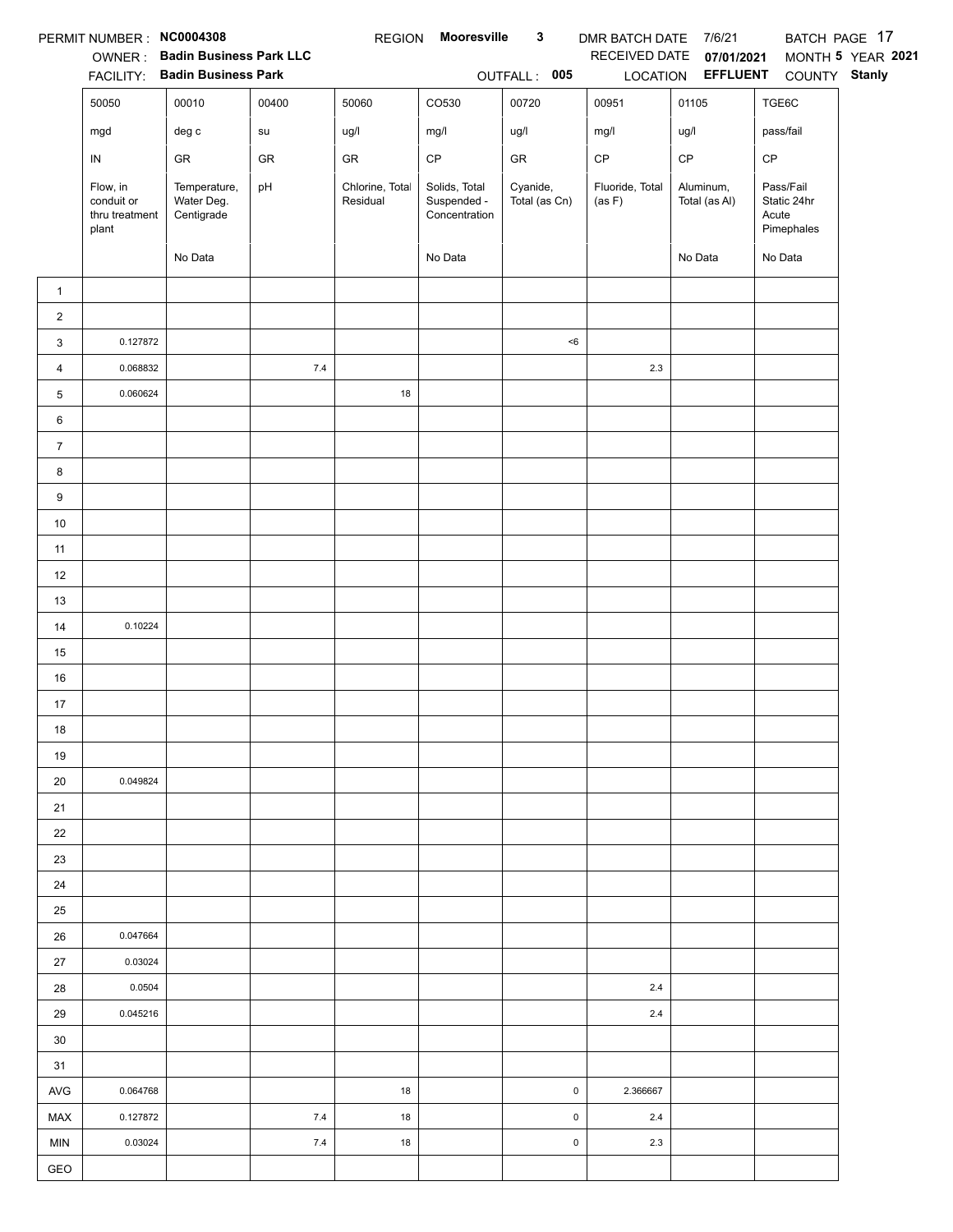|                | PERMIT NUMBER : NC0004308                         |                                        |                                               | <b>REGION</b>             | Mooresville               | $\mathbf{3}$               | DMR BATCH DATE 7/6/21 |                                   |                                         | BATCH PAGE 18     |
|----------------|---------------------------------------------------|----------------------------------------|-----------------------------------------------|---------------------------|---------------------------|----------------------------|-----------------------|-----------------------------------|-----------------------------------------|-------------------|
|                |                                                   | OWNER: Badin Business Park LLC         |                                               |                           |                           | Not Discharging            |                       | RECEIVED DATE 07/01/2021          |                                         | MONTH 5 YEAR 2021 |
|                | 50050                                             | FACILITY: Badin Business Park<br>00400 | CO530                                         | 00720                     | 00951                     | OUTFALL: 011<br>01105      | 39180                 | LOCATION <b>EFFLUENT</b><br>46529 | COUNTY Stanly<br>TAE6C                  |                   |
|                |                                                   |                                        |                                               |                           |                           |                            |                       |                                   |                                         |                   |
|                | mgd                                               | su                                     | mg/l                                          | ug/l                      | mg/l                      | mg/l                       | ug/l                  | inches                            | percent                                 |                   |
|                | ${\sf IN}$                                        | GR                                     | $\mathsf{CP}$                                 | GR                        | $\mathsf{CP}$             | $\mathsf{CP}$              | GR                    | GR                                | CP                                      |                   |
|                | Flow, in<br>conduit or<br>thru treatment<br>plant | pH                                     | Solids, Total<br>Suspended -<br>Concentration | Cyanide,<br>Total (as Cn) | Fluoride, Total<br>(as F) | Aluminum,<br>Total (as Al) | Trichloroethyl<br>ene | Rainfall                          | LC50 Static<br>24hr Acute<br>Pimephales |                   |
|                |                                                   | No Data                                | No Data                                       | No Data                   | No Data                   | No Data                    | No Data               | No Data                           | No Data                                 |                   |
| $\mathbf{1}$   |                                                   |                                        |                                               |                           |                           |                            |                       |                                   |                                         |                   |
| $\overline{2}$ |                                                   |                                        |                                               |                           |                           |                            |                       |                                   |                                         |                   |
| 3              | WAIVER                                            |                                        |                                               |                           |                           |                            |                       |                                   |                                         |                   |
| $\overline{4}$ |                                                   |                                        |                                               |                           |                           |                            |                       |                                   |                                         |                   |
| 5              |                                                   |                                        |                                               |                           |                           |                            |                       |                                   |                                         |                   |
| 6              |                                                   |                                        |                                               |                           |                           |                            |                       |                                   |                                         |                   |
| $\overline{7}$ |                                                   |                                        |                                               |                           |                           |                            |                       |                                   |                                         |                   |
| 8              |                                                   |                                        |                                               |                           |                           |                            |                       |                                   |                                         |                   |
| 9              |                                                   |                                        |                                               |                           |                           |                            |                       |                                   |                                         |                   |
| $10\,$         |                                                   |                                        |                                               |                           |                           |                            |                       |                                   |                                         |                   |
| 11             |                                                   |                                        |                                               |                           |                           |                            |                       |                                   |                                         |                   |
| 12             |                                                   |                                        |                                               |                           |                           |                            |                       |                                   |                                         |                   |
| 13             |                                                   |                                        |                                               |                           |                           |                            |                       |                                   |                                         |                   |
| 14             | WAIVER                                            |                                        |                                               |                           |                           |                            |                       |                                   |                                         |                   |
| 15             |                                                   |                                        |                                               |                           |                           |                            |                       |                                   |                                         |                   |
| 16             |                                                   |                                        |                                               |                           |                           |                            |                       |                                   |                                         |                   |
| 17             |                                                   |                                        |                                               |                           |                           |                            |                       |                                   |                                         |                   |
| 18             |                                                   |                                        |                                               |                           |                           |                            |                       |                                   |                                         |                   |
| 19             |                                                   |                                        |                                               |                           |                           |                            |                       |                                   |                                         |                   |
| 20             | WAIVER                                            |                                        |                                               |                           |                           |                            |                       |                                   |                                         |                   |
| 21             |                                                   |                                        |                                               |                           |                           |                            |                       |                                   |                                         |                   |
| 22             |                                                   |                                        |                                               |                           |                           |                            |                       |                                   |                                         |                   |
| 23             |                                                   |                                        |                                               |                           |                           |                            |                       |                                   |                                         |                   |
| 24             |                                                   |                                        |                                               |                           |                           |                            |                       |                                   |                                         |                   |
| 25             |                                                   |                                        |                                               |                           |                           |                            |                       |                                   |                                         |                   |
| 26             | WAIVER                                            |                                        |                                               |                           |                           |                            |                       |                                   |                                         |                   |
| 27             |                                                   |                                        |                                               |                           |                           |                            |                       |                                   |                                         |                   |
| 28             |                                                   |                                        |                                               |                           |                           |                            |                       |                                   |                                         |                   |
| 29             |                                                   |                                        |                                               |                           |                           |                            |                       |                                   |                                         |                   |
| 30             |                                                   |                                        |                                               |                           |                           |                            |                       |                                   |                                         |                   |
| 31             |                                                   |                                        |                                               |                           |                           |                            |                       |                                   |                                         |                   |
| AVG            | $\pmb{0}$                                         |                                        |                                               |                           |                           |                            |                       |                                   |                                         |                   |
| MAX            | $\mathsf 0$                                       |                                        |                                               |                           |                           |                            |                       |                                   |                                         |                   |
| <b>MIN</b>     | $\mathsf 0$                                       |                                        |                                               |                           |                           |                            |                       |                                   |                                         |                   |
| GEO            |                                                   |                                        |                                               |                           |                           |                            |                       |                                   |                                         |                   |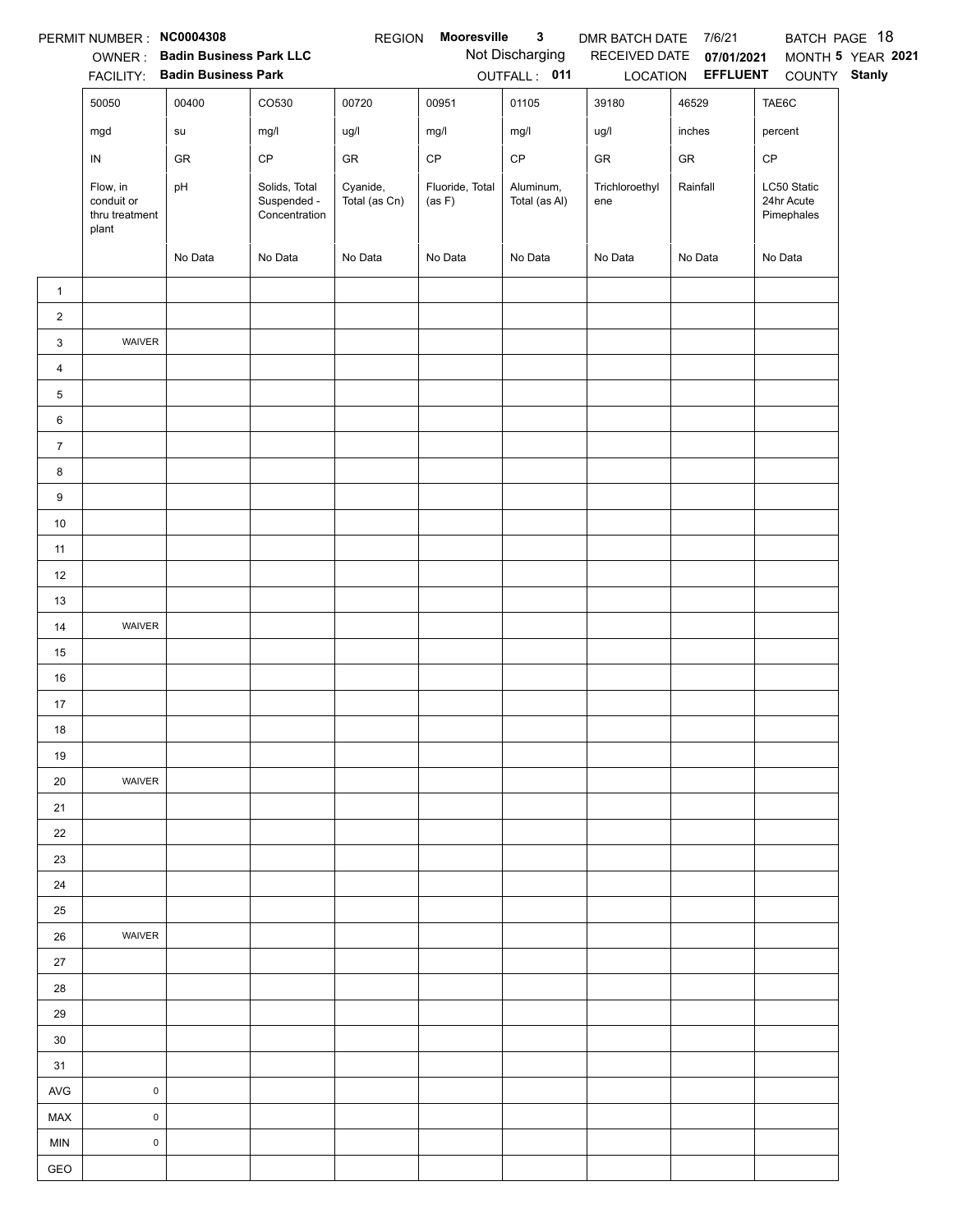|                  | PERMIT NUMBER: NC0004308                          | <b>OWNER: Badin Business Park LLC</b><br>FACILITY: Badin Business Park |                                               |                           | REGION Mooresville        | $\mathbf{3}$<br>OUTFALL: 012 | DMR BATCH DATE 7/6/21<br>LOCATION | RECEIVED DATE 07/01/2021<br><b>EFFLUENT</b>    | BATCH PAGE 19<br>MONTH 5 YEAR 2021<br>COUNTY Stanly |
|------------------|---------------------------------------------------|------------------------------------------------------------------------|-----------------------------------------------|---------------------------|---------------------------|------------------------------|-----------------------------------|------------------------------------------------|-----------------------------------------------------|
|                  | 50050                                             | 00400                                                                  | CO530                                         | 00720                     | 00951                     | 01105                        | 39180                             | TGP3B                                          |                                                     |
|                  | mgd                                               | su                                                                     | mg/l                                          | ug/l                      | mg/l                      | ug/l                         | ug/l                              | pass/fail                                      |                                                     |
|                  | ${\sf IN}$                                        | GR                                                                     | $\mathsf{CP}$                                 | ${\sf GR}$                | $\mathsf{CP}$             | $\mathsf{CP}$                | GR                                | $\mathsf{CP}$                                  |                                                     |
|                  | Flow, in<br>conduit or<br>thru treatment<br>plant | pH                                                                     | Solids, Total<br>Suspended -<br>Concentration | Cyanide,<br>Total (as Cn) | Fluoride, Total<br>(as F) | Aluminum,<br>Total (as Al)   | Trichloroethyl<br>ene             | Pass/Fail<br>Static<br>Renewal<br>7Day Chronic |                                                     |
|                  |                                                   |                                                                        | No Data                                       |                           | No Data                   | No Data                      |                                   |                                                |                                                     |
| $\mathbf{1}$     |                                                   |                                                                        |                                               |                           |                           |                              |                                   |                                                |                                                     |
| $\overline{a}$   |                                                   |                                                                        |                                               |                           |                           |                              |                                   |                                                |                                                     |
| 3                | 0.000362                                          |                                                                        |                                               | < 6                       |                           |                              | <1                                |                                                |                                                     |
| $\overline{4}$   | 0.000007                                          | $7.6\,$                                                                |                                               |                           |                           |                              |                                   |                                                |                                                     |
| 5                | 0.000009                                          |                                                                        |                                               |                           |                           |                              |                                   |                                                |                                                     |
| 6                | 0.000009                                          |                                                                        |                                               |                           |                           |                              |                                   | $\mathbf{1}$                                   |                                                     |
| $\boldsymbol{7}$ |                                                   |                                                                        |                                               |                           |                           |                              |                                   |                                                |                                                     |
| 8                |                                                   |                                                                        |                                               |                           |                           |                              |                                   |                                                |                                                     |
| 9                |                                                   |                                                                        |                                               |                           |                           |                              |                                   |                                                |                                                     |
| $10$             |                                                   |                                                                        |                                               |                           |                           |                              |                                   |                                                |                                                     |
| 11               |                                                   |                                                                        |                                               |                           |                           |                              |                                   |                                                |                                                     |
| 12               |                                                   |                                                                        |                                               |                           |                           |                              |                                   |                                                |                                                     |
| 13               |                                                   |                                                                        |                                               |                           |                           |                              |                                   |                                                |                                                     |
| 14               | 0.002179                                          |                                                                        |                                               |                           |                           |                              |                                   |                                                |                                                     |
| 15               |                                                   |                                                                        |                                               |                           |                           |                              |                                   |                                                |                                                     |
| 16               |                                                   |                                                                        |                                               |                           |                           |                              |                                   |                                                |                                                     |
| 17               |                                                   |                                                                        |                                               |                           |                           |                              |                                   |                                                |                                                     |
| 18               |                                                   |                                                                        |                                               |                           |                           |                              |                                   |                                                |                                                     |
| 19               |                                                   |                                                                        |                                               |                           |                           |                              |                                   |                                                |                                                     |
| 20               | WAIVER                                            |                                                                        |                                               |                           |                           |                              |                                   |                                                |                                                     |
| 21               |                                                   |                                                                        |                                               |                           |                           |                              |                                   |                                                |                                                     |
| 22               |                                                   |                                                                        |                                               |                           |                           |                              |                                   |                                                |                                                     |
| 23               |                                                   |                                                                        |                                               |                           |                           |                              |                                   |                                                |                                                     |
| 24               |                                                   |                                                                        |                                               |                           |                           |                              |                                   |                                                |                                                     |
| 25               | WAIVER                                            |                                                                        |                                               |                           |                           |                              |                                   |                                                |                                                     |
| 26<br>27         |                                                   |                                                                        |                                               |                           |                           |                              |                                   |                                                |                                                     |
| 28               |                                                   |                                                                        |                                               |                           |                           |                              |                                   |                                                |                                                     |
| 29               |                                                   |                                                                        |                                               |                           |                           |                              |                                   |                                                |                                                     |
| 30               |                                                   |                                                                        |                                               |                           |                           |                              |                                   |                                                |                                                     |
| 31               |                                                   |                                                                        |                                               |                           |                           |                              |                                   |                                                |                                                     |
| AVG              | 0.000367                                          |                                                                        |                                               | $\pmb{0}$                 |                           |                              | $\pmb{0}$                         |                                                |                                                     |
| MAX              | 0.002179                                          | $7.6\,$                                                                |                                               | $\pmb{0}$                 |                           |                              | 0                                 |                                                |                                                     |
| <b>MIN</b>       | $\mathsf 0$                                       | $7.6\,$                                                                |                                               | $\pmb{0}$                 |                           |                              | $\pmb{0}$                         |                                                |                                                     |
| GEO              |                                                   |                                                                        |                                               |                           |                           |                              |                                   |                                                |                                                     |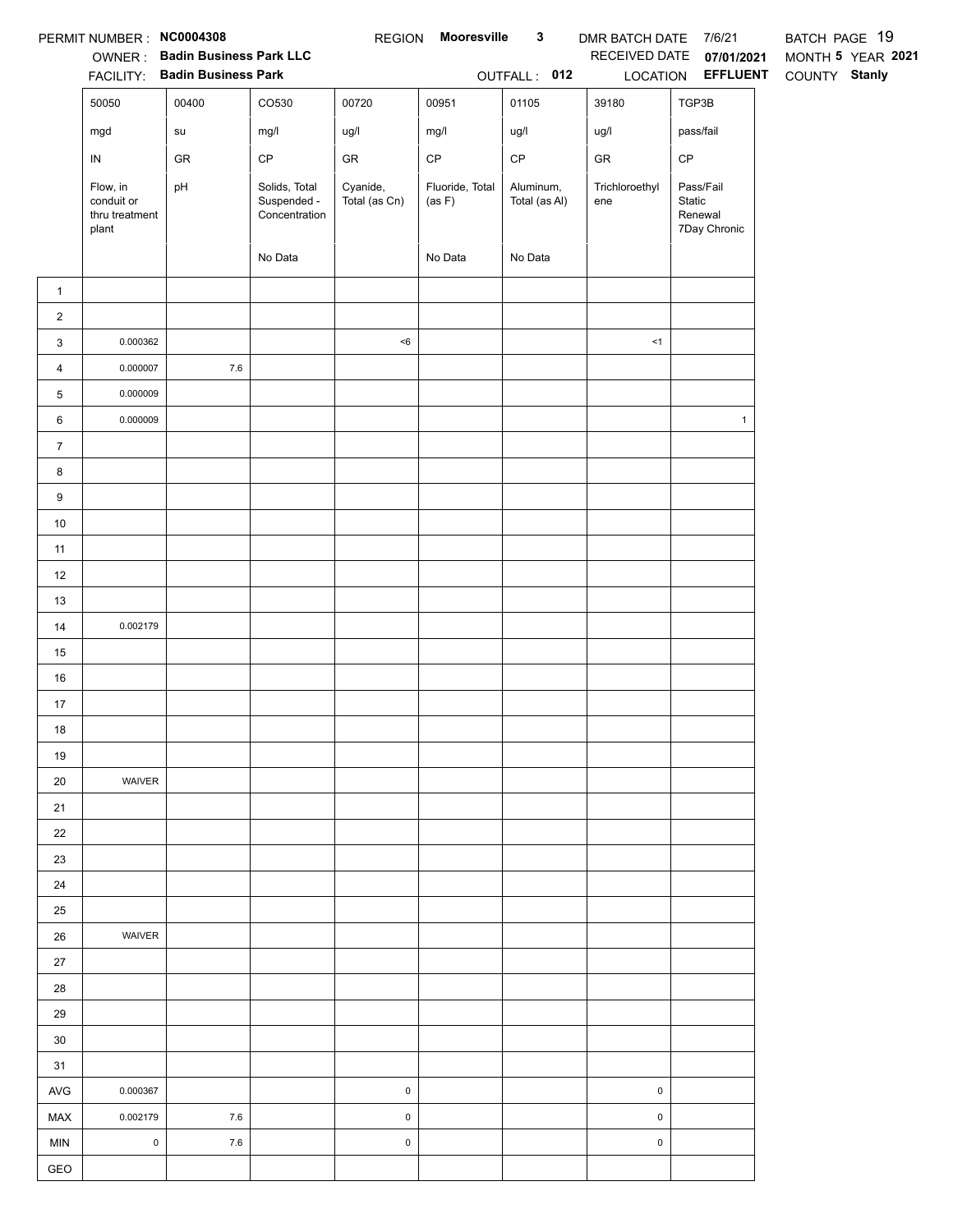|                | PERMIT NUMBER : NC0004308                         |                                          |            | <b>REGION</b>               | Mooresville                                   | $\mathbf{3}$              | DMR BATCH DATE 7/6/21     |                            |                                         | BATCH PAGE 20     |
|----------------|---------------------------------------------------|------------------------------------------|------------|-----------------------------|-----------------------------------------------|---------------------------|---------------------------|----------------------------|-----------------------------------------|-------------------|
|                |                                                   | OWNER: Badin Business Park LLC           |            |                             |                                               |                           | RECEIVED DATE             | 07/01/2021                 |                                         | MONTH 5 YEAR 2021 |
|                |                                                   | FACILITY: Badin Business Park            | 00400      |                             |                                               | OUTFALL: 013<br>00720     |                           | LOCATION <b>EFFLUENT</b>   | COUNTY Stanly                           |                   |
|                | 50050                                             | 00010                                    |            | 50060                       | CO530                                         |                           | 00951                     | 01105                      | TAE6C                                   |                   |
|                | mgd                                               | $\deg$ $\mathtt{c}$                      | su         | ug/l                        | mg/l                                          | ug/l                      | mg/l                      | ug/l                       | percent                                 |                   |
|                | ${\sf IN}$                                        | GR                                       | ${\sf GR}$ | GR                          | $\mathsf{CP}$                                 | ${\sf GR}$                | $\mathsf{CP}$             | $\mathsf{CP}$              | CP                                      |                   |
|                | Flow, in<br>conduit or<br>thru treatment<br>plant | Temperature,<br>Water Deg.<br>Centigrade | pH         | Chlorine, Total<br>Residual | Solids, Total<br>Suspended -<br>Concentration | Cyanide,<br>Total (as Cn) | Fluoride, Total<br>(as F) | Aluminum,<br>Total (as Al) | LC50 Static<br>24hr Acute<br>Pimephales |                   |
|                |                                                   | No Data                                  |            | No Data                     | No Data                                       |                           | No Data                   | No Data                    | No Data                                 |                   |
| $\mathbf{1}$   |                                                   |                                          |            |                             |                                               |                           |                           |                            |                                         |                   |
| $\sqrt{2}$     |                                                   |                                          |            |                             |                                               |                           |                           |                            |                                         |                   |
| 3              | 0.1647                                            |                                          |            |                             |                                               | $6$                       |                           |                            |                                         |                   |
| $\overline{4}$ | 0.236016                                          |                                          | 8          |                             |                                               |                           |                           |                            |                                         |                   |
| 5              |                                                   |                                          |            |                             |                                               |                           |                           |                            |                                         |                   |
| 6              |                                                   |                                          |            |                             |                                               |                           |                           |                            |                                         |                   |
| $\overline{7}$ |                                                   |                                          |            |                             |                                               |                           |                           |                            |                                         |                   |
| 8              |                                                   |                                          |            |                             |                                               |                           |                           |                            |                                         |                   |
| 9              |                                                   |                                          |            |                             |                                               |                           |                           |                            |                                         |                   |
| $10\,$         |                                                   |                                          |            |                             |                                               |                           |                           |                            |                                         |                   |
| 11             |                                                   |                                          |            |                             |                                               |                           |                           |                            |                                         |                   |
| 12             |                                                   |                                          |            |                             |                                               |                           |                           |                            |                                         |                   |
| 13             |                                                   |                                          |            |                             |                                               |                           |                           |                            |                                         |                   |
| $14$           | 0.0162                                            |                                          |            |                             |                                               |                           |                           |                            |                                         |                   |
| 15             |                                                   |                                          |            |                             |                                               |                           |                           |                            |                                         |                   |
| $16\,$         |                                                   |                                          |            |                             |                                               |                           |                           |                            |                                         |                   |
| 17             |                                                   |                                          |            |                             |                                               |                           |                           |                            |                                         |                   |
| 18             |                                                   |                                          |            |                             |                                               |                           |                           |                            |                                         |                   |
| 19             |                                                   |                                          |            |                             |                                               |                           |                           |                            |                                         |                   |
| 20             | 0.0162                                            |                                          |            |                             |                                               |                           |                           |                            |                                         |                   |
| 21             |                                                   |                                          |            |                             |                                               |                           |                           |                            |                                         |                   |
| 22             |                                                   |                                          |            |                             |                                               |                           |                           |                            |                                         |                   |
| 23             |                                                   |                                          |            |                             |                                               |                           |                           |                            |                                         |                   |
| 24             |                                                   |                                          |            |                             |                                               |                           |                           |                            |                                         |                   |
| 25             |                                                   |                                          |            |                             |                                               |                           |                           |                            |                                         |                   |
| 26             | 0.009994                                          |                                          |            |                             |                                               |                           |                           |                            |                                         |                   |
| 27             |                                                   |                                          |            |                             |                                               |                           |                           |                            |                                         |                   |
| 28             |                                                   |                                          |            |                             |                                               |                           |                           |                            |                                         |                   |
| 29             |                                                   |                                          |            |                             |                                               |                           |                           |                            |                                         |                   |
| 30             |                                                   |                                          |            |                             |                                               |                           |                           |                            |                                         |                   |
| 31             |                                                   |                                          |            |                             |                                               |                           |                           |                            |                                         |                   |
| AVG            | 0.088622                                          |                                          |            |                             |                                               | $\pmb{0}$                 |                           |                            |                                         |                   |
| MAX            | 0.236016                                          |                                          | 8          |                             |                                               | $\pmb{0}$                 |                           |                            |                                         |                   |
| MIN            | 0.009994                                          |                                          | 8          |                             |                                               | 0                         |                           |                            |                                         |                   |
| GEO            |                                                   |                                          |            |                             |                                               |                           |                           |                            |                                         |                   |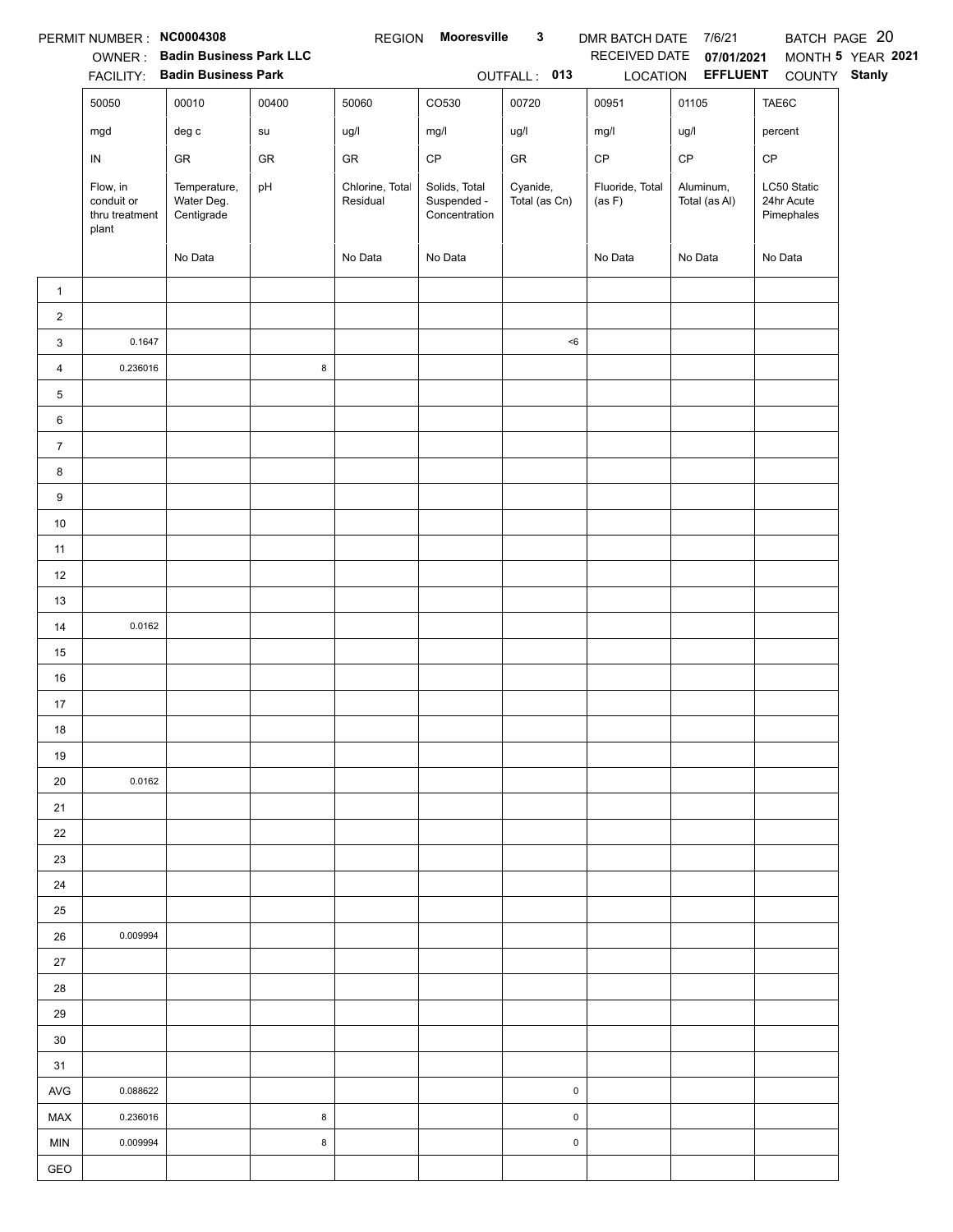|                | PERMIT NUMBER : NC0004308                         |                                |                                               | <b>REGION</b>                                    | Mooresville               | $\mathbf{3}$              | DMR BATCH DATE 7/6/21      |                          |                                                | BATCH PAGE 21     |
|----------------|---------------------------------------------------|--------------------------------|-----------------------------------------------|--------------------------------------------------|---------------------------|---------------------------|----------------------------|--------------------------|------------------------------------------------|-------------------|
|                |                                                   | OWNER: Badin Business Park LLC |                                               |                                                  |                           |                           |                            | RECEIVED DATE 07/01/2021 |                                                | MONTH 5 YEAR 2021 |
|                |                                                   | FACILITY: Badin Business Park  |                                               |                                                  |                           | OUTFALL: 017              |                            | LOCATION EFFLUENT        | COUNTY Stanly                                  |                   |
|                | 50050                                             | 00400                          | CO530                                         | 00340                                            | 00720                     | 00951                     | 01105                      | 46529                    | TGP3B                                          |                   |
|                | mgd                                               | ${\sf su}$                     | mg/l                                          | mg/l                                             | ug/l                      | mg/l                      | mg/l                       | inches                   | pass/fail                                      |                   |
|                | IN                                                | GR                             | $\mathsf{CP}$                                 | GR                                               | ${\sf GR}$                | $\mathsf{CP}$             | $\mathsf{CP}$              | ${\sf GR}$               | CP                                             |                   |
|                | Flow, in<br>conduit or<br>thru treatment<br>plant | pH                             | Solids, Total<br>Suspended -<br>Concentration | Oxygen<br>Demand,<br>Chem. (High<br>Level) (COD) | Cyanide,<br>Total (as Cn) | Fluoride, Total<br>(as F) | Aluminum,<br>Total (as Al) | Rainfall                 | Pass/Fail<br>Static<br>Renewal<br>7Day Chronic |                   |
|                |                                                   | No Data                        | No Data                                       | No Data                                          | No Data                   | No Data                   | No Data                    |                          | No Data                                        |                   |
| $\mathbf{1}$   |                                                   |                                |                                               |                                                  |                           |                           |                            |                          |                                                |                   |
| $\overline{a}$ |                                                   |                                |                                               |                                                  |                           |                           |                            |                          |                                                |                   |
| 3              | 0.049                                             |                                |                                               |                                                  |                           |                           |                            | 0.75                     |                                                |                   |
| $\overline{4}$ |                                                   |                                |                                               |                                                  |                           |                           |                            |                          |                                                |                   |
| 5              |                                                   |                                |                                               |                                                  |                           |                           |                            |                          |                                                |                   |
| 6              |                                                   |                                |                                               |                                                  |                           |                           |                            |                          |                                                |                   |
| $\overline{7}$ |                                                   |                                |                                               |                                                  |                           |                           |                            |                          |                                                |                   |
| 8              |                                                   |                                |                                               |                                                  |                           |                           |                            |                          |                                                |                   |
| 9              |                                                   |                                |                                               |                                                  |                           |                           |                            |                          |                                                |                   |
| $10\,$         |                                                   |                                |                                               |                                                  |                           |                           |                            |                          |                                                |                   |
| 11             |                                                   |                                |                                               |                                                  |                           |                           |                            |                          |                                                |                   |
| 12             |                                                   |                                |                                               |                                                  |                           |                           |                            |                          |                                                |                   |
| 13             |                                                   |                                |                                               |                                                  |                           |                           |                            |                          |                                                |                   |
| 14             | WAIVER                                            |                                |                                               |                                                  |                           |                           |                            |                          |                                                |                   |
| 15             |                                                   |                                |                                               |                                                  |                           |                           |                            |                          |                                                |                   |
| 16             |                                                   |                                |                                               |                                                  |                           |                           |                            |                          |                                                |                   |
| 17             |                                                   |                                |                                               |                                                  |                           |                           |                            |                          |                                                |                   |
| 18             |                                                   |                                |                                               |                                                  |                           |                           |                            |                          |                                                |                   |
| 19             |                                                   |                                |                                               |                                                  |                           |                           |                            |                          |                                                |                   |
| 20             | WAIVER                                            |                                |                                               |                                                  |                           |                           |                            |                          |                                                |                   |
| 21             |                                                   |                                |                                               |                                                  |                           |                           |                            |                          |                                                |                   |
| 22             |                                                   |                                |                                               |                                                  |                           |                           |                            |                          |                                                |                   |
| 23             |                                                   |                                |                                               |                                                  |                           |                           |                            |                          |                                                |                   |
| 24             |                                                   |                                |                                               |                                                  |                           |                           |                            |                          |                                                |                   |
| 25             |                                                   |                                |                                               |                                                  |                           |                           |                            |                          |                                                |                   |
| 26             | WAIVER                                            |                                |                                               |                                                  |                           |                           |                            |                          |                                                |                   |
| 27             |                                                   |                                |                                               |                                                  |                           |                           |                            |                          |                                                |                   |
| 28             |                                                   |                                |                                               |                                                  |                           |                           |                            |                          |                                                |                   |
| 29             |                                                   |                                |                                               |                                                  |                           |                           |                            |                          |                                                |                   |
| 30             |                                                   |                                |                                               |                                                  |                           |                           |                            |                          |                                                |                   |
| 31             |                                                   |                                |                                               |                                                  |                           |                           |                            |                          |                                                |                   |
| <b>AVG</b>     | 0.01225                                           |                                |                                               |                                                  |                           |                           |                            | 0.75                     |                                                |                   |
| <b>MAX</b>     | 0.049                                             |                                |                                               |                                                  |                           |                           |                            | 0.75                     |                                                |                   |
| <b>MIN</b>     | $\mathsf 0$                                       |                                |                                               |                                                  |                           |                           |                            | 0.75                     |                                                |                   |
| GEO            |                                                   |                                |                                               |                                                  |                           |                           |                            |                          |                                                |                   |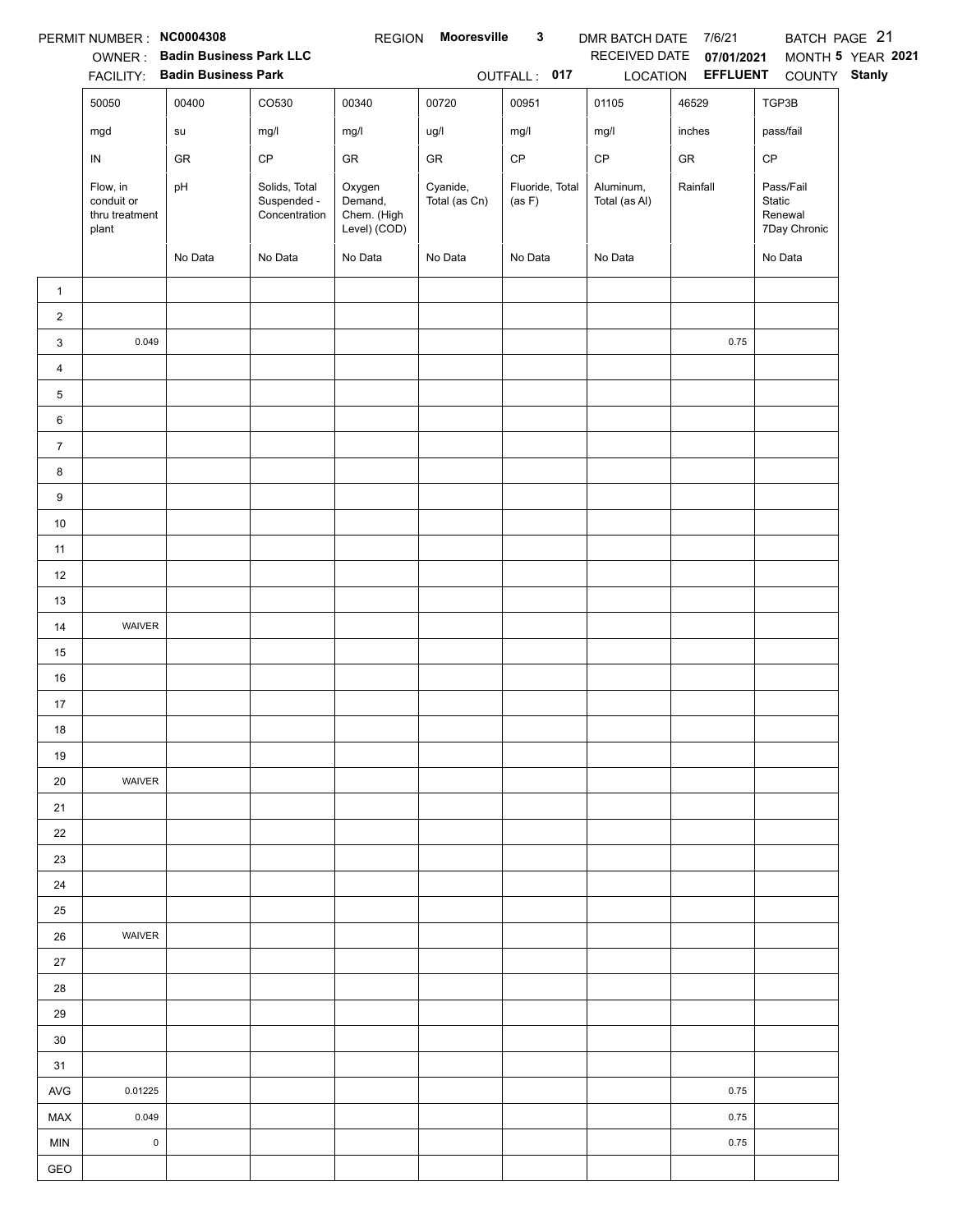|                | PERMIT NUMBER : NC0004308                         |                                |                                               | <b>REGION</b>                                    | <b>Mooresville</b>        | $\mathbf{3}$              | DMR BATCH DATE 7/6/21      |                   |                                                | BATCH PAGE 22     |
|----------------|---------------------------------------------------|--------------------------------|-----------------------------------------------|--------------------------------------------------|---------------------------|---------------------------|----------------------------|-------------------|------------------------------------------------|-------------------|
|                |                                                   | OWNER: Badin Business Park LLC |                                               |                                                  |                           |                           | RECEIVED DATE              | 07/01/2021        |                                                | MONTH 5 YEAR 2021 |
|                |                                                   | FACILITY: Badin Business Park  |                                               |                                                  |                           | OUTFALL: 018              |                            | LOCATION EFFLUENT | COUNTY Stanly                                  |                   |
|                | 50050                                             | 00400                          | CO530                                         | 00340                                            | 00720                     | 00951                     | 01105                      | 46529             | TGP3B                                          |                   |
|                | mgd                                               | su                             | mg/l                                          | mg/l                                             | ug/l                      | mg/l                      | mg/l                       | inches            | pass/fail                                      |                   |
|                | IN                                                | GR                             | $\mathsf{CP}$                                 | ${\sf GR}$                                       | GR                        | $\mathsf{CP}$             | $\mathsf{CP}$              | ${\sf GR}$        | CP                                             |                   |
|                | Flow, in<br>conduit or<br>thru treatment<br>plant | pH                             | Solids, Total<br>Suspended -<br>Concentration | Oxygen<br>Demand,<br>Chem. (High<br>Level) (COD) | Cyanide,<br>Total (as Cn) | Fluoride, Total<br>(as F) | Aluminum,<br>Total (as Al) | Rainfall          | Pass/Fail<br>Static<br>Renewal<br>7Day Chronic |                   |
|                |                                                   | No Data                        | No Data                                       | No Data                                          | No Data                   | No Data                   | No Data                    |                   | No Data                                        |                   |
| $\mathbf{1}$   |                                                   |                                |                                               |                                                  |                           |                           |                            |                   |                                                |                   |
| $\overline{2}$ |                                                   |                                |                                               |                                                  |                           |                           |                            |                   |                                                |                   |
| 3              | 0.017                                             |                                |                                               |                                                  |                           |                           |                            | 0.75              |                                                |                   |
| 4              |                                                   |                                |                                               |                                                  |                           |                           |                            |                   |                                                |                   |
| 5              |                                                   |                                |                                               |                                                  |                           |                           |                            |                   |                                                |                   |
| 6              |                                                   |                                |                                               |                                                  |                           |                           |                            |                   |                                                |                   |
| $\overline{7}$ |                                                   |                                |                                               |                                                  |                           |                           |                            |                   |                                                |                   |
| 8              |                                                   |                                |                                               |                                                  |                           |                           |                            |                   |                                                |                   |
| 9              |                                                   |                                |                                               |                                                  |                           |                           |                            |                   |                                                |                   |
| $10\,$         |                                                   |                                |                                               |                                                  |                           |                           |                            |                   |                                                |                   |
| 11             |                                                   |                                |                                               |                                                  |                           |                           |                            |                   |                                                |                   |
| 12             |                                                   |                                |                                               |                                                  |                           |                           |                            |                   |                                                |                   |
| 13             |                                                   |                                |                                               |                                                  |                           |                           |                            |                   |                                                |                   |
| 14             | WAIVER                                            |                                |                                               |                                                  |                           |                           |                            |                   |                                                |                   |
| 15             |                                                   |                                |                                               |                                                  |                           |                           |                            |                   |                                                |                   |
| 16             |                                                   |                                |                                               |                                                  |                           |                           |                            |                   |                                                |                   |
| 17             |                                                   |                                |                                               |                                                  |                           |                           |                            |                   |                                                |                   |
| 18             |                                                   |                                |                                               |                                                  |                           |                           |                            |                   |                                                |                   |
| 19             |                                                   |                                |                                               |                                                  |                           |                           |                            |                   |                                                |                   |
| 20             | WAIVER                                            |                                |                                               |                                                  |                           |                           |                            |                   |                                                |                   |
| 21             |                                                   |                                |                                               |                                                  |                           |                           |                            |                   |                                                |                   |
| 22             |                                                   |                                |                                               |                                                  |                           |                           |                            |                   |                                                |                   |
| 23             |                                                   |                                |                                               |                                                  |                           |                           |                            |                   |                                                |                   |
| 24             |                                                   |                                |                                               |                                                  |                           |                           |                            |                   |                                                |                   |
| 25             |                                                   |                                |                                               |                                                  |                           |                           |                            |                   |                                                |                   |
| 26             | <b>WAIVER</b>                                     |                                |                                               |                                                  |                           |                           |                            |                   |                                                |                   |
| $27\,$         |                                                   |                                |                                               |                                                  |                           |                           |                            |                   |                                                |                   |
| 28             |                                                   |                                |                                               |                                                  |                           |                           |                            |                   |                                                |                   |
| 29             |                                                   |                                |                                               |                                                  |                           |                           |                            |                   |                                                |                   |
| 30             |                                                   |                                |                                               |                                                  |                           |                           |                            |                   |                                                |                   |
| 31             |                                                   |                                |                                               |                                                  |                           |                           |                            |                   |                                                |                   |
| AVG            | 0.00425                                           |                                |                                               |                                                  |                           |                           |                            | 0.75              |                                                |                   |
| MAX            | 0.017                                             |                                |                                               |                                                  |                           |                           |                            | 0.75              |                                                |                   |
| <b>MIN</b>     | $\mathsf 0$                                       |                                |                                               |                                                  |                           |                           |                            | 0.75              |                                                |                   |
| GEO            |                                                   |                                |                                               |                                                  |                           |                           |                            |                   |                                                |                   |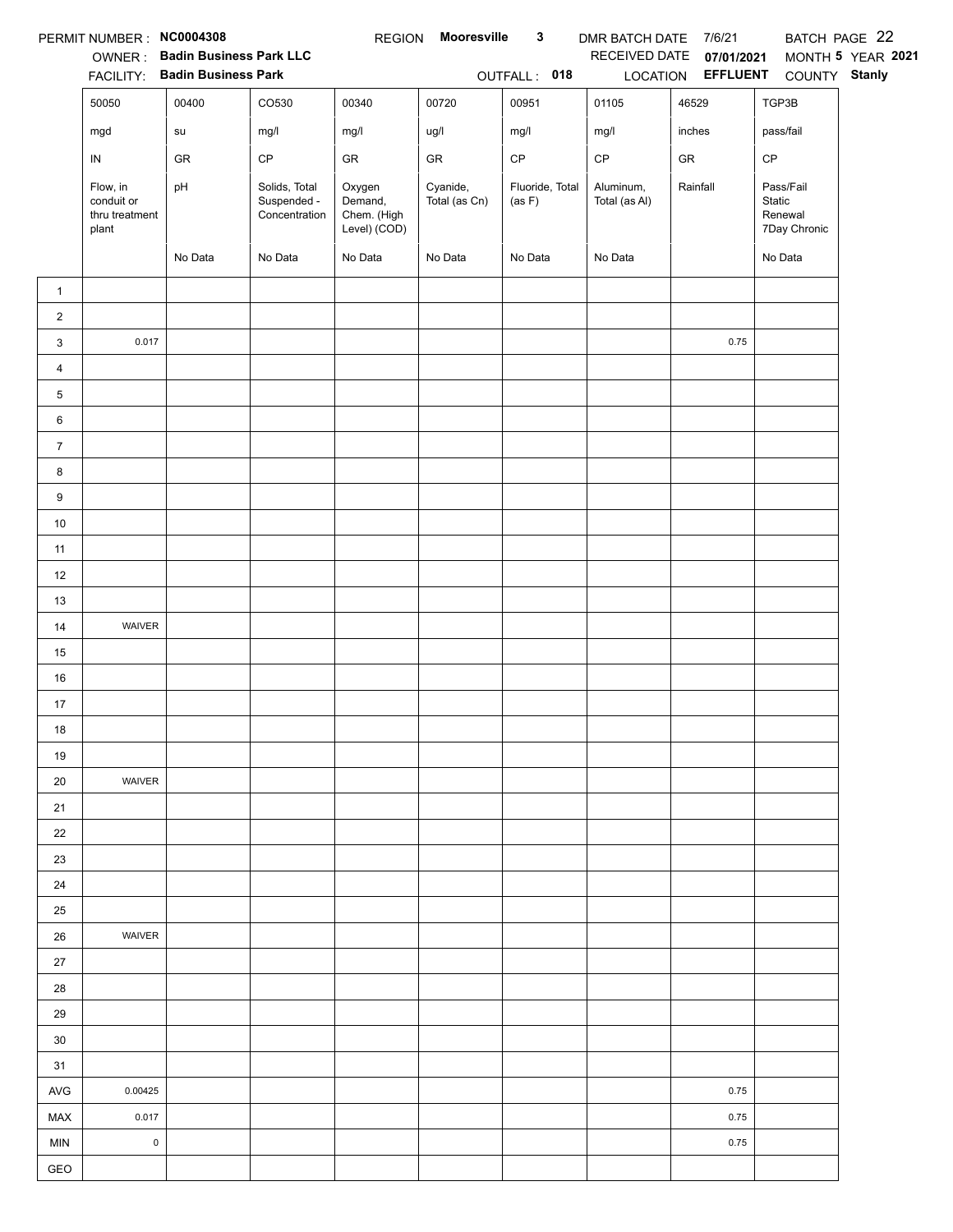|                | PERMIT NUMBER : NC0004308                         |                                |                                               | <b>REGION</b>                                    | Mooresville               | $\mathbf{3}$              | DMR BATCH DATE             | 7/6/21                   |                                         | BATCH PAGE 23                                  |
|----------------|---------------------------------------------------|--------------------------------|-----------------------------------------------|--------------------------------------------------|---------------------------|---------------------------|----------------------------|--------------------------|-----------------------------------------|------------------------------------------------|
|                |                                                   | OWNER: Badin Business Park LLC |                                               |                                                  |                           | Not Discharging           | RECEIVED DATE              | 07/01/2021               |                                         | MONTH 5 YEAR 2021                              |
|                |                                                   | FACILITY: Badin Business Park  |                                               |                                                  |                           | OUTFALL: 019              |                            | LOCATION <b>EFFLUENT</b> | COUNTY Stanly                           |                                                |
|                | 50050                                             | 00400                          | CO530                                         | 00340                                            | 00720                     | 00951                     | 01105                      | 46529                    | TAE6C                                   | TGP3B                                          |
|                | mgd                                               | su                             | mg/l                                          | mg/l                                             | ug/l                      | mg/l                      | mg/l                       | inches                   | percent                                 | pass/fail                                      |
|                | IN                                                | GR                             | CP                                            | GR                                               | GR                        | $\mathsf{CP}$             | $\mathsf{CP}$              | GR                       | GR                                      | $\mathsf{CP}$                                  |
|                | Flow, in<br>conduit or<br>thru treatment<br>plant | pH                             | Solids, Total<br>Suspended -<br>Concentration | Oxygen<br>Demand,<br>Chem. (High<br>Level) (COD) | Cyanide,<br>Total (as Cn) | Fluoride, Total<br>(as F) | Aluminum,<br>Total (as Al) | Rainfall                 | LC50 Static<br>24hr Acute<br>Pimephales | Pass/Fail<br>Static<br>Renewal<br>7Day Chronic |
|                |                                                   | No Data                        | No Data                                       | No Data                                          | No Data                   | No Data                   | No Data                    | No Data                  | No Data                                 | No Data                                        |
| $\mathbf{1}$   |                                                   |                                |                                               |                                                  |                           |                           |                            |                          |                                         |                                                |
| $\overline{2}$ |                                                   |                                |                                               |                                                  |                           |                           |                            |                          |                                         |                                                |
| 3              | WAIVER                                            |                                |                                               |                                                  |                           |                           |                            |                          |                                         |                                                |
| $\overline{4}$ |                                                   |                                |                                               |                                                  |                           |                           |                            |                          |                                         |                                                |
| $\sqrt{5}$     |                                                   |                                |                                               |                                                  |                           |                           |                            |                          |                                         |                                                |
| 6              |                                                   |                                |                                               |                                                  |                           |                           |                            |                          |                                         |                                                |
| $\overline{7}$ |                                                   |                                |                                               |                                                  |                           |                           |                            |                          |                                         |                                                |
| 8              |                                                   |                                |                                               |                                                  |                           |                           |                            |                          |                                         |                                                |
| 9              |                                                   |                                |                                               |                                                  |                           |                           |                            |                          |                                         |                                                |
| $10\,$         |                                                   |                                |                                               |                                                  |                           |                           |                            |                          |                                         |                                                |
| 11             |                                                   |                                |                                               |                                                  |                           |                           |                            |                          |                                         |                                                |
| 12             |                                                   |                                |                                               |                                                  |                           |                           |                            |                          |                                         |                                                |
| 13             |                                                   |                                |                                               |                                                  |                           |                           |                            |                          |                                         |                                                |
| 14             | WAIVER                                            |                                |                                               |                                                  |                           |                           |                            |                          |                                         |                                                |
| 15             |                                                   |                                |                                               |                                                  |                           |                           |                            |                          |                                         |                                                |
| 16             |                                                   |                                |                                               |                                                  |                           |                           |                            |                          |                                         |                                                |
| 17             |                                                   |                                |                                               |                                                  |                           |                           |                            |                          |                                         |                                                |
| 18             |                                                   |                                |                                               |                                                  |                           |                           |                            |                          |                                         |                                                |
| 19             |                                                   |                                |                                               |                                                  |                           |                           |                            |                          |                                         |                                                |
| 20             | WAIVER                                            |                                |                                               |                                                  |                           |                           |                            |                          |                                         |                                                |
| 21             |                                                   |                                |                                               |                                                  |                           |                           |                            |                          |                                         |                                                |
| 22             |                                                   |                                |                                               |                                                  |                           |                           |                            |                          |                                         |                                                |
| 23             |                                                   |                                |                                               |                                                  |                           |                           |                            |                          |                                         |                                                |
| 24             |                                                   |                                |                                               |                                                  |                           |                           |                            |                          |                                         |                                                |
| 25             |                                                   |                                |                                               |                                                  |                           |                           |                            |                          |                                         |                                                |
| 26             | WAIVER                                            |                                |                                               |                                                  |                           |                           |                            |                          |                                         |                                                |
| 27             |                                                   |                                |                                               |                                                  |                           |                           |                            |                          |                                         |                                                |
| 28             |                                                   |                                |                                               |                                                  |                           |                           |                            |                          |                                         |                                                |
| 29             |                                                   |                                |                                               |                                                  |                           |                           |                            |                          |                                         |                                                |
| 30             |                                                   |                                |                                               |                                                  |                           |                           |                            |                          |                                         |                                                |
| 31             |                                                   |                                |                                               |                                                  |                           |                           |                            |                          |                                         |                                                |
| <b>AVG</b>     | $\mathsf 0$                                       |                                |                                               |                                                  |                           |                           |                            |                          |                                         |                                                |
| MAX            | $\mathsf 0$                                       |                                |                                               |                                                  |                           |                           |                            |                          |                                         |                                                |
| MIN            | $\mathsf 0$                                       |                                |                                               |                                                  |                           |                           |                            |                          |                                         |                                                |
| GEO            |                                                   |                                |                                               |                                                  |                           |                           |                            |                          |                                         |                                                |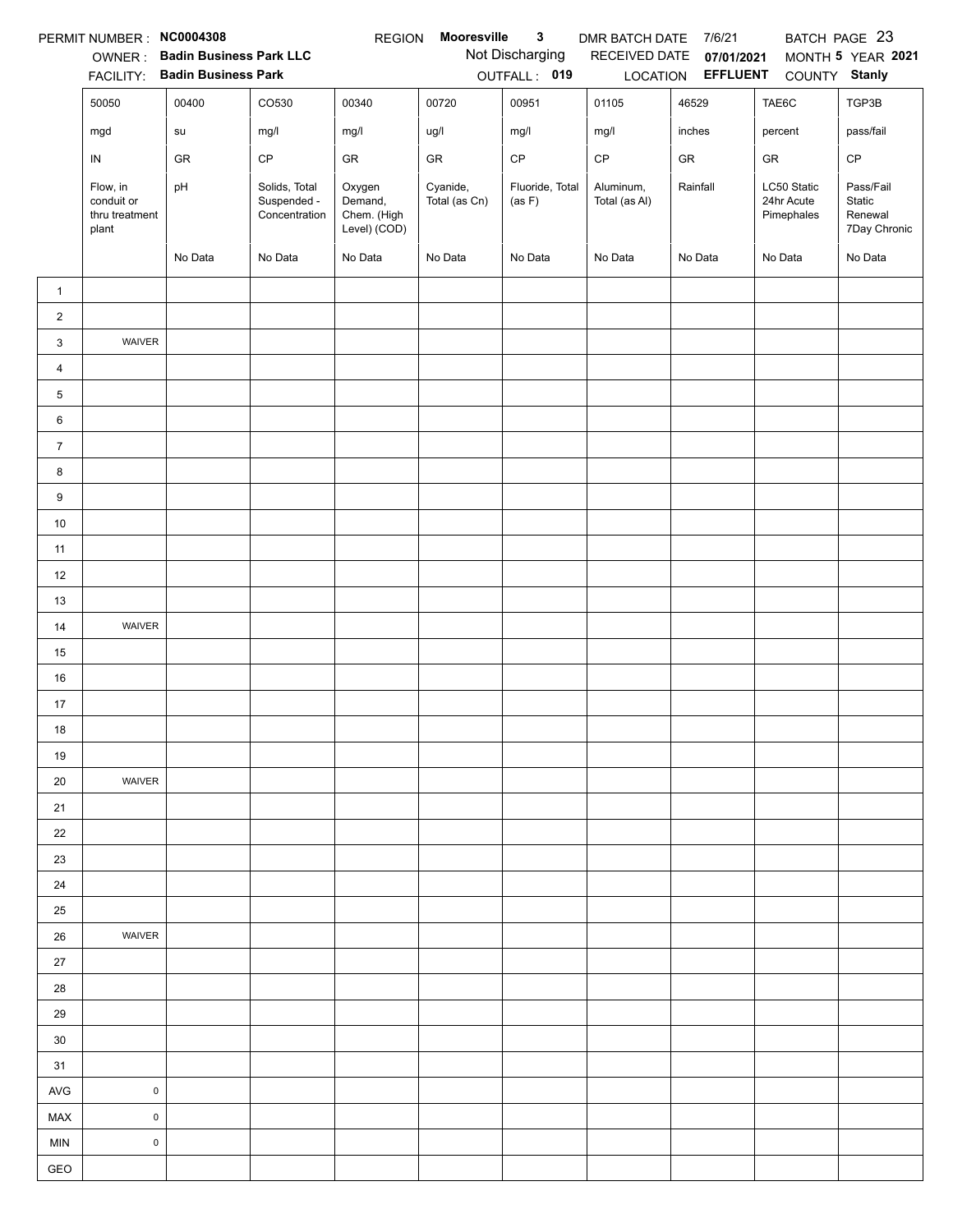|                  | PERMIT NUMBER: NC0004308                      |                                                  |                           | <b>REGION</b>             | Mooresville                | $\mathbf{3}$ |      | DMR BATCH DATE 7/6/21 |                   | BATCH PAGE 24 |                   |
|------------------|-----------------------------------------------|--------------------------------------------------|---------------------------|---------------------------|----------------------------|--------------|------|-----------------------|-------------------|---------------|-------------------|
|                  |                                               | OWNER: Badin Business Park LLC                   |                           |                           |                            |              |      | RECEIVED DATE         | 07/01/2021        |               | MONTH 5 YEAR 2021 |
|                  |                                               | FACILITY: Badin Business Park                    |                           |                           |                            | OUTFALL: 020 |      |                       | LOCATION EFFLUENT | COUNTY Stanly |                   |
|                  | CO530                                         | 00340                                            | 00720                     | 00951                     | 01105                      | 46529        |      |                       |                   |               |                   |
|                  | mg/l                                          | mg/l                                             | mg/l                      | mg/l                      | mg/l                       | inches       |      |                       |                   |               |                   |
|                  | ${\sf GR}$                                    | ${\sf GR}$                                       | ${\sf GR}$                | ${\sf GR}$                | ${\sf GR}$                 | ${\sf GR}$   |      |                       |                   |               |                   |
|                  | Solids, Total<br>Suspended -<br>Concentration | Oxygen<br>Demand,<br>Chem. (High<br>Level) (COD) | Cyanide,<br>Total (as Cn) | Fluoride, Total<br>(as F) | Aluminum,<br>Total (as Al) | Rainfall     |      |                       |                   |               |                   |
|                  | No Data                                       | No Data                                          | No Data                   | No Data                   | No Data                    |              |      |                       |                   |               |                   |
| $\mathbf{1}$     |                                               |                                                  |                           |                           |                            |              |      |                       |                   |               |                   |
| $\overline{a}$   |                                               |                                                  |                           |                           |                            |              |      |                       |                   |               |                   |
| $\mathbf{3}$     |                                               |                                                  |                           |                           |                            |              | 0.75 |                       |                   |               |                   |
| $\overline{4}$   |                                               |                                                  |                           |                           |                            |              |      |                       |                   |               |                   |
| 5                |                                               |                                                  |                           |                           |                            |              |      |                       |                   |               |                   |
| $6\phantom{.}6$  |                                               |                                                  |                           |                           |                            |              |      |                       |                   |               |                   |
| $\overline{7}$   |                                               |                                                  |                           |                           |                            |              |      |                       |                   |               |                   |
| $\bf8$           |                                               |                                                  |                           |                           |                            |              |      |                       |                   |               |                   |
| $\boldsymbol{9}$ |                                               |                                                  |                           |                           |                            |              |      |                       |                   |               |                   |
| $10$             |                                               |                                                  |                           |                           |                            |              |      |                       |                   |               |                   |
| 11               |                                               |                                                  |                           |                           |                            |              |      |                       |                   |               |                   |
| 12               |                                               |                                                  |                           |                           |                            |              |      |                       |                   |               |                   |
| 13               |                                               |                                                  |                           |                           |                            |              |      |                       |                   |               |                   |
| 14               |                                               |                                                  |                           |                           |                            |              |      |                       |                   |               |                   |
| 15               |                                               |                                                  |                           |                           |                            |              |      |                       |                   |               |                   |
| 16               |                                               |                                                  |                           |                           |                            |              |      |                       |                   |               |                   |
| 17               |                                               |                                                  |                           |                           |                            |              |      |                       |                   |               |                   |
| 18               |                                               |                                                  |                           |                           |                            |              |      |                       |                   |               |                   |
| 19               |                                               |                                                  |                           |                           |                            |              |      |                       |                   |               |                   |
| $20\,$           |                                               |                                                  |                           |                           |                            |              |      |                       |                   |               |                   |
| 21               |                                               |                                                  |                           |                           |                            |              |      |                       |                   |               |                   |
| 22               |                                               |                                                  |                           |                           |                            |              |      |                       |                   |               |                   |
| 23               |                                               |                                                  |                           |                           |                            |              |      |                       |                   |               |                   |
| 24               |                                               |                                                  |                           |                           |                            |              |      |                       |                   |               |                   |
| 25               |                                               |                                                  |                           |                           |                            |              |      |                       |                   |               |                   |
| 26               |                                               |                                                  |                           |                           |                            |              |      |                       |                   |               |                   |
| 27               |                                               |                                                  |                           |                           |                            |              |      |                       |                   |               |                   |
| 28               |                                               |                                                  |                           |                           |                            |              |      |                       |                   |               |                   |
| 29               |                                               |                                                  |                           |                           |                            |              |      |                       |                   |               |                   |
| $30\,$           |                                               |                                                  |                           |                           |                            |              |      |                       |                   |               |                   |
| 31               |                                               |                                                  |                           |                           |                            |              |      |                       |                   |               |                   |
| AVG              |                                               |                                                  |                           |                           |                            |              | 0.75 |                       |                   |               |                   |
| MAX              |                                               |                                                  |                           |                           |                            |              | 0.75 |                       |                   |               |                   |
| <b>MIN</b>       |                                               |                                                  |                           |                           |                            |              | 0.75 |                       |                   |               |                   |
| GEO              |                                               |                                                  |                           |                           |                            |              |      |                       |                   |               |                   |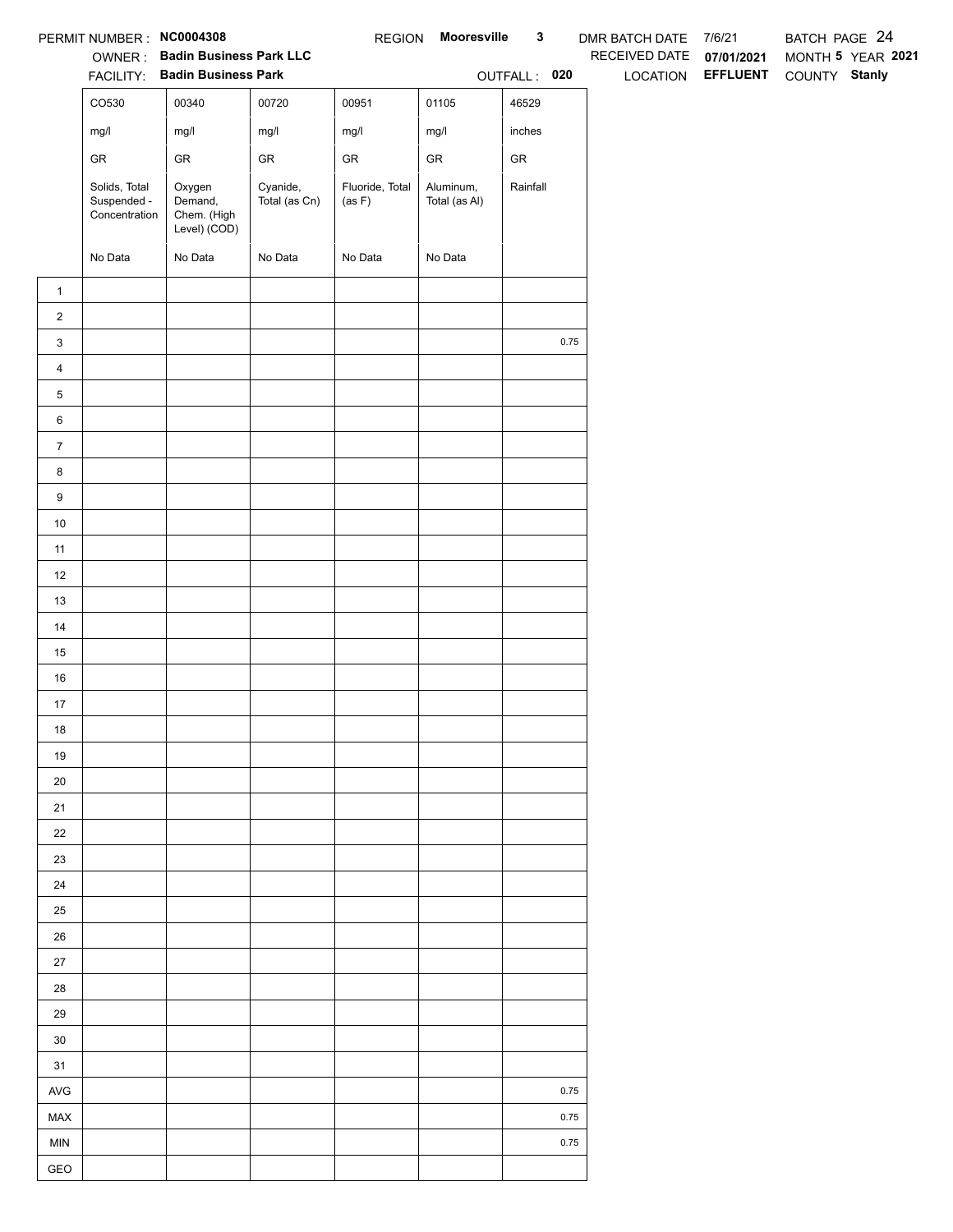|                | PERMIT NUMBER: NC0004308                      |                                                  |                           | <b>REGION</b>             | <b>Mooresville</b>         | $\mathbf{3}$ | DMR BATCH DATE 7/6/21 |                   | BATCH PAGE 25     |
|----------------|-----------------------------------------------|--------------------------------------------------|---------------------------|---------------------------|----------------------------|--------------|-----------------------|-------------------|-------------------|
|                |                                               | OWNER: Badin Business Park LLC                   |                           |                           |                            |              | RECEIVED DATE         | 07/01/2021        | MONTH 5 YEAR 2021 |
|                |                                               | FACILITY: Badin Business Park                    |                           |                           |                            | OUTFALL: 022 |                       | LOCATION EFFLUENT | COUNTY Stanly     |
|                | CO530                                         | 00340                                            | 00720                     | 00951                     | 01105                      | 46529        |                       |                   |                   |
|                | mg/l                                          | mg/l                                             | ug/l                      | mg/l                      | ug/l                       | inches       |                       |                   |                   |
|                | ${\sf GR}$                                    | ${\sf GR}$                                       | ${\sf GR}$                | ${\sf GR}$                | ${\sf GR}$                 | ${\sf GR}$   |                       |                   |                   |
|                | Solids, Total<br>Suspended -<br>Concentration | Oxygen<br>Demand,<br>Chem. (High<br>Level) (COD) | Cyanide,<br>Total (as Cn) | Fluoride, Total<br>(as F) | Aluminum,<br>Total (as Al) | Rainfall     |                       |                   |                   |
| $\mathbf{1}$   |                                               |                                                  |                           |                           |                            |              |                       |                   |                   |
| $\overline{a}$ |                                               |                                                  |                           |                           |                            |              |                       |                   |                   |
| $\mathbf{3}$   | < 8.3                                         | $\bf 49$                                         | $<\!6$                    | 0.12                      | $200$                      |              | $0.75\,$              |                   |                   |
| $\overline{4}$ |                                               |                                                  |                           |                           |                            |              |                       |                   |                   |
| 5              |                                               |                                                  |                           |                           |                            |              |                       |                   |                   |
| $\,6\,$        |                                               |                                                  |                           |                           |                            |              |                       |                   |                   |
| $\overline{7}$ |                                               |                                                  |                           |                           |                            |              |                       |                   |                   |
| 8              |                                               |                                                  |                           |                           |                            |              |                       |                   |                   |
| 9              |                                               |                                                  |                           |                           |                            |              |                       |                   |                   |
| $10\,$         |                                               |                                                  |                           |                           |                            |              |                       |                   |                   |
| 11             |                                               |                                                  |                           |                           |                            |              |                       |                   |                   |
| 12             |                                               |                                                  |                           |                           |                            |              |                       |                   |                   |
| 13             |                                               |                                                  |                           |                           |                            |              |                       |                   |                   |
| 14             |                                               |                                                  |                           |                           |                            |              |                       |                   |                   |
| 15             |                                               |                                                  |                           |                           |                            |              |                       |                   |                   |
| 16             |                                               |                                                  |                           |                           |                            |              |                       |                   |                   |
| 17             |                                               |                                                  |                           |                           |                            |              |                       |                   |                   |
| 18             |                                               |                                                  |                           |                           |                            |              |                       |                   |                   |
| 19             |                                               |                                                  |                           |                           |                            |              |                       |                   |                   |
| 20             |                                               |                                                  |                           |                           |                            |              |                       |                   |                   |
| 21             |                                               |                                                  |                           |                           |                            |              |                       |                   |                   |
| 22             |                                               |                                                  |                           |                           |                            |              |                       |                   |                   |
| 23             |                                               |                                                  |                           |                           |                            |              |                       |                   |                   |
| 24             |                                               |                                                  |                           |                           |                            |              |                       |                   |                   |
| 25             |                                               |                                                  |                           |                           |                            |              |                       |                   |                   |
| 26             |                                               |                                                  |                           |                           |                            |              |                       |                   |                   |
| $27\,$         |                                               |                                                  |                           |                           |                            |              |                       |                   |                   |
| 28             |                                               |                                                  |                           |                           |                            |              |                       |                   |                   |
| 29             |                                               |                                                  |                           |                           |                            |              |                       |                   |                   |
| 30             |                                               |                                                  |                           |                           |                            |              |                       |                   |                   |
| 31             |                                               |                                                  |                           |                           |                            |              |                       |                   |                   |
| AVG            | $\mathbf 0$                                   | 49                                               | $\mathsf{O}\xspace$       | 0.12                      | $\pmb{0}$                  |              | 0.75                  |                   |                   |
| MAX            | $\mathsf{O}\xspace$                           | 49                                               | $\mathsf{O}\xspace$       | 0.12                      | $\pmb{0}$                  |              | 0.75                  |                   |                   |
| <b>MIN</b>     | $\mathsf 0$                                   | 49                                               | $\mathsf{O}\xspace$       | 0.12                      | $\pmb{0}$                  |              | 0.75                  |                   |                   |
| GEO            |                                               |                                                  |                           |                           |                            |              |                       |                   |                   |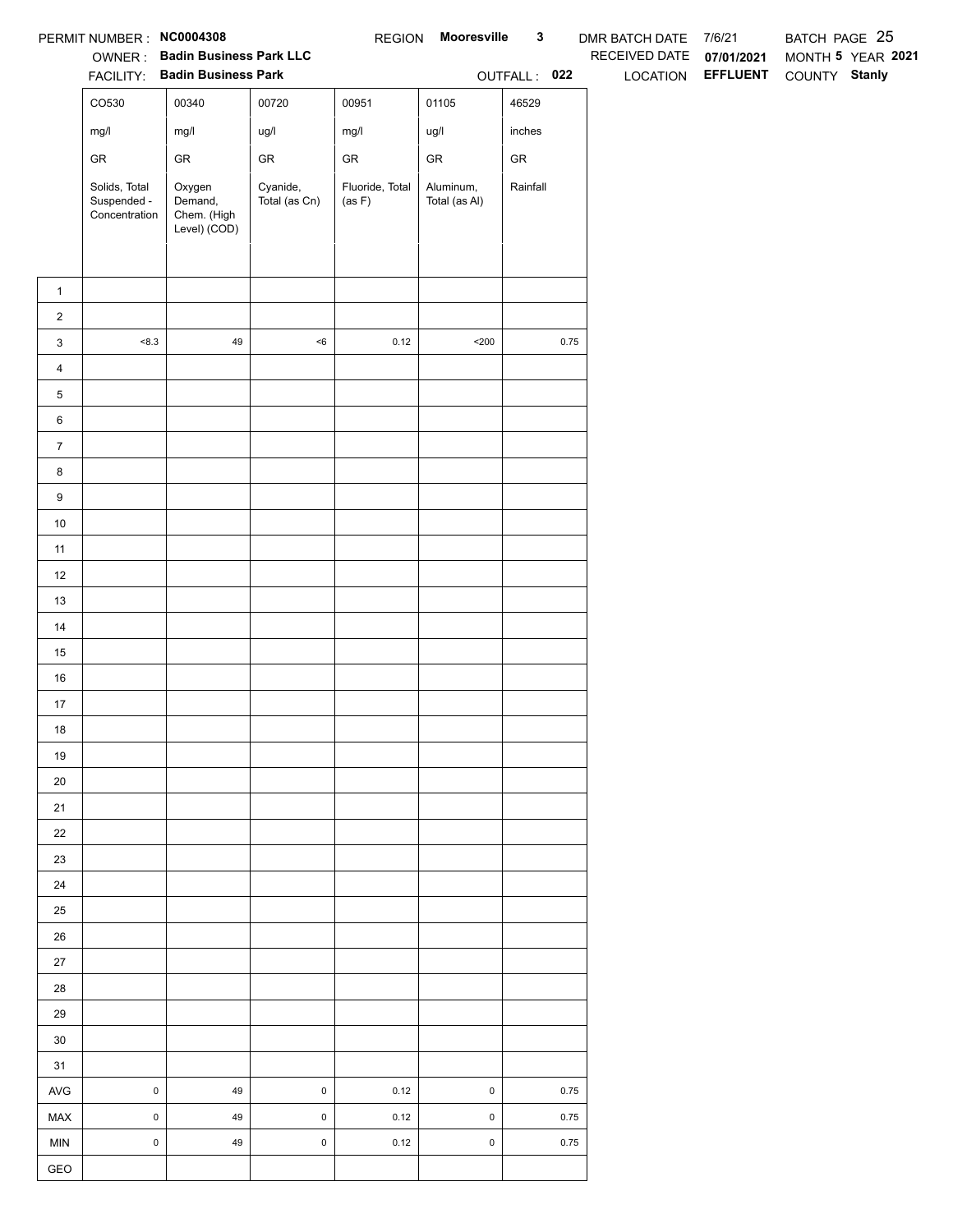|                  | PERMIT NUMBER : NC0004308             |                                                                 |                           |                       | REGION Mooresville | $\mathbf{3}$ | DMR BATCH DATE 7/6/21    |                                 | BATCH PAGE 26     |  |
|------------------|---------------------------------------|-----------------------------------------------------------------|---------------------------|-----------------------|--------------------|--------------|--------------------------|---------------------------------|-------------------|--|
|                  |                                       | OWNER: Badin Business Park LLC<br>FACILITY: Badin Business Park |                           |                       |                    |              | RECEIVED DATE 07/01/2021 | LOCATION DOWNSTRE COUNTY Stanly | MONTH 5 YEAR 2021 |  |
|                  |                                       |                                                                 |                           |                       | OUTFALL: MZ1       |              |                          |                                 |                   |  |
|                  | 00400                                 | 00720                                                           | 00951                     | 39180                 |                    |              |                          |                                 |                   |  |
|                  | $\operatorname{\mathsf{su}}\nolimits$ | ug/l                                                            | mg/l                      | ug/l                  |                    |              |                          |                                 |                   |  |
|                  | ${\sf GR}$                            | ${\sf GR}$                                                      | ${\sf GR}$                | ${\sf GR}$            |                    |              |                          |                                 |                   |  |
|                  | pH                                    | Cyanide,<br>Total (as Cn)                                       | Fluoride, Total<br>(as F) | Trichloroethyl<br>ene |                    |              |                          |                                 |                   |  |
|                  |                                       |                                                                 |                           |                       |                    |              |                          |                                 |                   |  |
|                  |                                       |                                                                 |                           |                       |                    |              |                          |                                 |                   |  |
|                  |                                       |                                                                 |                           |                       |                    |              |                          |                                 |                   |  |
| $\mathbf{1}$     |                                       |                                                                 |                           |                       |                    |              |                          |                                 |                   |  |
| $\overline{2}$   |                                       |                                                                 |                           |                       |                    |              |                          |                                 |                   |  |
| $\mathbf{3}$     |                                       |                                                                 |                           |                       |                    |              |                          |                                 |                   |  |
| $\overline{4}$   |                                       |                                                                 |                           |                       |                    |              |                          |                                 |                   |  |
| $\,$ 5 $\,$      |                                       |                                                                 |                           |                       |                    |              |                          |                                 |                   |  |
| $\,6$            |                                       |                                                                 |                           |                       |                    |              |                          |                                 |                   |  |
| $\overline{7}$   |                                       |                                                                 |                           |                       |                    |              |                          |                                 |                   |  |
| 8                |                                       |                                                                 |                           |                       |                    |              |                          |                                 |                   |  |
| $\boldsymbol{9}$ |                                       |                                                                 |                           |                       |                    |              |                          |                                 |                   |  |
| 10               |                                       |                                                                 |                           |                       |                    |              |                          |                                 |                   |  |
| $11$             |                                       |                                                                 |                           |                       |                    |              |                          |                                 |                   |  |
| 12               | $7.9$                                 | $<\!6$                                                          | 50.1                      | $\leq$ 1              |                    |              |                          |                                 |                   |  |
| 13               |                                       |                                                                 |                           |                       |                    |              |                          |                                 |                   |  |
| 14               |                                       |                                                                 |                           |                       |                    |              |                          |                                 |                   |  |
| 15               |                                       |                                                                 |                           |                       |                    |              |                          |                                 |                   |  |
| 16<br>$17$       |                                       |                                                                 |                           |                       |                    |              |                          |                                 |                   |  |
| 18               |                                       |                                                                 |                           |                       |                    |              |                          |                                 |                   |  |
| 19               |                                       |                                                                 |                           |                       |                    |              |                          |                                 |                   |  |
| $20\,$           |                                       |                                                                 |                           |                       |                    |              |                          |                                 |                   |  |
| 21               |                                       |                                                                 |                           |                       |                    |              |                          |                                 |                   |  |
| $22\,$           |                                       |                                                                 |                           |                       |                    |              |                          |                                 |                   |  |
| 23               |                                       |                                                                 |                           |                       |                    |              |                          |                                 |                   |  |
| 24               |                                       |                                                                 |                           |                       |                    |              |                          |                                 |                   |  |
| $25\,$           |                                       |                                                                 |                           |                       |                    |              |                          |                                 |                   |  |
| 26               |                                       |                                                                 |                           |                       |                    |              |                          |                                 |                   |  |
| 27               |                                       |                                                                 |                           |                       |                    |              |                          |                                 |                   |  |
| 28               |                                       |                                                                 |                           |                       |                    |              |                          |                                 |                   |  |
| 29               |                                       |                                                                 |                           |                       |                    |              |                          |                                 |                   |  |
| $30\,$           |                                       |                                                                 |                           |                       |                    |              |                          |                                 |                   |  |
| 31               |                                       |                                                                 |                           |                       |                    |              |                          |                                 |                   |  |
| AVG              |                                       | $\pmb{0}$                                                       | $\mathsf 0$               | $\pmb{0}$             |                    |              |                          |                                 |                   |  |
| MAX              | $7.9$                                 | $\pmb{0}$                                                       | $\mathsf 0$               | $\mathsf 0$           |                    |              |                          |                                 |                   |  |
| MIN              | 7.9                                   | $\mathbf 0$                                                     | $\mathsf 0$               | $\mathsf 0$           |                    |              |                          |                                 |                   |  |
| GEO              |                                       |                                                                 |                           |                       |                    |              |                          |                                 |                   |  |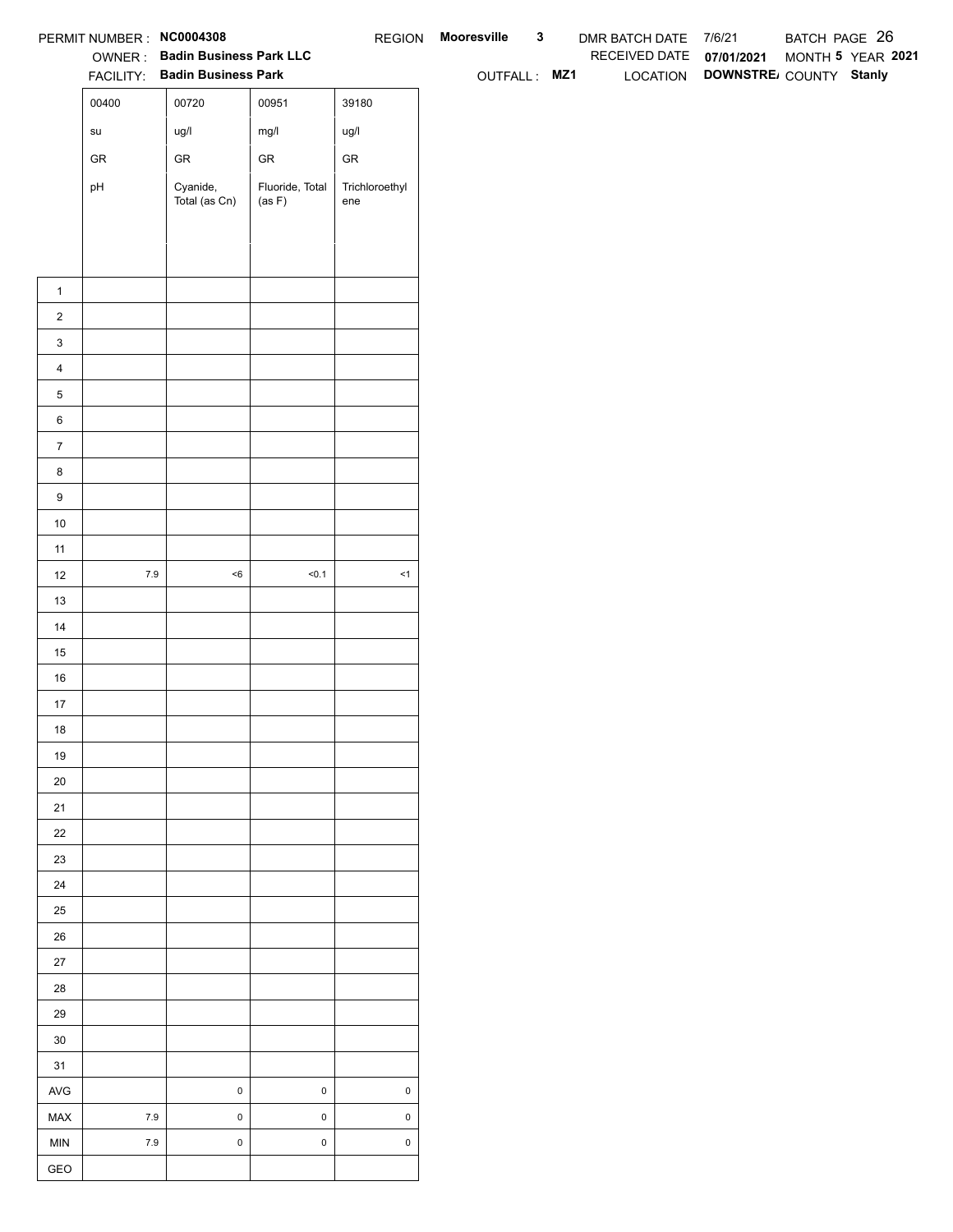|                  | PERMIT NUMBER : NC0004308             |                                                                 |                           |                       | REGION Mooresville | $\mathbf{3}$ | DMR BATCH DATE 7/6/21    |                                 | BATCH PAGE 27     |  |  |
|------------------|---------------------------------------|-----------------------------------------------------------------|---------------------------|-----------------------|--------------------|--------------|--------------------------|---------------------------------|-------------------|--|--|
|                  |                                       | OWNER: Badin Business Park LLC<br>FACILITY: Badin Business Park |                           |                       | OUTFALL: MZ2       |              | RECEIVED DATE 07/01/2021 | LOCATION DOWNSTRE COUNTY Stanly | MONTH 5 YEAR 2021 |  |  |
|                  |                                       |                                                                 |                           |                       |                    |              |                          |                                 |                   |  |  |
|                  | 00400                                 | 00720                                                           | 00951                     | 39180                 |                    |              |                          |                                 |                   |  |  |
|                  | $\operatorname{\mathsf{su}}\nolimits$ | ug/l                                                            | mg/l                      | ug/l                  |                    |              |                          |                                 |                   |  |  |
|                  | ${\sf GR}$                            | ${\sf GR}$                                                      | ${\sf GR}$                | ${\sf GR}$            |                    |              |                          |                                 |                   |  |  |
|                  | pH                                    | Cyanide,<br>Total (as Cn)                                       | Fluoride, Total<br>(as F) | Trichloroethyl<br>ene |                    |              |                          |                                 |                   |  |  |
|                  |                                       |                                                                 |                           |                       |                    |              |                          |                                 |                   |  |  |
|                  |                                       |                                                                 |                           |                       |                    |              |                          |                                 |                   |  |  |
|                  |                                       |                                                                 |                           |                       |                    |              |                          |                                 |                   |  |  |
| $\mathbf{1}$     |                                       |                                                                 |                           |                       |                    |              |                          |                                 |                   |  |  |
| $\overline{2}$   |                                       |                                                                 |                           |                       |                    |              |                          |                                 |                   |  |  |
| $\mathbf{3}$     |                                       |                                                                 |                           |                       |                    |              |                          |                                 |                   |  |  |
| $\overline{4}$   |                                       |                                                                 |                           |                       |                    |              |                          |                                 |                   |  |  |
| $\mathbf 5$      |                                       |                                                                 |                           |                       |                    |              |                          |                                 |                   |  |  |
| $\,6\,$          |                                       |                                                                 |                           |                       |                    |              |                          |                                 |                   |  |  |
| $\overline{7}$   |                                       |                                                                 |                           |                       |                    |              |                          |                                 |                   |  |  |
| 8                |                                       |                                                                 |                           |                       |                    |              |                          |                                 |                   |  |  |
| $\boldsymbol{9}$ |                                       |                                                                 |                           |                       |                    |              |                          |                                 |                   |  |  |
| 10               |                                       |                                                                 |                           |                       |                    |              |                          |                                 |                   |  |  |
| 11               |                                       |                                                                 |                           |                       |                    |              |                          |                                 |                   |  |  |
| 12               | $7.8\,$                               | $<\!6$                                                          | < 0.1                     | $\leq$ 1              |                    |              |                          |                                 |                   |  |  |
| 13               |                                       |                                                                 |                           |                       |                    |              |                          |                                 |                   |  |  |
| 14               |                                       |                                                                 |                           |                       |                    |              |                          |                                 |                   |  |  |
| 15               |                                       |                                                                 |                           |                       |                    |              |                          |                                 |                   |  |  |
| $16\,$           |                                       |                                                                 |                           |                       |                    |              |                          |                                 |                   |  |  |
| 17               |                                       |                                                                 |                           |                       |                    |              |                          |                                 |                   |  |  |
| 18               |                                       |                                                                 |                           |                       |                    |              |                          |                                 |                   |  |  |
| 19               |                                       |                                                                 |                           |                       |                    |              |                          |                                 |                   |  |  |
| $20\,$           |                                       |                                                                 |                           |                       |                    |              |                          |                                 |                   |  |  |
| 21               |                                       |                                                                 |                           |                       |                    |              |                          |                                 |                   |  |  |
| $22\,$<br>23     |                                       |                                                                 |                           |                       |                    |              |                          |                                 |                   |  |  |
| 24               |                                       |                                                                 |                           |                       |                    |              |                          |                                 |                   |  |  |
| $25\,$           |                                       |                                                                 |                           |                       |                    |              |                          |                                 |                   |  |  |
| $26\,$           |                                       |                                                                 |                           |                       |                    |              |                          |                                 |                   |  |  |
| $27\,$           |                                       |                                                                 |                           |                       |                    |              |                          |                                 |                   |  |  |
| 28               |                                       |                                                                 |                           |                       |                    |              |                          |                                 |                   |  |  |
| 29               |                                       |                                                                 |                           |                       |                    |              |                          |                                 |                   |  |  |
| $30\,$           |                                       |                                                                 |                           |                       |                    |              |                          |                                 |                   |  |  |
| 31               |                                       |                                                                 |                           |                       |                    |              |                          |                                 |                   |  |  |
| $\mathsf{AVG}$   |                                       | $\,0\,$                                                         | $\mathsf 0$               | $\mathsf{O}\xspace$   |                    |              |                          |                                 |                   |  |  |
| MAX              | $7.8\,$                               | $\mathbf 0$                                                     | $\mathbf 0$               | $\mathsf 0$           |                    |              |                          |                                 |                   |  |  |
| <b>MIN</b>       | $7.8$                                 | $\pmb{0}$                                                       | $\mathsf{O}\xspace$       | $\mathsf 0$           |                    |              |                          |                                 |                   |  |  |
|                  |                                       |                                                                 |                           |                       |                    |              |                          |                                 |                   |  |  |